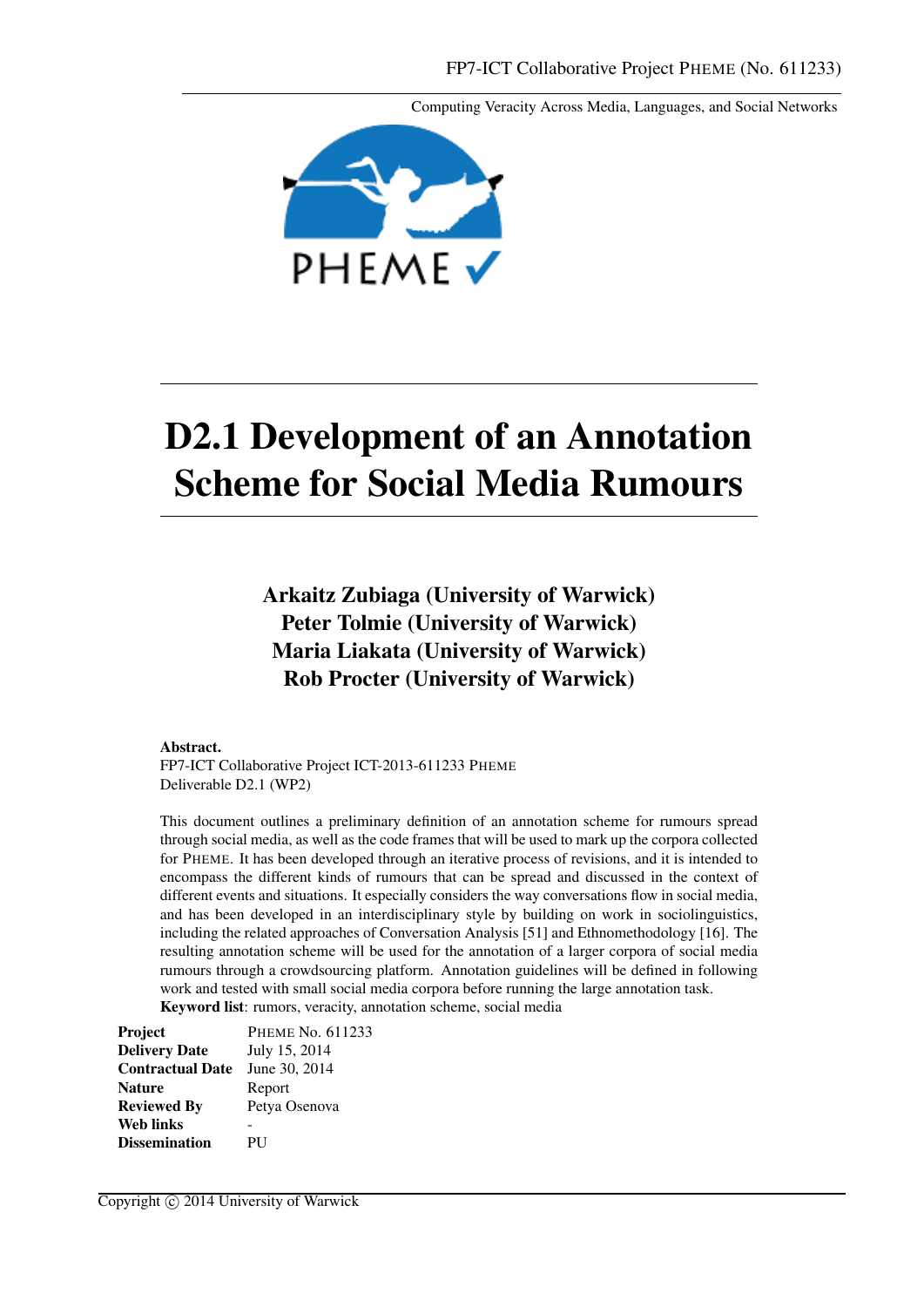### PHEME Consortium

This document is part of the PHEME research project (No. 611233), partially funded by the FP7-ICT Programme.

#### University of Sheffield

Department of Computer Science Regent Court, 211 Portobello St. Sheffield S1 4DP UK Contact person: Kalina Bontcheva E-mail: K.Bontcheva@dcs.shef.ac.uk

#### MODUL University Vienna GMBH

Am Kahlenberg 1 1190 Wien Austria Contact person: Arno Scharl E-mail: scharl@modul.ac.at

#### ATOS Spain SA

Calle de Albarracin 25 28037 Madrid Spain Contact person: Tomás Pariente Lobo E-mail: tomas.parientelobo@atos.net

#### iHub Ltd.

NGONG, Road Bishop Magua Building 4th floor 00200 Nairobi Kenya Contact person: Rob Baker E-mail: robbaker@ushahidi.com

#### The University of Warwick

Kirby Corner Road University House CV4 8UW Coventry United Kingdom Contact person: Rob Procter E-mail: Rob.Procter@warwick.ac.uk

### Universitaet des Saarlandes

Campus D-66041 Saarbrücken Germany Contact person: Thierry Declerck E-mail: declerck@dfki.de

#### Ontotext AD

Polygraphia Office Center fl.4, 47A Tsarigradsko Shosse, Sofia 1504, Bulgaria Contact person: Georgi Georgiev E-mail: georgiev@ontotext.com

#### King's College London

Strand WC2R 2LS London United Kingdom Contact person: Robert Stewart E-mail: robert.stewart@kcl.ac.uk

#### SwissInfo.ch

Giacomettistrasse 3 3000 Bern Switzerland Contact person: Peter Schibli E-mail: Peter.Schibli@swissinfo.ch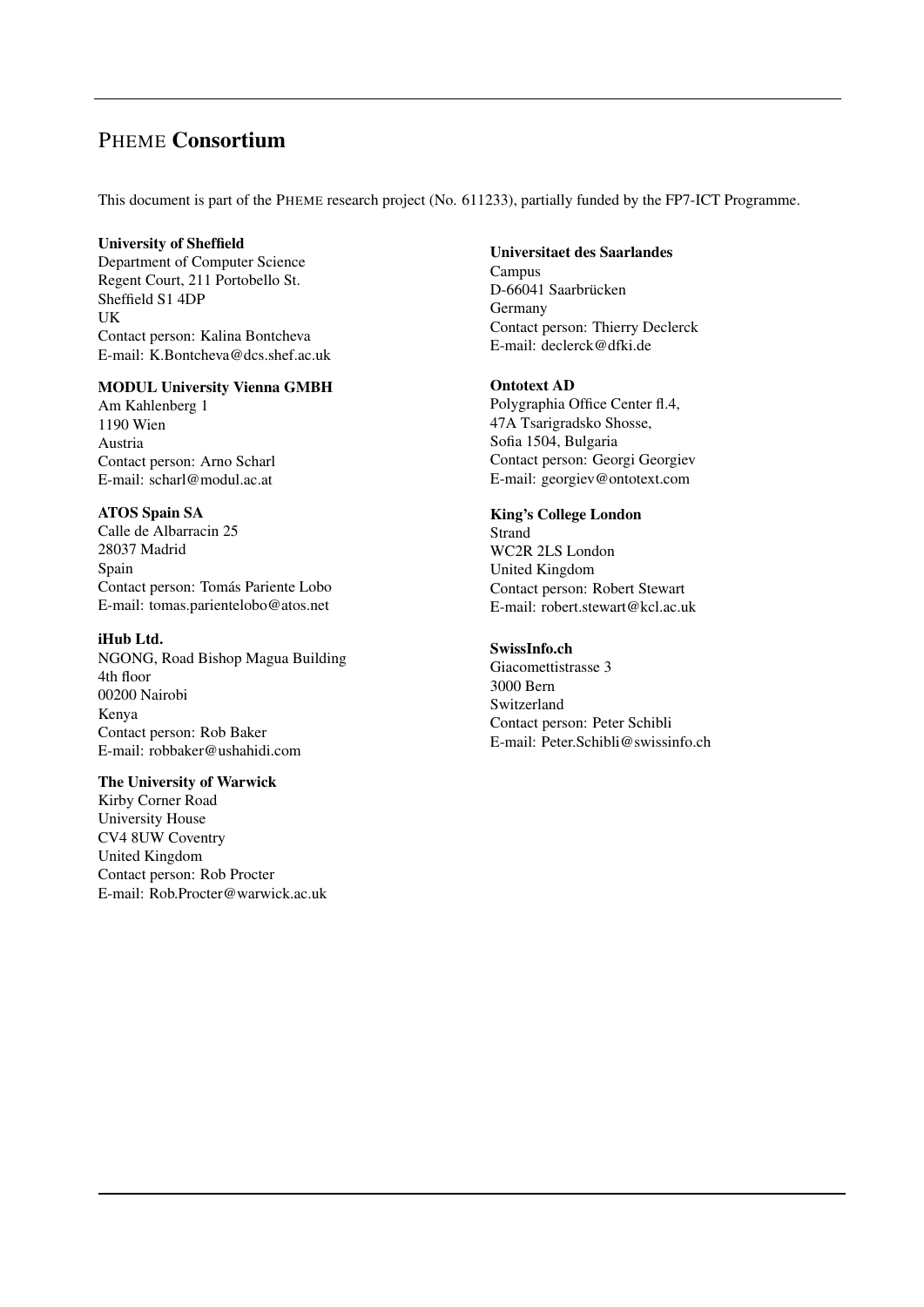# History of Changes

| Version | Date       | Author          | Changes                                  |  |  |
|---------|------------|-----------------|------------------------------------------|--|--|
| 1.0     | 20.06.2014 | Arkaitz Zubiaga | first version with initial<br>annotation |  |  |
|         |            |                 | scheme                                   |  |  |
| 1.1     | 02.07.2014 | Peter Tolmie    | extended version with literature from    |  |  |
|         |            |                 | CA and EM                                |  |  |
| 1.2     | 04.07.2014 | Arkaitz Zubiaga | Validation tests and revised annotation  |  |  |
|         |            |                 | scheme                                   |  |  |
| 1.3     | 06.07.2014 | Rob Procter     | Minor edits to text mostly to fix gram-  |  |  |
|         |            |                 | matical issues and improve clarity       |  |  |
| 1.4     | 07.07.2014 | Arkaitz Zubiaga | Annotation tests added, elaborated       |  |  |
|         |            |                 | scheme revision, and 1st version of      |  |  |
|         |            |                 | executive summary                        |  |  |
| 1.5     | 08.07.2014 | Rob Procter     | Further minor edits and additions        |  |  |
| 1.6     | 13.07.2014 | Rob Procter     | Chnages following internal review        |  |  |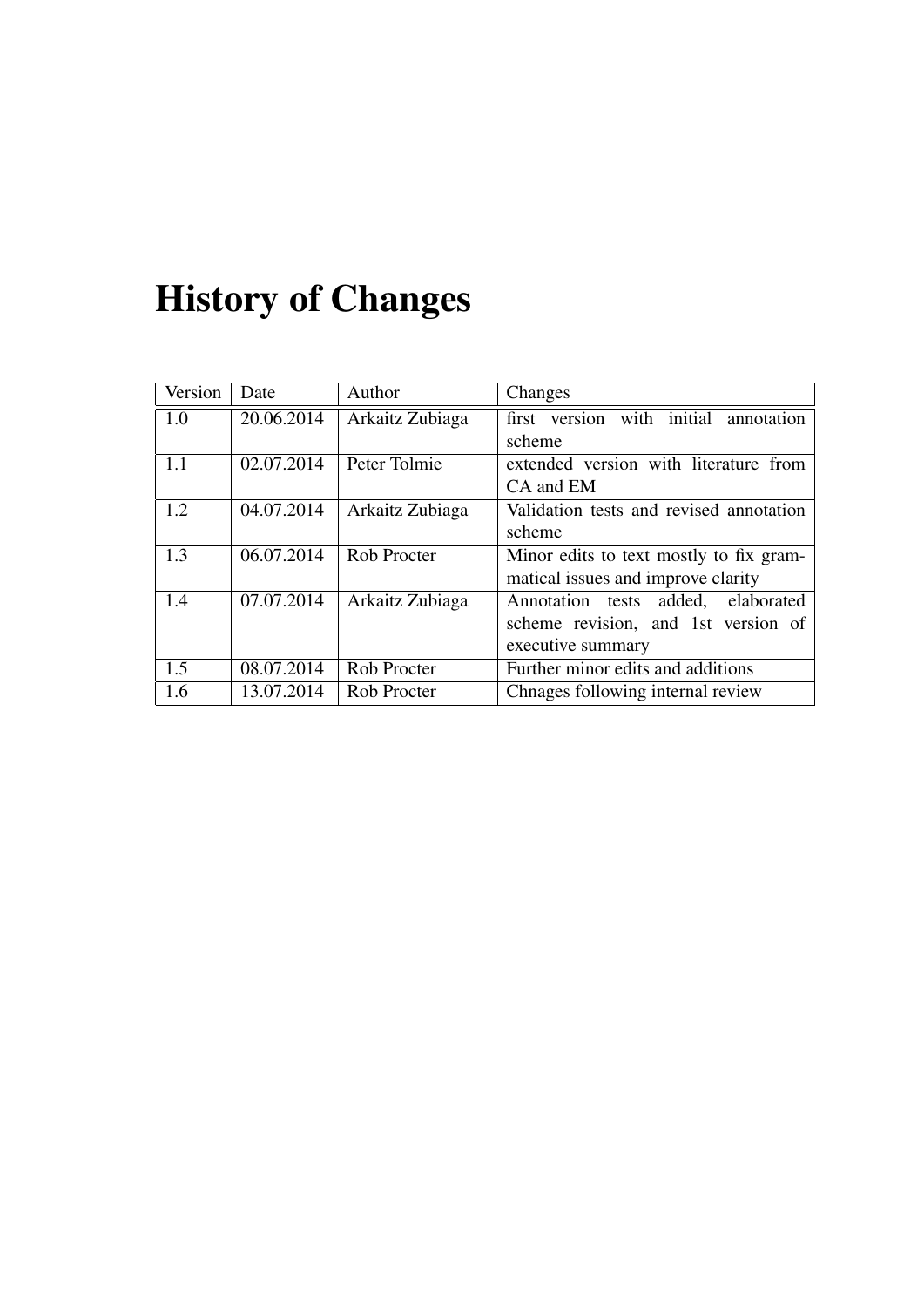# Executive Summary

This deliverable D2.1 describes the work performed at the University of Warwick within the Work Package 2 (WP2) as a member of the PHEME project. Pursuing the goal of studying the spread of rumours in social media, as well as the way users discuss them online, this document outlines the preceding efforts towards defining an annotation scheme. An annotation scheme will enable to label and categorise manually messages that are part of rumours. These manual annotations will then enable to perform computational analyses to gain insight so as to how rumours are spread in social media.

The annotation scheme described in this deliverable has been developed through an iterative process, with two rounds of validation tests and subsequent revisions. The validation tests have been carefully performed by looking at real data including rumourous conversations collected from the microblogging service Twitter. The annotation scheme is intended to encompass the wide variety of types of rumours that can be spread and discussed in the context of different events and situations.

The development of the annotation scheme is informed by findings from the related disciplines of Conversation Analysis and Ethnomethodology, but is also aware of the specific characteristics that social media possesses, which often differs from face-to-face communications.

Having tested the annotation scheme on a small sample of rumours retrieved through social media, the ongoing work at WP2 is dealing with the retrieval of additional rumourous data collections from social media. Further validation tests with these additional data collections will enable further refining of the annotation scheme to create the final revision. The final annotation scheme will then be used to crowdsource the annotation of a larger corpus of social media rumours.

The corpus that will be ultimately obtained through this process will then be used in multiple Work Packages within the PHEME project, including Work Package 3 to develop open source methods to track the flow of rumours, as well as Work Packages 7 and 8 to build rumour corpora of interest to the healthcare and journalism domains.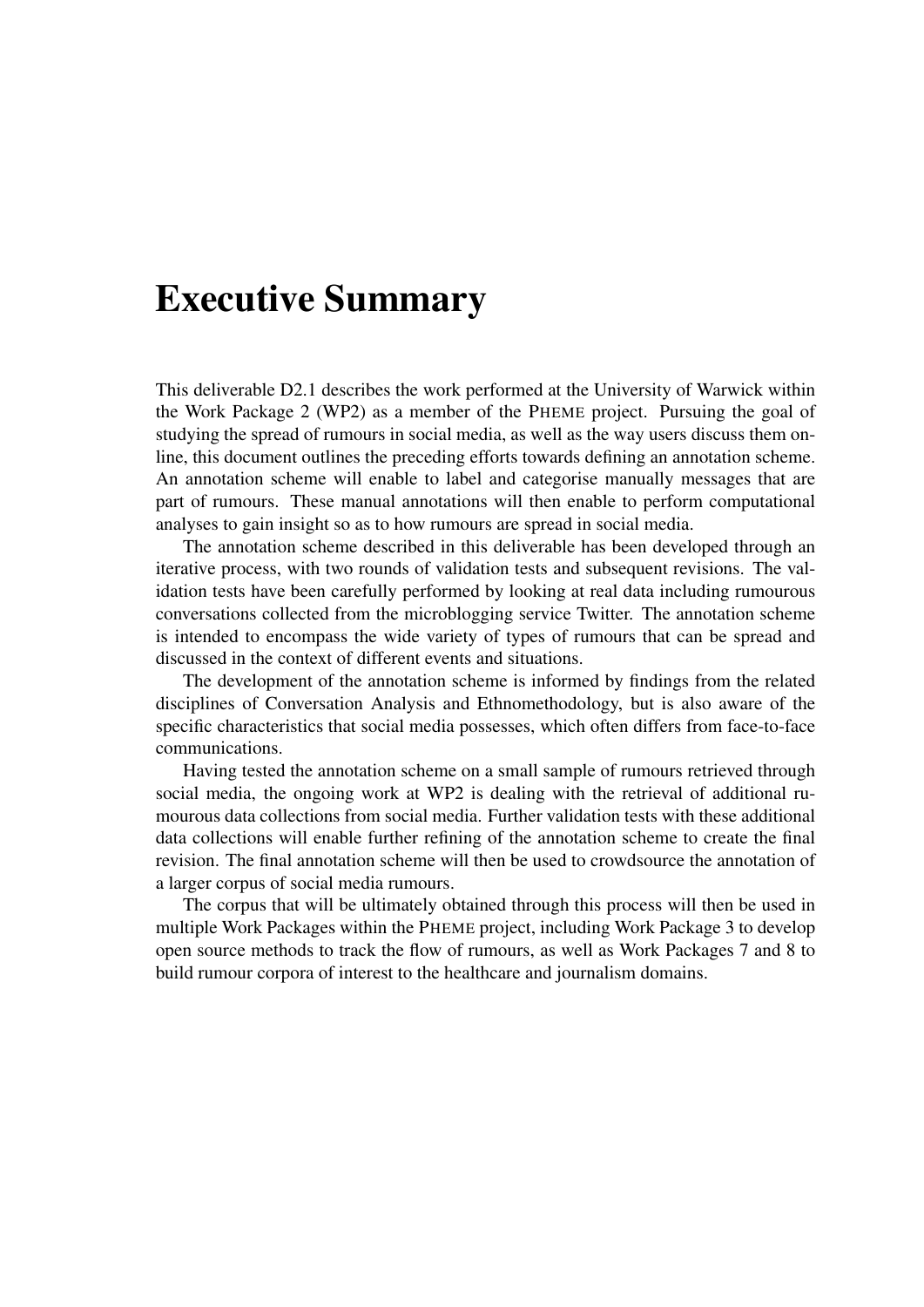# **Contents**

| $\mathbf{1}$   |     | 3<br><b>Introduction</b>                                                   |
|----------------|-----|----------------------------------------------------------------------------|
|                | 1.1 | $\overline{4}$                                                             |
|                |     | $\overline{4}$<br>1.1.1                                                    |
|                |     | 5<br>1.1.2                                                                 |
|                | 1.2 | 5                                                                          |
| $\overline{2}$ |     | <b>Defining Rumours</b><br>6                                               |
| $\mathbf{3}$   |     | 8<br><b>Conversation Analysis and Ethnomethodology</b>                     |
|                | 3.1 | 8<br>The Origins of Ethnomethodology & Conversation Analysis $\dots \dots$ |
|                | 3.2 | 9                                                                          |
|                | 3.3 | 11                                                                         |
| 4              |     | 12<br><b>Related Annotation Schemes</b>                                    |
|                | 4.1 | 12                                                                         |
|                | 4.2 | 13                                                                         |
|                | 4.3 | 14                                                                         |
|                | 4.4 | Other Annotation Schemes for Conversations<br>15                           |
|                |     | 17                                                                         |
| 5              | 5.1 | <b>Developing an Annotation Scheme for Rumours</b><br>17                   |
|                |     | 19                                                                         |
|                |     | 5.1.1                                                                      |
|                |     | 23<br>5.1.2                                                                |
|                | 5.2 | 25                                                                         |
|                |     | 25<br>5.2.1                                                                |
|                |     | 26<br>5.2.2                                                                |
|                | 5.3 | 26                                                                         |
|                |     | 27<br>5.3.1                                                                |
|                |     | 30<br>5.3.2                                                                |
|                | 5.4 | Validation of the Revised Annotation Scheme<br>30                          |
|                | 5.5 | 31                                                                         |
|                |     | 32<br>Putting the Annotation Scheme into Practice<br>5.5.1                 |

## 6 Extending the Annotation Scheme 34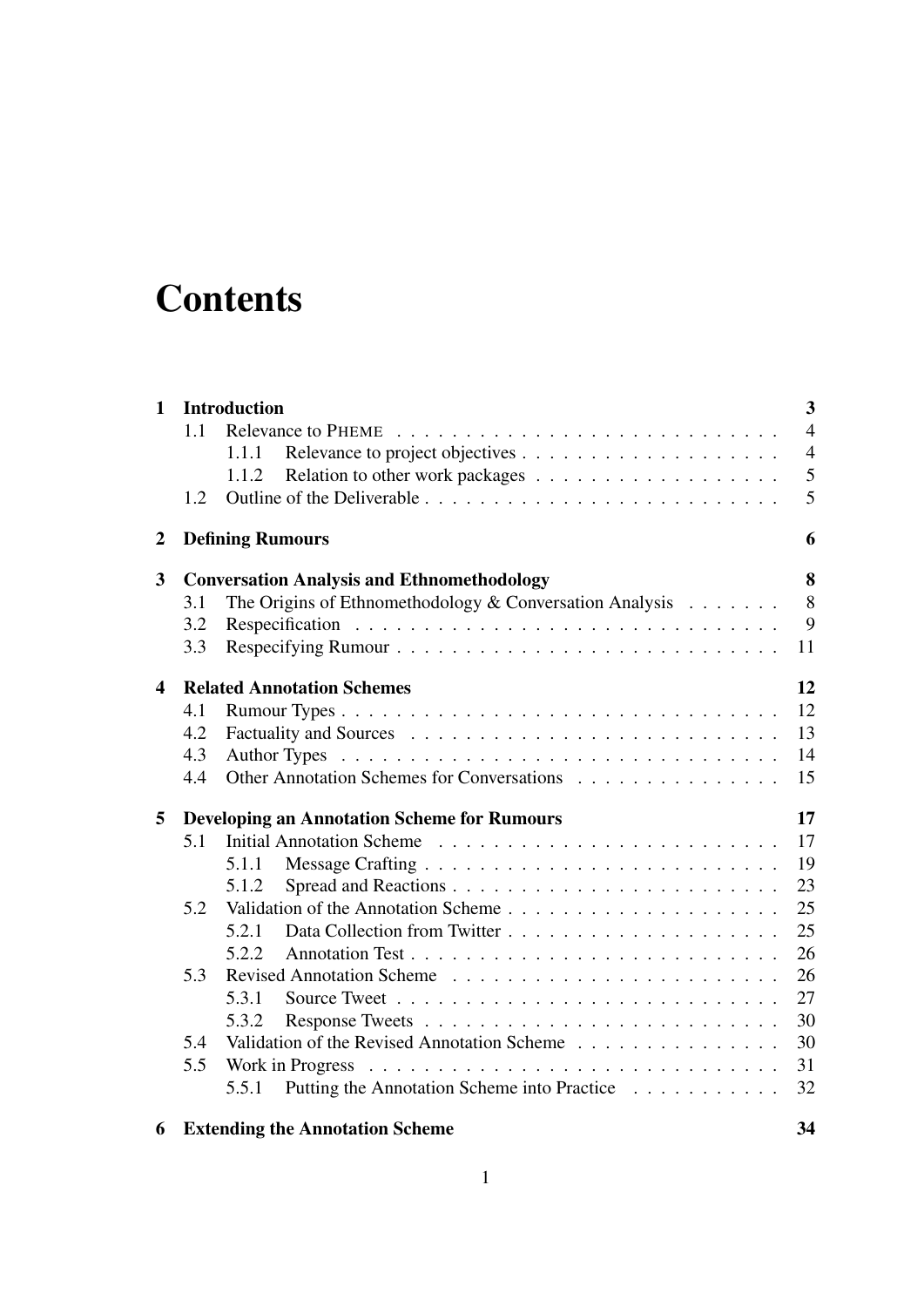### CONTENTS 2

|             | 6.1 |                   | Moving towards annotation grounded in microblog analysis                     | 34       |
|-------------|-----|-------------------|------------------------------------------------------------------------------|----------|
|             |     | 6.1.1             | The turn-taking mechanism $\ldots \ldots \ldots \ldots \ldots \ldots \ldots$ | 35       |
|             |     | 6.1.2             |                                                                              | 35       |
|             |     | 6.1.3             | The organization of conversation as applied to tweets and the or-            |          |
|             |     |                   | ganization of tweets when seen as conversations                              | 36       |
|             |     | 6.1.4             | The intersubjective constitution of tweeting as a phenomenon                 | 42       |
|             |     | 6.1.5             |                                                                              | 43       |
|             |     | 6.1.6             | Tweeting as a mode of communication $\ldots \ldots \ldots \ldots$            | 43       |
|             |     | 6.1.7             | Looking at microblogging as its own job of work with its own                 |          |
|             |     |                   |                                                                              | 44       |
|             |     | 6.1.8             |                                                                              | 46       |
|             |     | 6.1.9             | The asynchronous character of microblog exchange                             | 46       |
|             |     | 6.1.10            | The organisation of rumour as a feature of microblog exchange .              | 47       |
|             |     |                   |                                                                              | 47       |
|             | 6.2 |                   |                                                                              | 48       |
|             |     |                   |                                                                              |          |
| 7           |     | <b>Discussion</b> |                                                                              | 50       |
|             |     |                   | <b>A</b> Acronym Definitions                                                 | 57       |
| B           |     |                   | <b>Sample Rumourous Conversations</b>                                        | 58       |
| $\mathbf C$ |     |                   |                                                                              | 61       |
|             | C.1 |                   | <b>First Round of Annotations for Validating the Scheme</b>                  | 61       |
|             |     |                   |                                                                              | 65       |
|             |     |                   | D Second Round of Annotations for Validating the Scheme                      | 69       |
|             | D.1 | <b>ATM Hoax</b>   |                                                                              | 69<br>73 |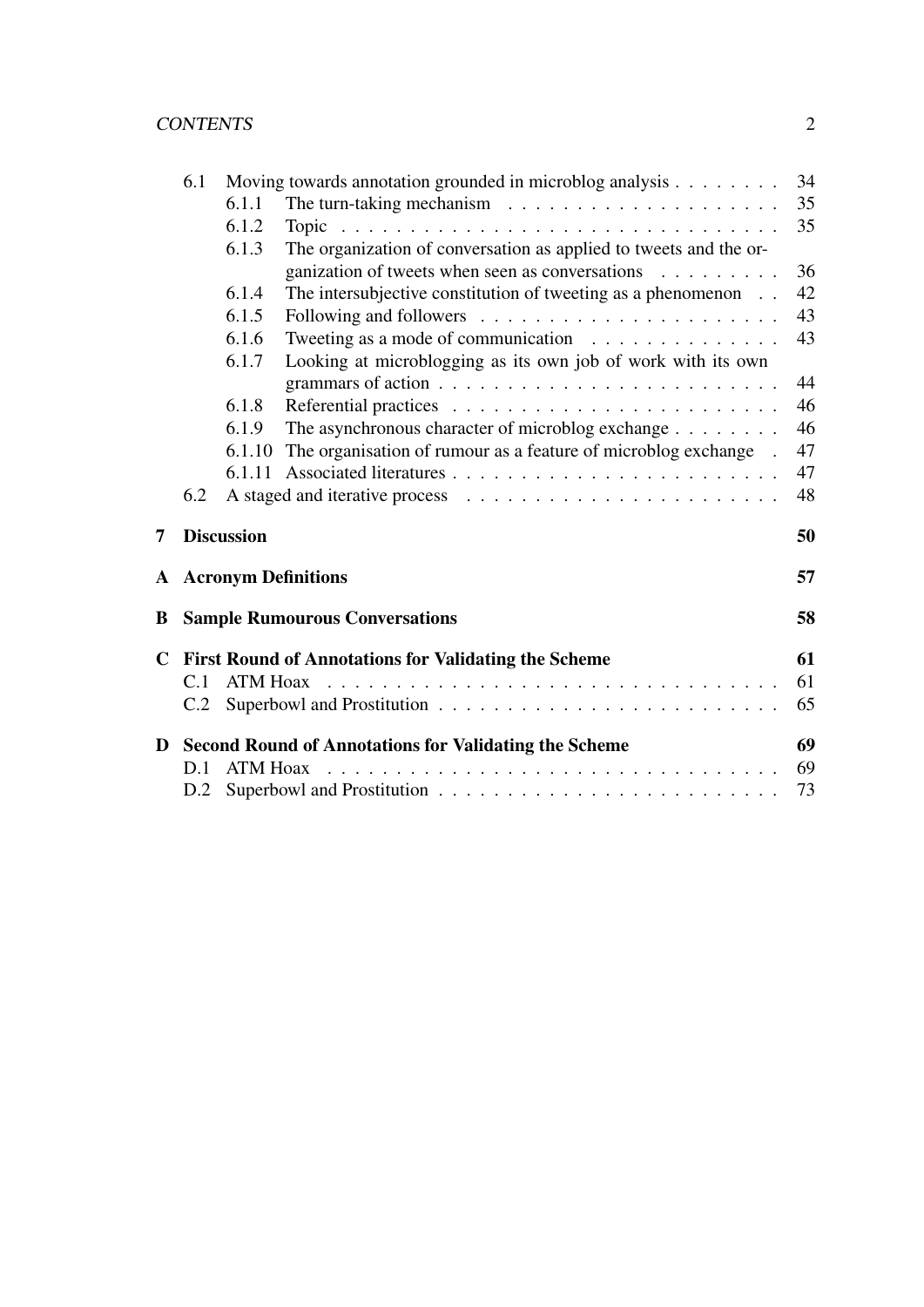# Chapter 1 Introduction

While inaccurate and questionable information has always been a reality, the emergence of the Internet and social media has increased this concern due to the ease with which such information can be spread to large communities of users [27]. This kind of information often starts as a rumour being posted by an individual on social media such as Twitter<sup>1</sup>, Facebook<sup>2</sup>, or Instagram<sup>3</sup>, and subsequently being passed on through their social networks and reaching a larger audience. The spread of rumours may have undesirable consequences as they can convey wrong information to people. Not only does this affect ordinary individuals who might pass on information without verifying it, but also professional practitioners such as journalists who may pick up a story from social media and inadvertently disseminate inaccurate or false information via news media. Given that the spread of inaccurate information can have dangerous consequences for society, the analysis of rumours becomes crucial to prevent the diffusion of inaccurate information and to identify information that is well backed up and verified.

The study of the spread of rumours in social media is attracting increasing interest within the scientific community [15, 21]. However, these studies have generally focused on the virality and social network analysis of rumours and have not looked in more detail at the nature of rumours, how they are linguistically crafted, and how they are subsequently supported and/or denied by others in social media. We intend to fill this gap by first introducing an annotation scheme, a framework for systematic annotation of different aspects reflecting the content of rumours. Annotations resulting from this scheme will assist to perform content-based studies on conversations around rumours, and to develop a system that automatically processes rumorous texts in social media, as well as conversational aspects such as reactions around them.

One of the proposed ways of handling the development of an annotation scheme for Twitter feeds that moves beyond the work undertaken by Procter et al. [37] on the Lon-

<sup>1</sup>Twitter - http://twitter.com/

<sup>2</sup>Facebook - http://www.facebook.com/

<sup>3</sup> Instagram - http://instagram.com/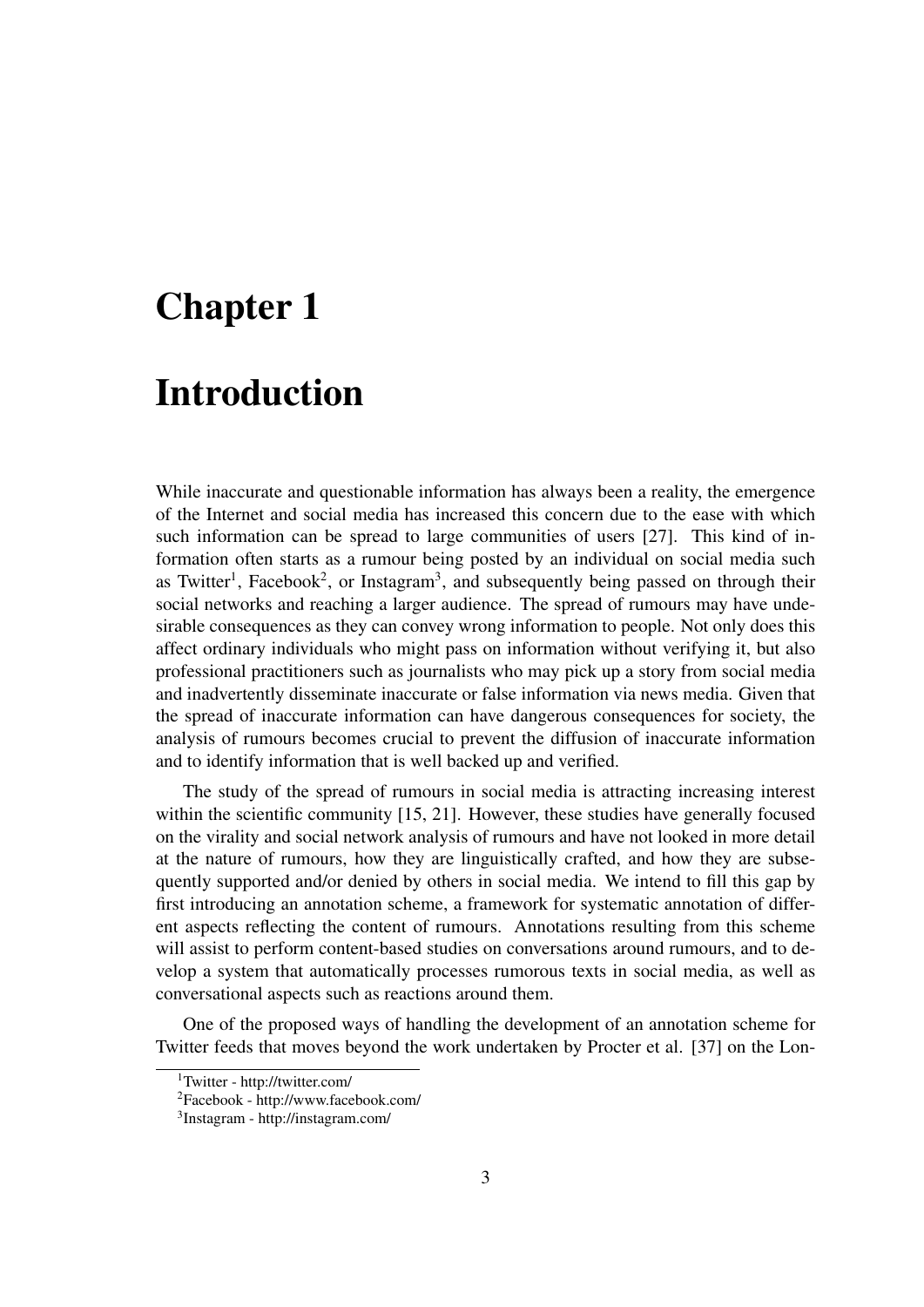don riots, is to exploit existing work in the area of conversation analysis as a means of providing richer annotations of topics as they unfold. Here our primary concern will be to map out what a grounding of annotations in the microblogging domain might look like. In particular, we will argue that, whilst conversation analytic approaches will serve well as a source of inspiration, it is ultimately going to be necessary to respecify the interest somewhat as "microblog analysis" in order to steer around the potential dangers of missing the lived character of how people reason about tweeting as an activity in its own right.

In this document, we present a review of previous research developing annotation schemes that are relevant to PHEME, study their applicability to our context, and introduce a preliminary version of our annotation scheme which combines aspects of these schemes, creating a new framework aiming at capturing multiple aspects of rumours. This annotation scheme will be iteratively developed in the following months, leading to the production of a final version that will enable the creation of the annotated corpora that will be used in PHEME.

### 1.1 Relevance to PHEME

This section describes the relevance of this deliverable to the PHEME project's objectives, and how it relates to the other work packages in the project.

### 1.1.1 Relevance to project objectives

This document outlines preliminary efforts towards undertaking the objectives defined in the description of Work Package 2 (WP2). This work package aims to perform qualitative analyses of rumours spread through social media, considering their diffusion across different media as well as languages. These analyses will be conducted in an interdisciplinary setting, and from different perspectives, including a qualitative social science analysis, and the study and development of a methodology and tools for the linguistic analysis of rumours using natural language processing. In order to carry out this research, here we define the initial steps towards characterising social media rumours, performing an interdisciplinary analysis drawing, in particular, on Conversation Analysis and Ethnomethodology, and developing an annotation scheme. This annotation scheme will provide knowledge for human annotators to enrich the social media rumours that will be collected and put together in a corpus for the purposes of PHEME.

The development of the annotation scheme described in this deliverable is key for the subsequent creation of corpora of social media rumours, which will include annotations provided by human coders. The annotated corpora obtained through this process will then be used to conduct research on social media rumours, as defined in the WP2 of the PHEME's Description of Work. The annotation scheme is also designed with the goal to facilitate subsequent computational analysis of rumours using machine learning.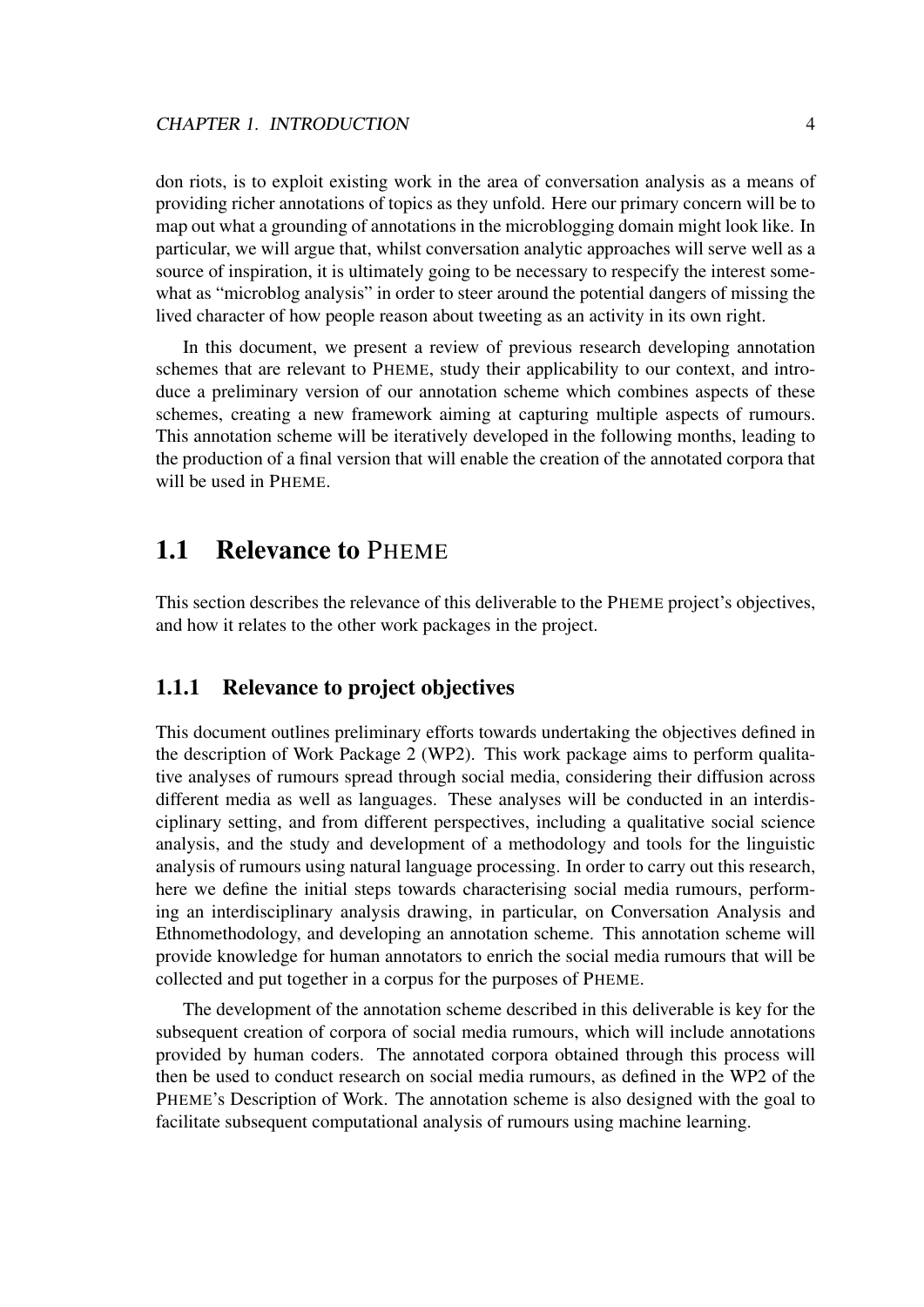### 1.1.2 Relation to other work packages

The work presented here, and the annotated corpora that will be developed afterwards by making use of the annotation scheme, will be used in various work packages. In Work Package 2, it will support the ontology modelling Task 2.2. Work Package 3 will deal with the development of open source methods to track the flow of rumours, where the corpora will be used for development, parameter tuning and initial evaluation. In Work Package 4, it will support LOD-based reasoning about rumours. Work Packages 7 and 8 will also deal with the annotation of corpora in Tasks 7.2 and 8.2. These tasks will annotate rumours of interest to the healthcare and journalism use cases, respectively, making use of the annotation scheme we have defined.

### 1.2 Outline of the Deliverable

This deliverable is organised in the following chapters. Next, in Chapter 2 we provide a formal definition of rumours, which combines previous definitions from both scientific literature and dictionaries. The following two sections provide some background relevant to our work. Chapter 3 outlines ideas from the fields of Conversation Analysis and Ethnomethodology and their relevance to the investigation of rumour. Chapter 4 discusses existing annotation schemes that are relevant to the purposes of PHEME. Our proposed annotation scheme is then introduced in Chapter 5, beginning with a description of our initial attempt at creating the scheme. We then present our validation methodology and the revised scheme that has resulted from it. We discuss further the extension and iterative refinement of this annotation scheme in Chapter 6. Finally, we summarise the conclusions drawn from this work, and discuss its limitations and our future work programme in Chapter 7.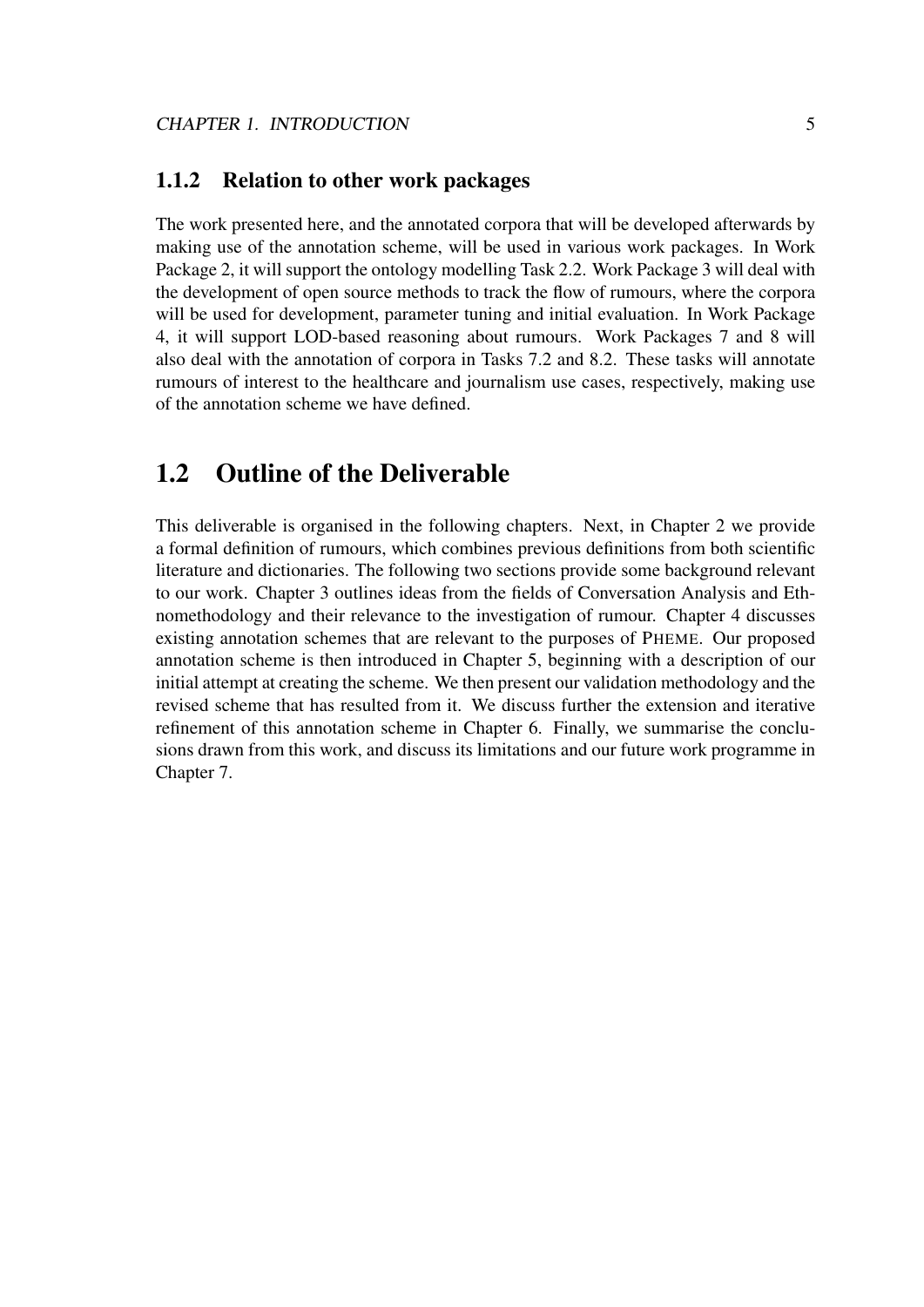# Chapter 2

# Defining Rumours

While there is a substantial amount of research around rumours in a variety of fields ranging from psychological studies [46] to computational analyses [39], defining and differentiating them from similar phenomena remains an active topic of discussion within the scientific community. Some researchers have attempted to provide a solid definition and characterisation of rumours so as to address the lack of common understanding around the specific categorisation of what is or is not a rumour. DiFonzo and Bordia [12] emphasise the need to differentiate rumours from other similar phenomena such as gossip and urban legends. They define rumours as *"unverified and instrumentally relevant information statements in circulation that arise in contexts of ambiguity, danger or potential threat and that function to help people make sense and manage risk"*. This definition also ties in well with that given by the Oxford English Dictionary (OED): *"A currently circulating story or report of uncertain or doubtful truth"*<sup>1</sup> . Further, Guerin and Miyazaki [20] provide a detailed characterisation of rumours, emphasising what differentiates them from urban legends and gossip (see Figure 2.1 for the characterisation of rumors, gossip, and urban legends). From the differences posited by these authors, we highlight the following:

- It is of general interest to most listeners.
- It is of personal consequence and interest to listeners.
- The truth behind it is difficult to verify.
- It must be credible despite ambiguities.
- It can be ambiguous.
- It tends to be a short story as compared to e.g., urban legends.
- It gains attention with horror or scandal.

<sup>1</sup>http://www.oxforddictionaries.com/definition/english/rumour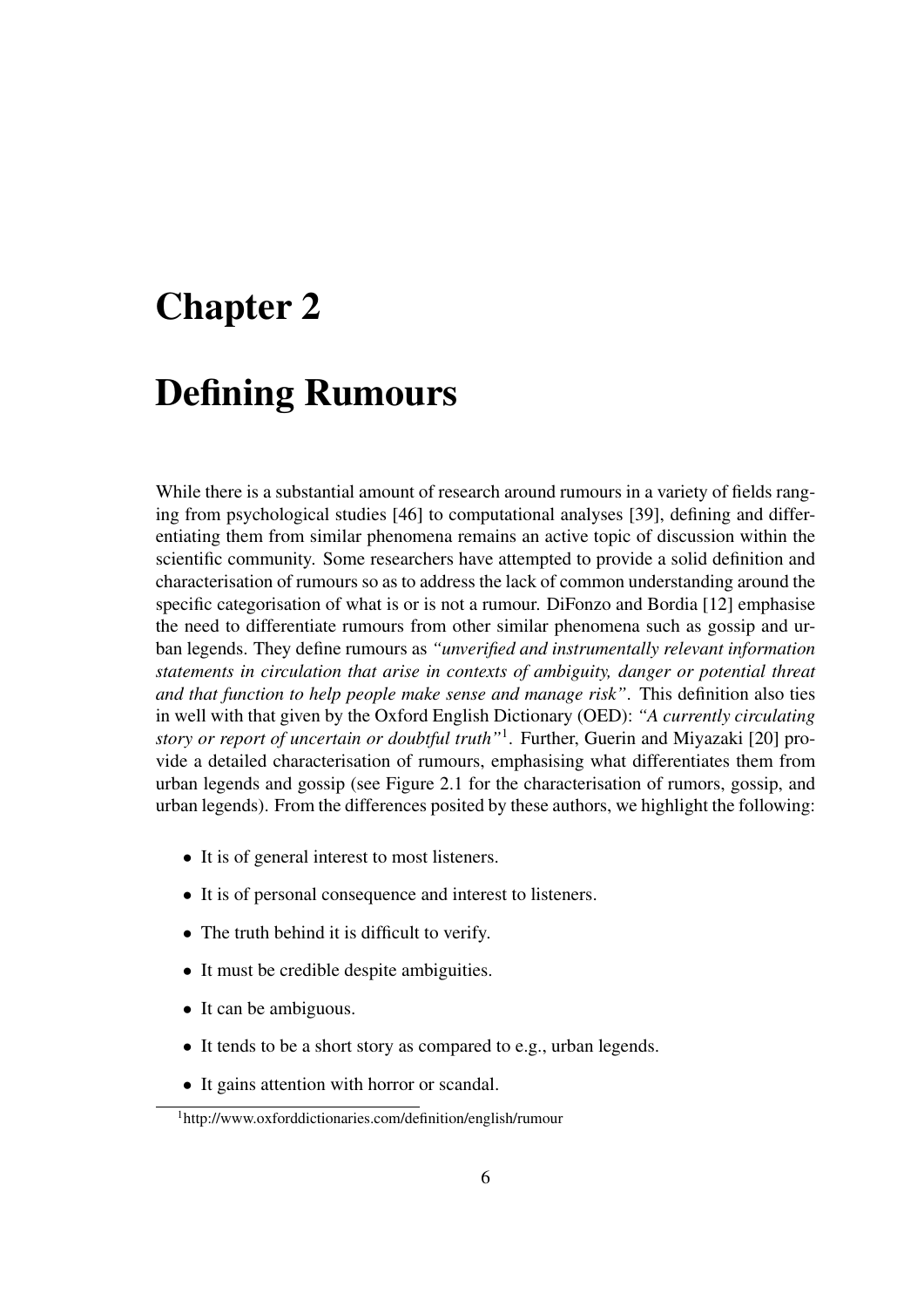|                                                      | Rumors | Urban legends | Gossip | "Serious"<br>knowledge |
|------------------------------------------------------|--------|---------------|--------|------------------------|
| Is of general interest<br>to most listeners          |        |               |        |                        |
| Of personal consequence and<br>interest to listeners |        |               |        |                        |
| Deals with persons known<br>to speaker or listener   |        |               |        |                        |
| Truth difficult to verify                            |        |               |        |                        |
| Must be credible despite<br>ambiguities              |        |               |        |                        |
| Can be ambiguous                                     |        |               |        |                        |
| Short or long?                                       | Short  | Long          | Short  | Short                  |
| Uses a story plot                                    |        |               |        |                        |
| Attention gained with<br>horror or scandal           |        |               |        |                        |
| New or novel                                         |        |               |        |                        |
| Can be humorous                                      |        |               |        |                        |
| Unusual or unexpected                                |        |               |        |                        |

Categorization of Rumors, Urban Legends, and Gossip into Twelve Conversational Properties That Gain Attention or Promote Relationships

Figure 2.1: Characterisation of rumours, gossip and urban legends.

• It has to be new or novel.

In contrast, urban legends are stories that are usually not credible or of personal consequence to the listeners, but tend to be more engaging and attention grabbing. Urban legends also tend to be longer stories. The main characteristic that differentiates gossip from rumours is that the former deal with persons known to the speaker or the listener. Both urban legends and gossip can be humorous, but that is not a feature that commonly characterises rumours.

Despite attempts to categorise them as different phenomena, Guerin and Miyazaki [20] posit that all three – rumours, gossip and urban legends – *are merely ways of keeping a listener's attention, and are not independently definable in themselves except for their particular conglomerate of conversational properties*.

Summing up, here we expand on the OED's definition with additional descriptions from rumour-related research, which is richer and we argue more appropriate for our purposes within PHEME. We formally define a rumour as a circulating story of questionable veracity, which is apparently credible but hard to verify, and produces sufficient skepticism and/or anxiety so as to motivate finding out the actual truth.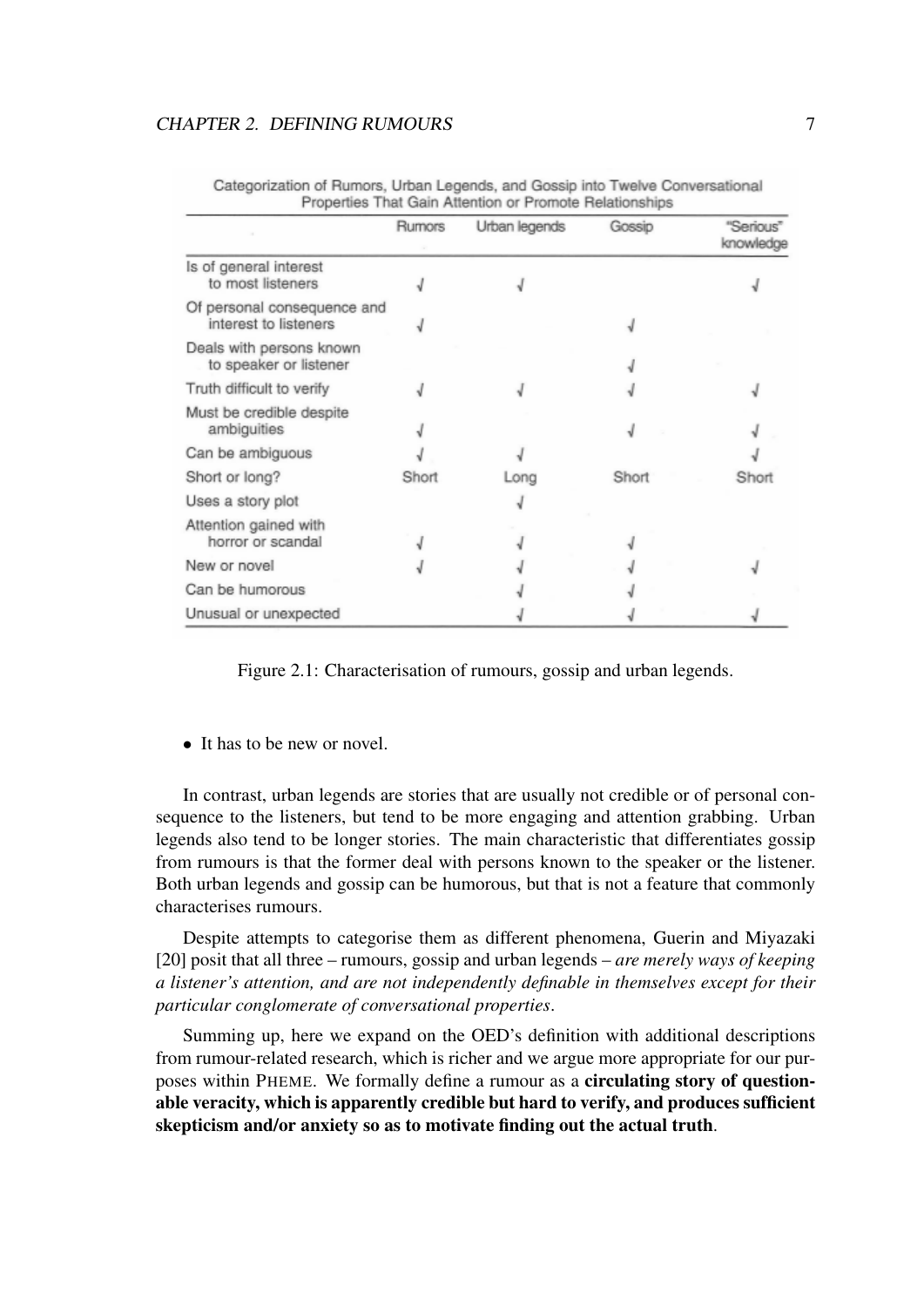# Chapter 3

# Introducing the Conversation Analytic and Ethnomethodological Approaches

The preceding section of this deliverable is concerned with arriving at a workable definition of 'rumour' for the purposes of informing the collection of tweets that are immediately identifiable as rumours for the purposes of annotation. However, a longer-term strategy that we shall also be adopting in Work Package 2 is the use of Conversation Analytic and Ethnomethodological approaches to understand how tweets and whole bodies of related tweets are organised as social accomplishments, and how rumours are therefore constituted within this as social accomplishments in some way.

# 3.1 The Origins of Ethnomethodology & Conversation Analysis

Ethnomethodology first arose as an approach for analyzing social phenomena in sociology in the 1950s. Its principal articulation as a programme of research can be found in the works of Harold Garfinkel, most notably his *Studies in Ethnomethodology* (Garfinkel [16]). What might be termed a radical empirical sociology, it is heavily influenced by the phenomenological writings of Edmund Husserl and the later philosophical writings of Ludwig Wittgenstein. Its fundamental concern is with how orderly social phenomena are organised by people themselves through concerted local action to produce them as being recognizably the social phenomena they are taken to be. It focuses on what people do, and how people do it as a matter of method, such that everyone else can see that that is indeed what they are doing.

Conversation Analysis was first developed through the work of Harvey Sacks (see the *Lectures on Conversation* (Sacks [51])). Sacks was one of Garfinkel's students and his studies of conversation can be seen as a practical working through of Ethnomethodology's programme by taking a readily available phenomenon within society -– namely 'talk' -–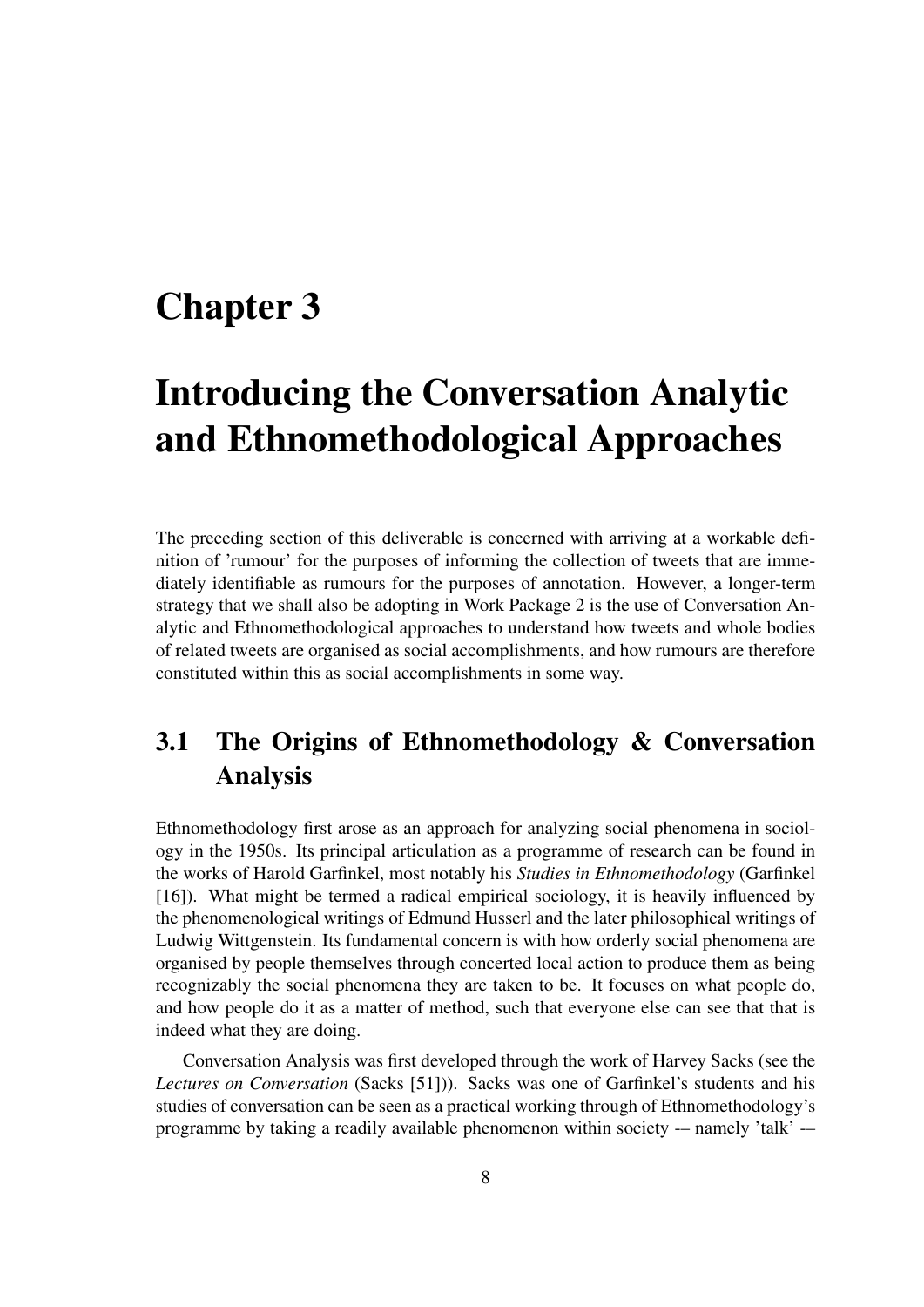and seeing just what its organised properties might be as features of the social order.

In a seminal paper dating from 1963, Sacks made some important observations regarding the ways in which sociological description tended to be pursued at that time (and, for the larger part, since as well). To illuminate his concerns Sacks conceived of a machine at an industrial exhibition consisting of two parts where one part is designed to undertake some particular job whilst the other part systematically and contiguously provides a narration of what the first part is doing. He suggested that a lay understanding of this machine would be something along the lines of a 'commentator machine' and that any attempt to make sense of the machine would involve being able to reconcile the relationship between the parts doing the job itself and the parts doing the narration.

Sacks's idea here is to use the machine to represent the social world where you have a whole bunch of stuff going on that together constitutes the 'doing' part of society but, at the same time, you also have a bunch of talk going on whereby people systematically narrate their lives, the ways in which their lives are organised, and through which many of the 'doing' parts get implicated or even done. For Sacks the point is that, to understand the social world you cannot split those two bits apart and make use of the narration part without first of all looking at the narration part to see just how that works as well. What he is alluding to here is the tendency within social science to make use of language imported from the commonsense, everyday world without first of all opening up to inspection the work that language does in the world. Social scientists make use of language unreflectively as a resource for doing the job of description of the social world without taking that use of language to be itself a topic for investigation. Thus social scientists are, in reality, just engaging in the same work as the other narration components within the machine.

Sacks's work, and by necessity the rest of Conversation Analysis, is therefore heavily invested in the business of taking the social production of language-based phenomena as a serious topic for investigation in its own right. As tweets are also language-based phenomena with their own organizational properties, we are therefore similarly seeking to understand tweets in this kind of way.

# 3.2 Respecification

Alongside of this interest of Sacks in the problematic character of sociological description, Garfinkel had already been developing what he called a foundational 'respecification' of the problem of sociology. It was founded upon a re-working of Durkheim's famous aphorism that "The objective reality of social facts is Sociology's fundamental principle" (Durkheim [13]). Grounded in his own reading of the works of Edmund Husserl, Garfinkel sought to reframe this as a matter of it not being the case that there were just social facts out there to be picked up and inspected, so to speak, but rather that the sense of something counting as a social fact was something that was accomplished itself by the ordinary members of society. The problem was therefore opening up for inspection what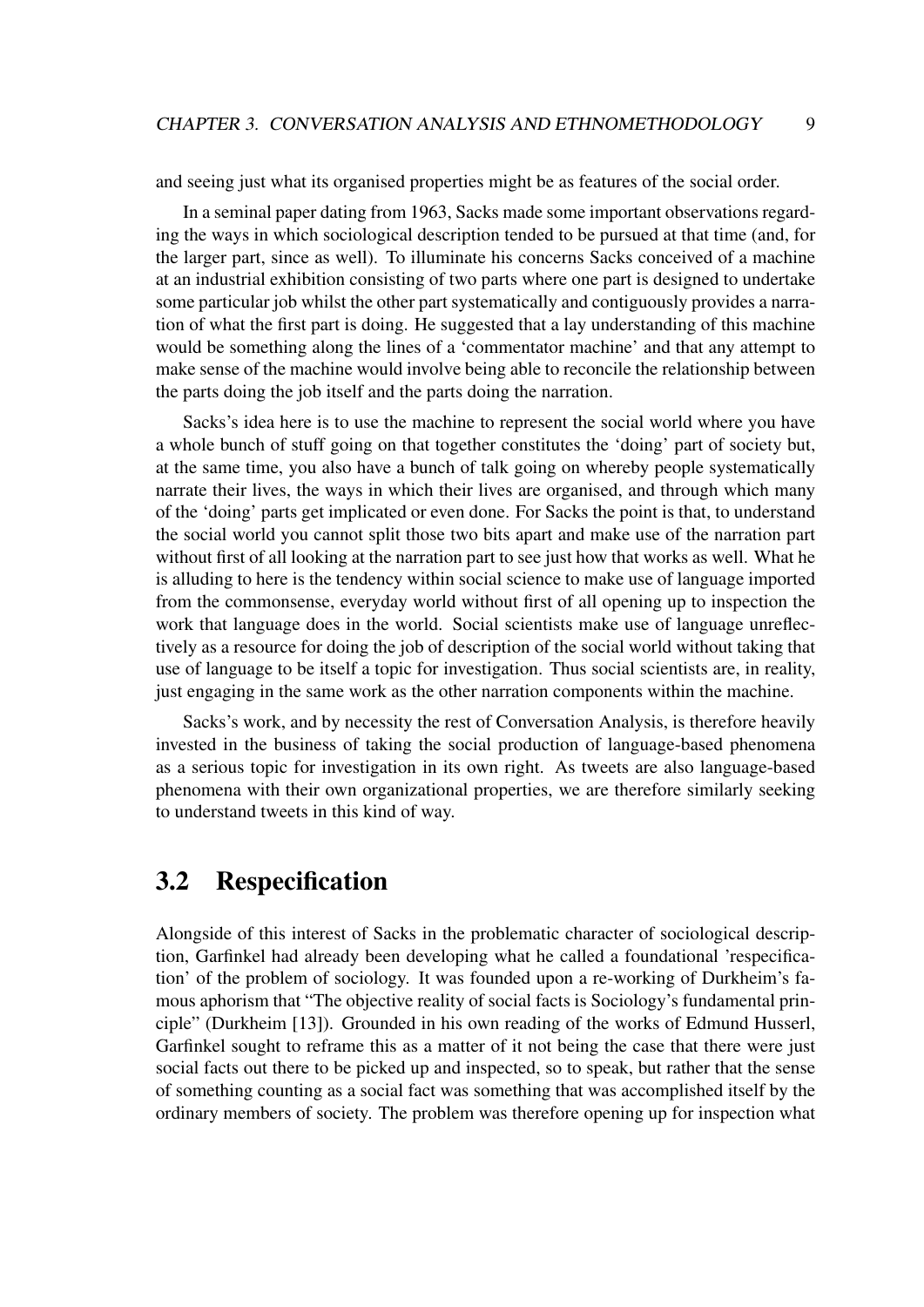this accomplishment might consist in. People take for granted that there is order in the world and they expose in everything they do just what kinds of orderly arrangements they are presuming will hold. The job of the sociologist is to uncover and bring into view these assumptions about 'the way the world works' and to explicate the ways in which they provide methodologically for the production of orderly phenomena.

The notion of respecification was absolutely central to the work of Garfinkel. It can be seen to resonate through much of his writing but he gives explicit voice to the idea in several places. In an edited transcript of a conversation between Garfinkel and Benetta Jules-Rosette recorded in the summer of 1985 he presents respecification in the following way:

*"Our studies developed a radical, alternate technology of social analysis. Some of its policies are well known ... These and others were developed in the attempt to avoid the intractable absurdities that everywhere accompany classic methods of analytic social studies of practical action. With our alternate methods we have specified several identifying issues of the problem of social order as discoverable phenomena in and as immortal ordinary society ... These identifying issues are only discoverable. They cannot be imagined and they cannot be obtained by operating on representations of social order. Their import is that they respecify the ordinary society and do so in inspectable, detailed ties between practical action and the phenomena of order/production."*, Garfinkel and Jules-Rosette, 1986, unpublished transcript

Using the placeholder 'order\*' for all possible topics of interest 'in-and-as-of-theworkings-of-ordinary-society' Garfinkel offers a further articulation of the idea in another later volume of collected works (Garfinkel [17]):

*"Not only the topic of detail, but every topic order\* is to be discovered and is discoverable, and is to be respecified and is respecifiable, as only locally and reflexively produced, naturally accountable phenomena of order\*. These phenomena of order\* are immortal, ordinary society's commonplace, vulgar, familiar, unavoidable, irremediable and uninteresting 'work of the streets'."*, (Garfinkel [17]: 17)

This notion of respecifying what it is we might be talking about and not taking for granted articulations of the social world as features of the social world but rather inspecting how people themselves make them a feature in some way, is central to our own longer-term strategy within PHEME.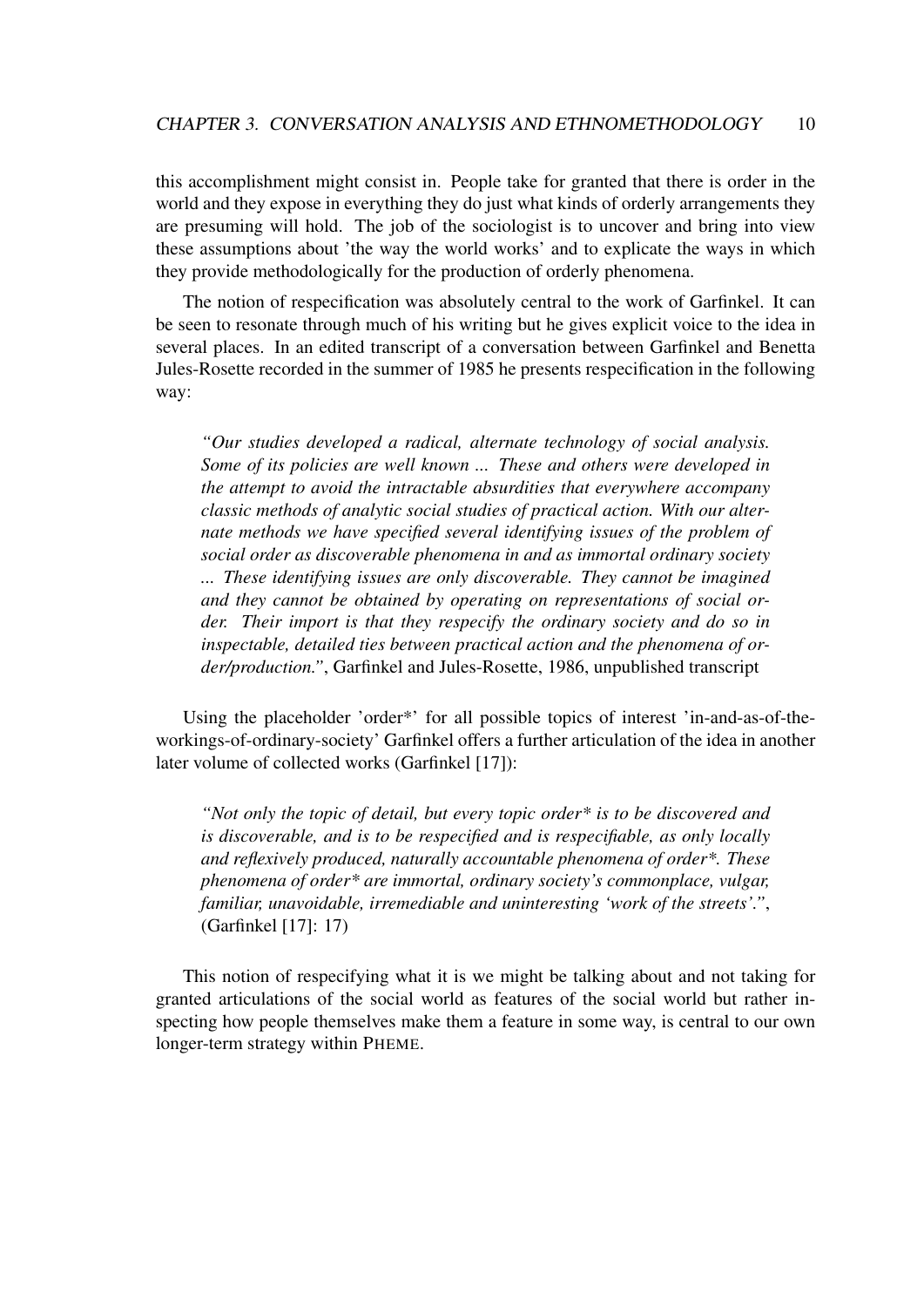## 3.3 Respecifying Rumour

So, whilst there is a pragmatic necessity involved in pinning down what phenomena count as 'rumour' for the realization of a workable annotation scheme, this should be set against a longer-term concern with not just taking these assignations for granted but rather treating them as ongoingly revisable according to what our investigations into rumour production in Twitter reveal about how people themselves reason about rumour in various ways. Thus we consider ourselves to also be involved in the job of taking what has been construed as a topic in other fields, namely 'rumour', and considering what it could amount to as a topic of investigation 'in-and-as-of-the-workings-of-ordinary-society'.

A feature of our work over time will therefore be a respecification of 'rumour' as a topic of interest for sociological investigation by focusing upon what the 'local production', 'natural accountability', and 'coherence' of phenomena conventionally glossed as [rumours] look like in praxis. To do this involves moving away from taken-for-granted assumptions about what 'rumours' might be, and towards what it might take to be able to call something a 'rumour' -– reasonably or otherwise — in lived social action. It also involves exploring what work members of society are engaged in when they articulate the proposition that something might be a rumour. What kinds of things does ascribing something the status of a 'rumour' accomplish in the world? As a programme of work this will involve setting aside taken-for-granted notions of what rumour might amount to and instead looking at: a) what kinds of features of interaction are taken by members themselves to be recognizable as 'rumour' in some way; and b) what kinds of work in interaction ascriptions of rumour to phenomena might be seen to do. In particular this will be directed towards an examination of how rumour-relevant phenomena are organised features of microblogging practices, and specifically the use of Twitter, in their own right.

This exercise will build upon an existing corpus of work in the conversation analytic and ethnomethodological literatures that already touches upon rumour-related matters in various ways. Relevant texts here include: Meehan [32], Mellinger [33], Rapley [40], Smith [58] & Wooffitt [68] with regard to the accomplishment of 'facticity'; Coulter [7], Harper [22], Jalbert [25], Sacks [51] and Sidnell [57] regarding 'belief'; Antaki [2], Bergmann [5], Goodwin [19], Parker & O'Reilly [36] and Sacks [51] with regard to 'gossip'; and Clifton [6], Heritage et al. [23] and Sacks [51] regarding 'subversion'.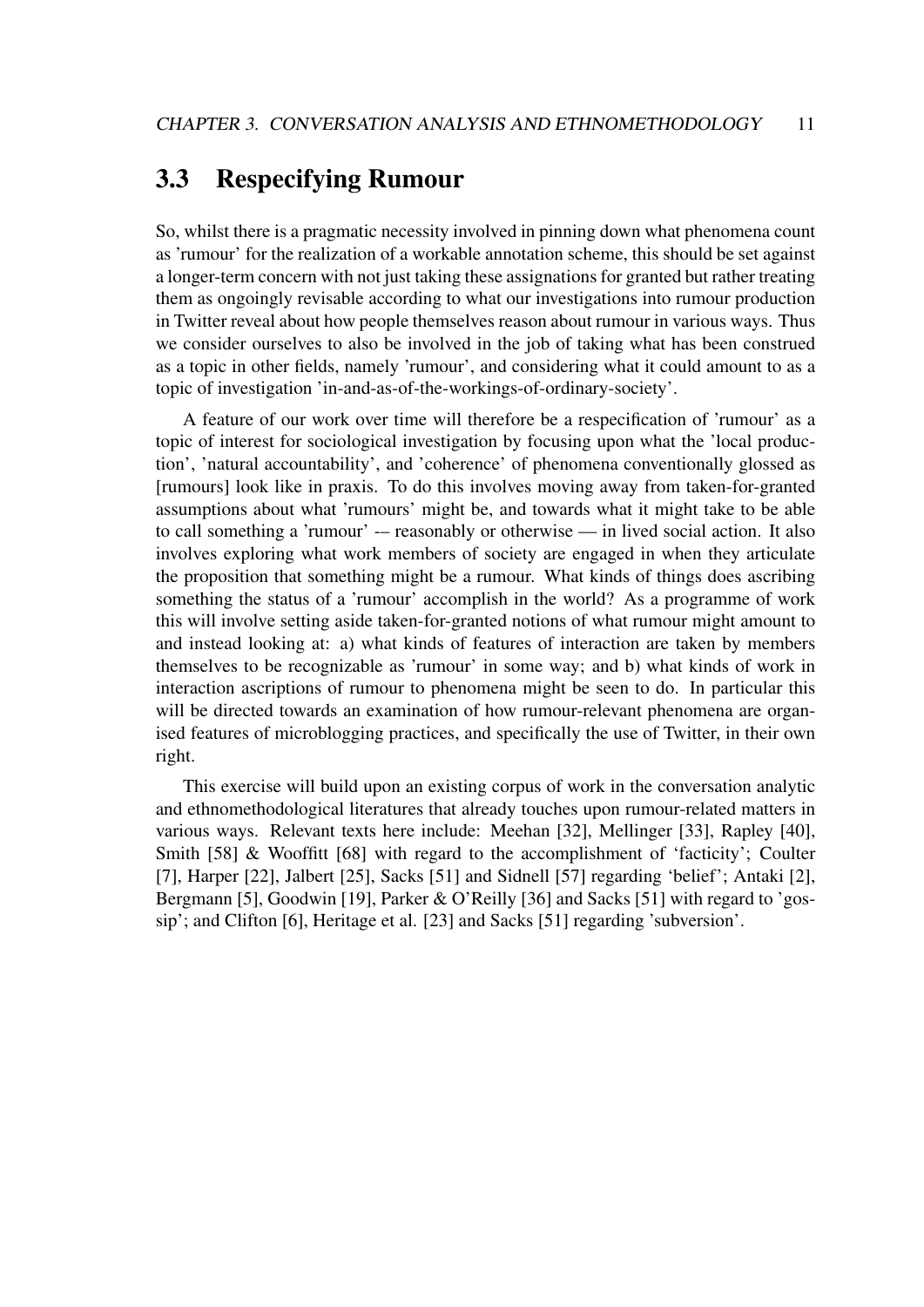# Chapter 4

# Related Annotation Schemes

Here we discuss the most relevant annotation schemes and corpora that are closely related to the purposes of our work on the development of an annotation scheme for rumours. We have organised the annotation schemes into the following subsections: (i) rumour types, (ii) factuality and sources, and (iii) author types.

## 4.1 Rumour Types

Procter et al. [37] conducted a study of tweets sent during the 2011 England riots. They grouped tweets into "information flows", which is defined as a thread of tweets that retweet and make comments on a common source tweet. They looked at popular (i.e. large) information flows, and categorised them into an introduced typology of messages – media reports, pictures, rumours and reactions – as well as of author types. The paper provides detailed lists for both types of messages and authors. In the specific cases of rumours, they include the following subtypes: (i) claim without evidence, (ii) claim with evidence, (iii) counterclaim without evidence, (iv) counterclaim with evidence, (v) appeal for more information, and (vi) comment. They identified and characterised how rumours begin with someone tweeting an alleged incident, and quickly pick up popularity as others retweet and spread them. The veracity of a rumour is eventually questioned as Twitter users subject it to various "facticity tests" (e.g. questioning evidence, applying "common sense reasoning") and over time a consensus is usually reached. However, the authors posit that even previously refuted rumours can re-surface and continue to be spread.

Qazvinian et al. [39] studied the automatic detection of rumours from tweets. They dealt both with retrieval of rumour-related tweets, as well as with identification of whether the tweet author endorsed the rumour. In the first step, they categorised a tweet as a rumour or non-rumour, whereas in the second step they categorised those deemed rumours as the author of the tweet confirming it, or denying/doubting/questioning the veracity of the rumour. They used some manually defined queries to retrieve tweets that potentially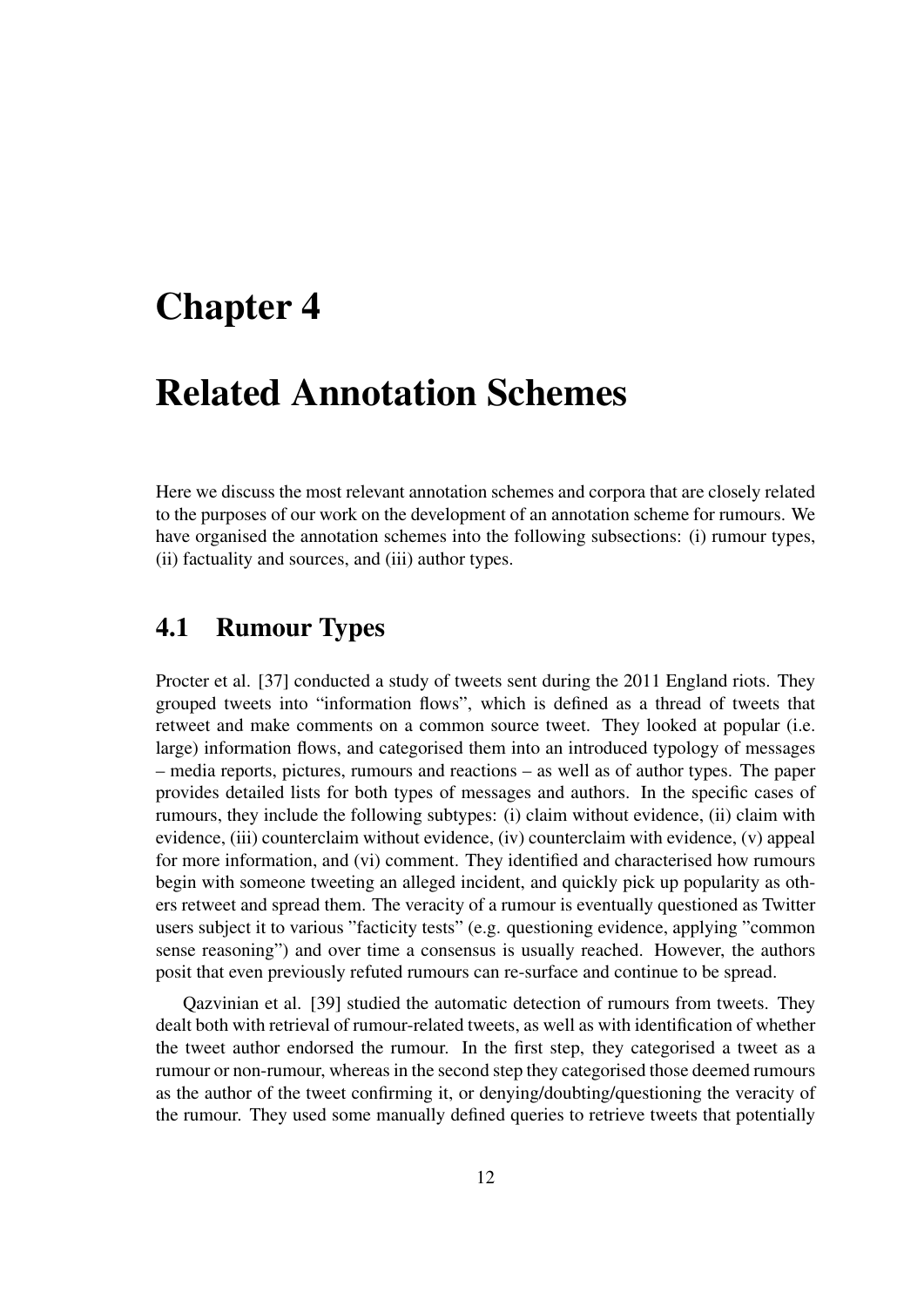concerned rumours (e.g., "Obama & (muslim—islam)" for the rumour on whether Barack Obama is muslim). They developed a classifier using three different types of features: content-based, network-based, and Twitter-specific features. They found that contentbased features led to the best classification performance both for the rumour vs nonrumour and for the rumour support vs denial/questioning classification.

Soni et al. [59] investigated how linguistic resources and extra-linguistic factors affect perceptions of the certainty of quoted information on Twitter. They collected tweets posted by 103 American journalists and bloggers, which were identified from lists of journalists on Muckrack.com<sup>1</sup> and selected quoted content from those journalists by filtering tweets with source-introducing predicates (e.g., claim, say, insist) listed by Saurí and Pustejovsky [54]. Then they used Amazon Mechanical Turk to annotate a subset of 1,265 tweets with quoted content from the journalists. The turkers rated the tweets in a 5-point likert scale from "Certainly False" to "Certainly True". Using regression techniques, they studied the correlation of features with a claim being true or false. The features they analysed include: (i) cue words, (ii) cue word groups, (iii) source quoting the content, (iv) journalists as the authors of the tweet, and (v) claims as the bag-of-words of the text in the tweet. They found that cue words used to introduce the claim did correlate with the factuality perceptions, but other extra-linguistic factors such as the source and the author were not relevant.

Zubiaga and Ji [72] relied on four aspects that determine how people perceive the veracity of a piece of information: (i) authority, (ii) plausibility and support, (iii) corroboration, and (iv) presentation. They conducted a study where users rated each of these four features for tweets and found that users mostly rely on author details to determine the veracity of a tweet, even though some author details such as location and description are not readily available on Twitter and third party clients' feeds. Additionally, they found that corroboration often misleads viewers into falling for a hoax, misunderstanding that the existence of many supporting claims does not necessarily mean a rumour is true, which matches up with previous findings in Psychology research for offline information verification.

These existing annotation schemes for rumours have their merits, but are not detailed enough for our purposes. We will consider them in the development of our scheme, incorporating new factors in order to drill down further into the nature and salient features of rumours.

## 4.2 Factuality and Sources

Saurí and Pustejovsky [53] described the annotation scheme as well as the process they followed to annotate the existing TimeBank corpus [38] with event factuality details. While TimeBank includes temporal and event information, FactBank adds a new layer

<sup>1</sup>http://muckrack.com/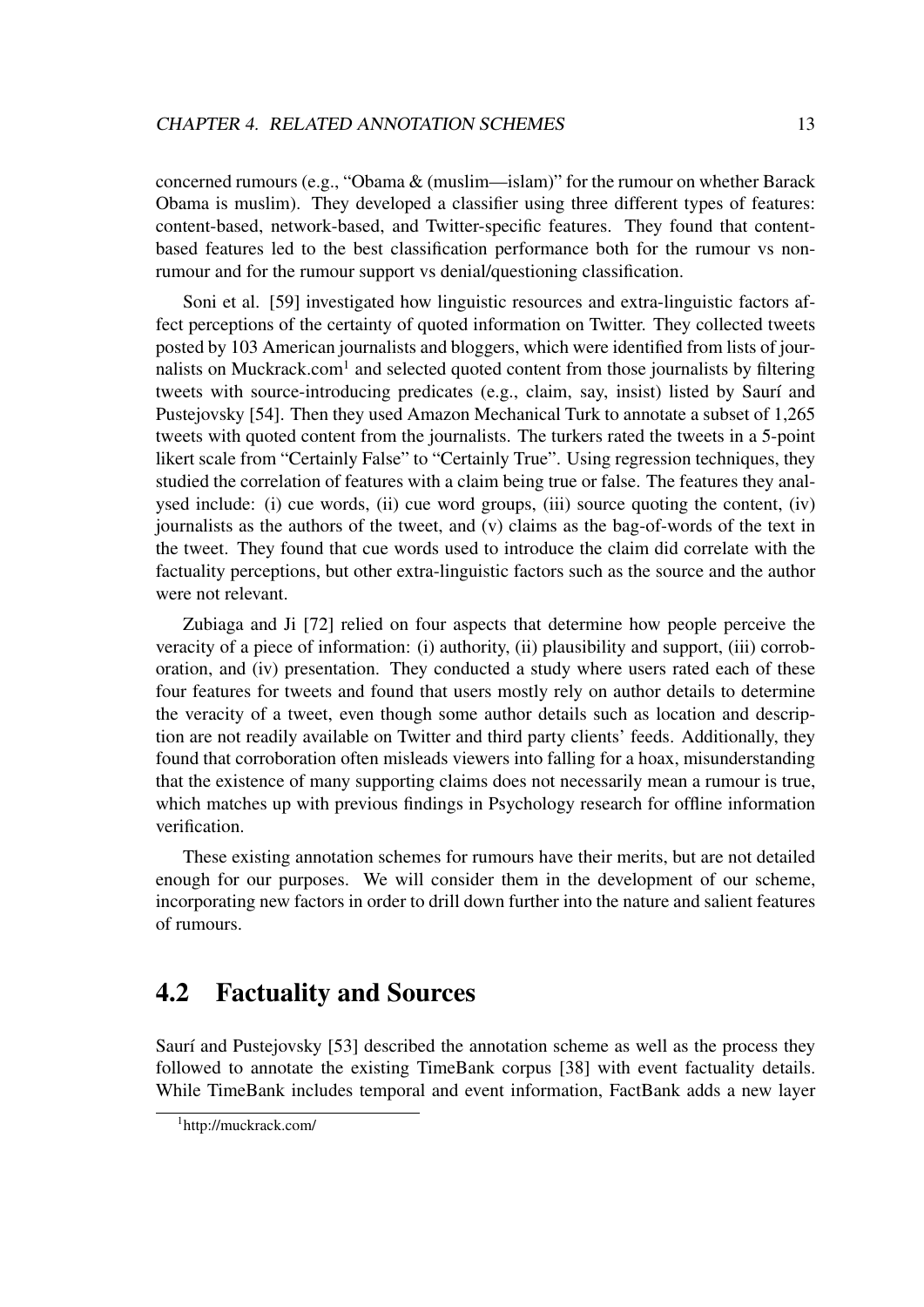providing information about the factuality of those events. Event factuality considers two dimensions, polarity – positive  $(+)$ , negative  $(-)$ , or underspecified  $(u)$  – and modality – certain (CT), probable (PR), possible (PS), and underspecified (U). The annotation was performed by two students, who were instructed to ignore any kind of real world knowledge and annotate the content of the sentences. This annotation led to an inter-annotator agreement (computed on 40% of the corpus) of  $\kappa_{COHER} = 0.81$ . They found the annotation to be skewed towards cases that were certainly positive (CT+) and underspecified (Uu), which was not surprising as the corpus was made of news articles and these types of statements would be expected to predominate. In addition, the annotation scheme also includes the *events*, which are part of the original TimeBank corpus, the *sources* mentioned in the statements and *other sources that are relevant* to the statement, such as the text author.

De Marneffe et al. [10] collected annotations through Mechanical Turk for the Fact-Bank corpus, which in this case referred to the veridicality of the sentences, defined as the perceived likelihood of a piece of information being true, informed by context and real world knowledge. The turkers achieved a lower inter-rater agreement ( $\kappa = 0.53$ ) than Saurí and Pustejovsky [53] did with two annotators. They then built a maximum entropy classifier to automatically determine the veridicality of the sentences.

Vlachos and Riedel [64] described the creation of a corpus of fact checked statements. Using statements PolitiFacts' Truth-O-Meter<sup>2</sup> and the fact checking blog of Channel  $4<sup>3</sup>$ as sources, they curated a set of statements annotated as True, MostlyTrue, HalfTrue, MostlyFalse, and False (the two sources employ different categorisations of truth, which were manually combined). They removed all statements that could not be corroborated with online sources. The corpus includes 106 statements at present, which will be made available online<sup>4</sup>.

While the above annotations have been collected for news and political statements, which we could expect to be grammatically richer and more precise in terms of the factuality expressed, the annotation scheme could also be readily applicable to social media posts like tweets. It is likely that social media posts being grammatically less comprehensive would lead to more "underspecified" statements, which we will study in detail during the annotation process. Similarly, we expect that the source of a rumour in a tweet might not be as clear as in other texts such as news.

# 4.3 Author Types

As in other forms of communication, the identity of the person posting ("authoring') content on social media may have a bearing on how recipients assess its likely credibility.

<sup>2</sup>http://www.politifact.com/truth-o-meter/statements/

<sup>3</sup>http://blogs.channel4.com/factcheck/

<sup>4</sup>https://sites.google.com/site/andreasvlachos/resources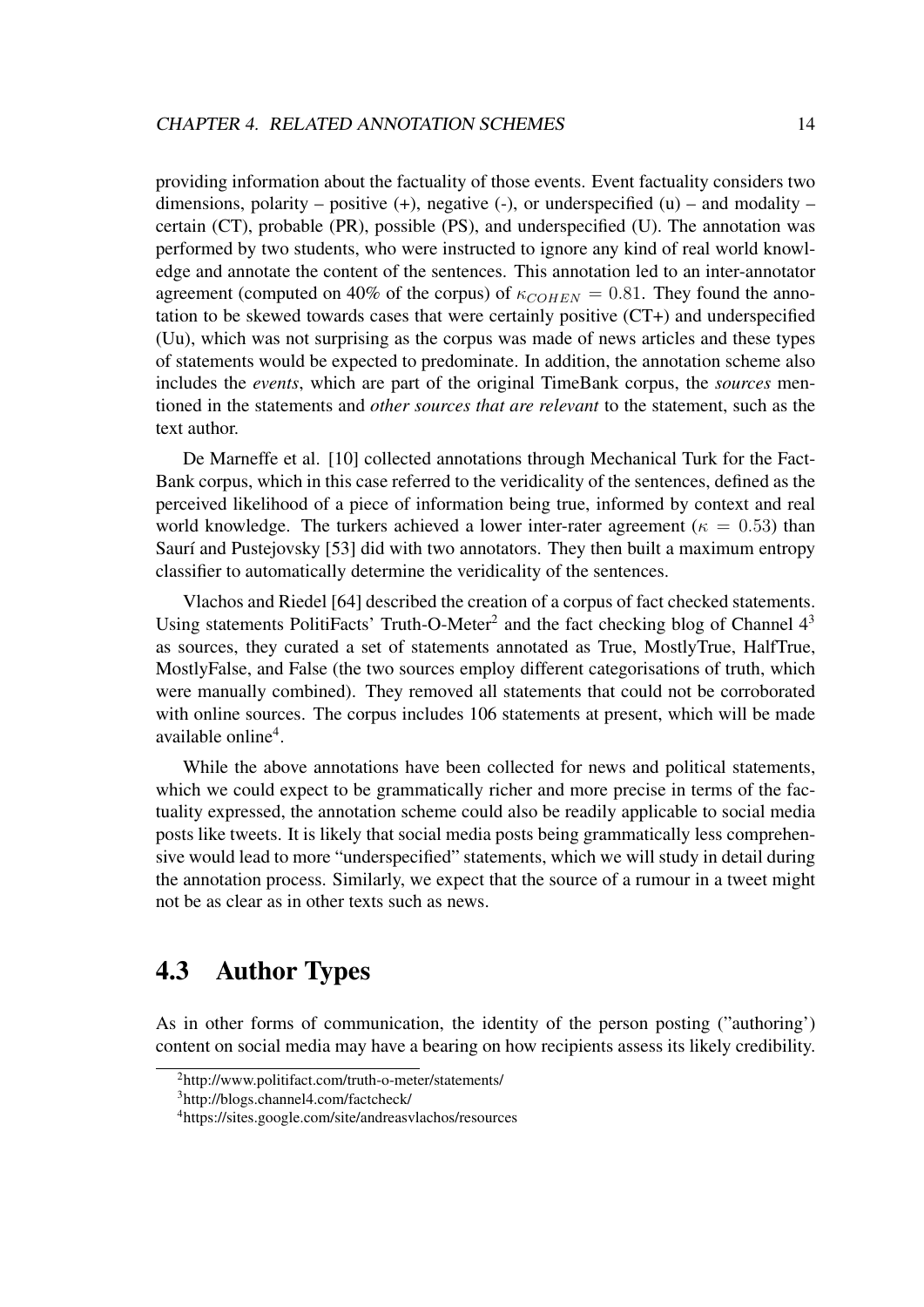For example, where there is knowledge of the poster's previous trustworthiness, this will influence how new postings are assessed. Similarly, where the poster is understood to be acting in a professional capacity (e.g., as a journalist), then this (and the organisation they represent) may also influence how postings are assessed.

De Choudhury et al. [9] researched the development of an automatic classification system that identifies types of users on Twitter, which can be useful to differentiate them in the context of events. They introduced a categorisation of three types of users, which included organisations, journalists/media bloggers and ordinary individuals. They used vectors represented by the following features for the classification: number of followers and followees, number of tweets posted, the fraction of tweets that are replies, the presence/absence of named entities and the topical association of the user's history from a list of 18 topics. The named entities and topics were derived using OpenCalais<sup>5</sup>. They use a kNN classifier, which empirically performed better than 9 other classifiers that they tried. Experimenting with tweets associated with 8 different events, their classifier performed most accurately when categorising ordinary individuals, with slightly lower performance values for journalists and organisations.

In their study on the spread of rumours in the context of the 2011 England riots, Procter et al. [37] also introduced a typology of types of authors that posted the tweets. This typology included up to 20 types of authors, which defined a fine-grained categorisation, differentiating, for instance, ordinary individuals from rioters or from researchers. While this represents an exhaustive categorisation of users, it appears to be specifically crafted for riots and it might need to be revised to generalise it to other types of events.

Both of these annotation schemes for author types are of interest for our purposes when annotating authors in rumours. However, while the first might not be specific enough to consider all the author types that we might need to differentiate in the context of rumours, the second might need to group some of the types into higher level types to make it generalisable to a wider variety of event types.

# 4.4 Other Annotation Schemes for Conversations

There are other annotation schemes that also analyse conversational aspects of textual communication, but significantly differ from the purposes of PHEME of annotating rumours. For instance, some have made attempts to categorise types of dialogue that occur during argumentation. One such example is the categorisation made by Walton [65], which includes seven types of dialogues that were observed in cases of argumentation: (i) persuasion, (ii) inquiry, (iii) discovery, (iv) negotiation, (v) information-seeking, (vi) deliberation and (vii) eristic. While this categorisation also deals with conversational practices, it clearly differs from rumours. Even though some types such as informationseeking can also apply to rumours (here we define it as "*appeal for more information*"

<sup>5</sup>opencalais.com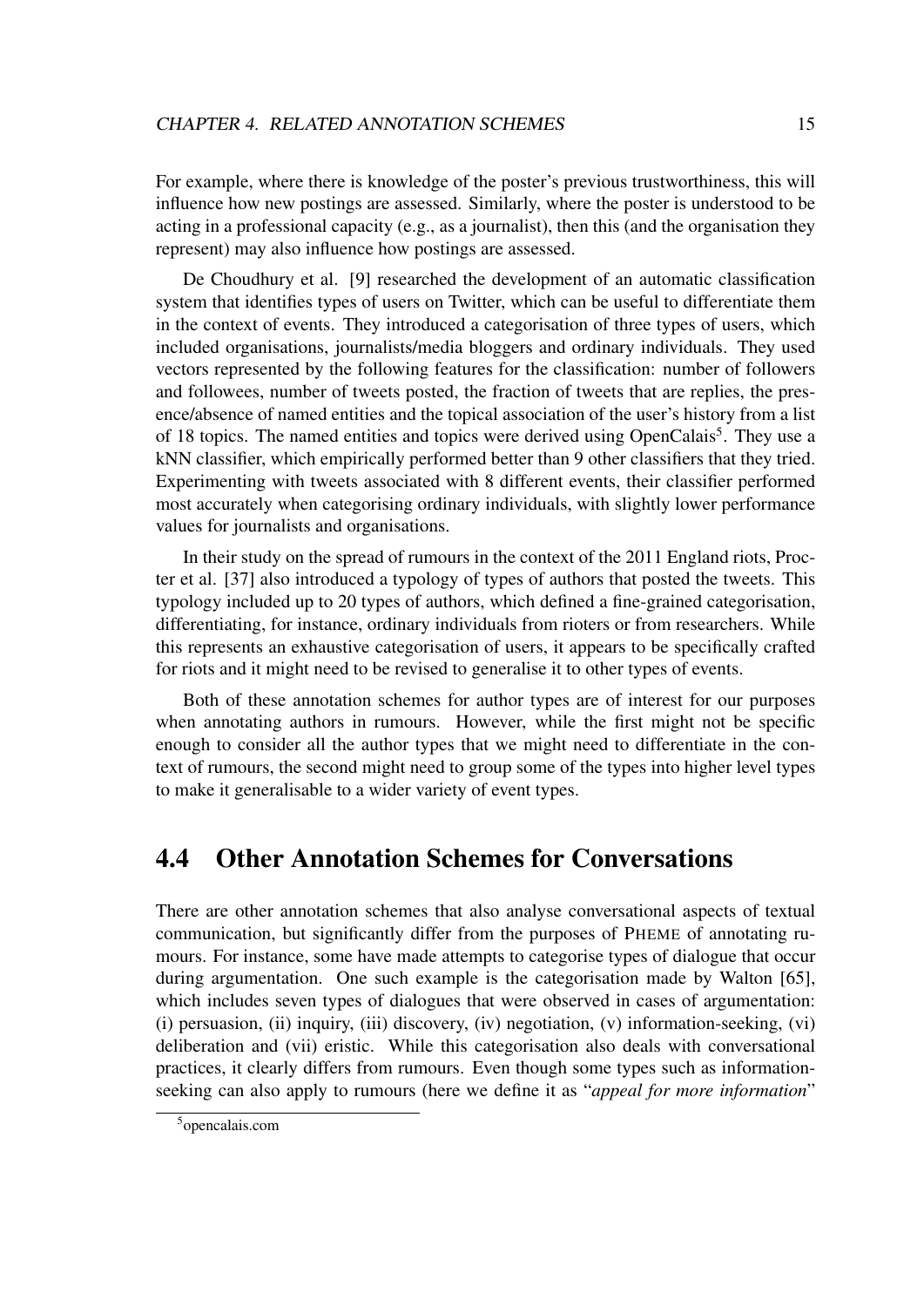to code the way a statement is presented), other types like negotiation are not straightforwardly applicable to rumours. Related to this, in our own annotation scheme, described below, we initially included a feature called *presentation*, which was intended to code for the type of dialogue.

Rittel et al. [45] looked at the use of topic modelling approaches for categorisation of tweets within conversations. They identify conversations from Twitter as sets of tweets responding to each other. They list 8 types of conversational messages for Twitter: status, question to followers, reference broadcast, question, reaction, comment, answer, and response. While this is an interesting typology of conversational messages observed in Twitter dialogues, it is rather generic and does not specifically tie in within the context of social media rumours. For our annotation scheme, we define a similar typology for the specific case of rumours discussed in social media.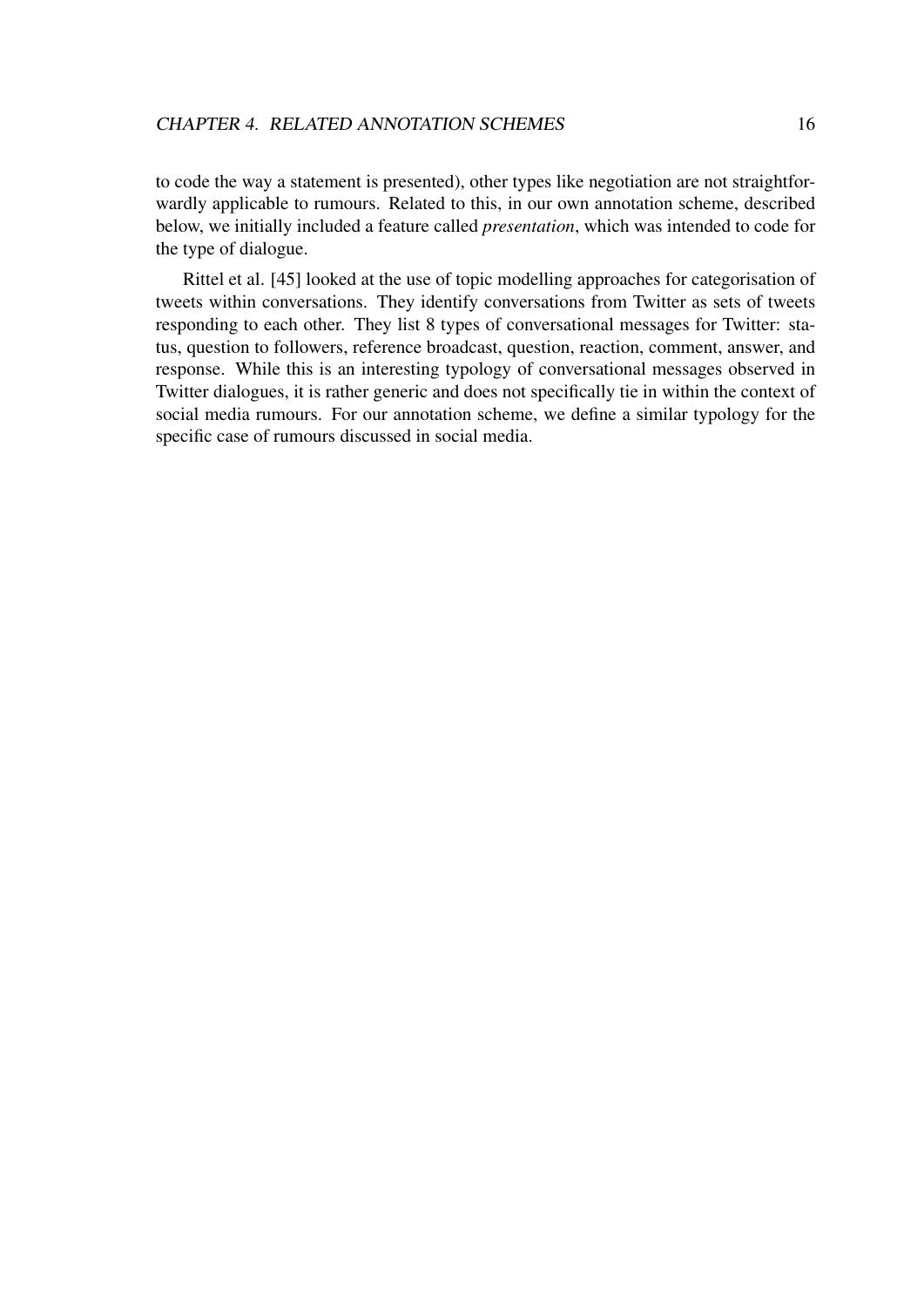# Chapter 5

# Developing an Annotation Scheme for Rumours

Having studied existing annotation schemes and their suitability for our purposes, we set out to develop a new annotation scheme adapted to the context of conversational threads around rumours in social media. This annotation scheme needs to be as generalisable as possible to different kinds of rumours that are discussed and disputed in social media, providing annotations that will enable the study of both linguistic aspects of the conversations, as well as sociological aspects that can be observed in the behaviour of participants.

To define this annotation scheme, we have followed an iterative process where it has been progressively tested and refined. First, we defined an initial annotation scheme that was based on the aforementioned schemes, which was then tested by assessing rumourous conversations extracted from Twitter. This testing brought to light a set of strengths and weaknesses in this initial scheme, which was then refined in a new version. This new scheme was then tested again to validate the changes. This chapter describes each of the steps of this process, showing the resulting annotation scheme, as well as our plans to put it into practice with the creation of the annotated corpora that will be used in the PHEME project for the study of social media rumours.

## 5.1 Initial Annotation Scheme

One of the key things to take into account when developing an annotation scheme in the context of Twitter is the unit to be annotated. While users on Twitter post short messages or so-called tweets, there are a number of ways to engage in conversations on this social media service. Hence, tweets can be seen as independent messages in some cases, but are themselves part of a conversation in other cases. Conversations on Twitter are observed in the form of replies from one user to another, retweets as the practice of resharing someone else's tweet, or a modified tweet as when a comment is appended to someone else's tweet.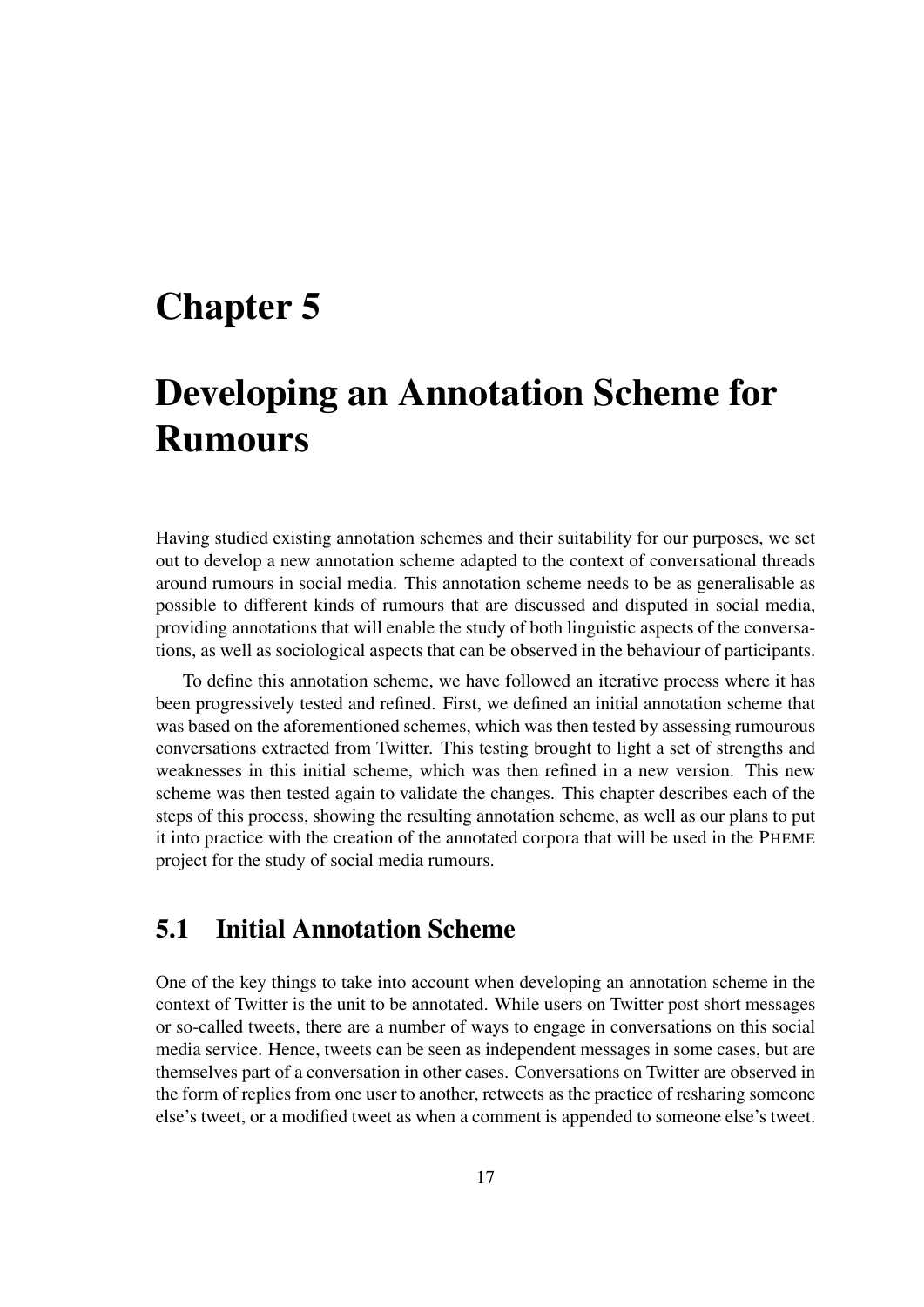Grosser degrees of topical relation may also sometimes be encapsulated within the use of hashtags, which is a keyword led by a hash sign (#) and is often meant as a categorisation of the tweet into the topic expressed by the keyword in question. When it comes to the analysis of rumours as they are spread and discussed in social media, we are interested in gathering higher level conversations that include tweets from multiple users interacting with one another and contributing to one another's postings, which can include a combination of the aforementioned ways of interacting. The organisation of conversation around topics, topical coherence and shifts of topic is another central focus of the conversation analytic literature, which we will study with the development of this annotation scheme. Consequently, the annotation scheme that we introduce below considers a set of factors to be annotated, sometimes the unit of annotation being single tweets that are part of a conversation and sometimes being the whole conversation.

This initial annotation scheme builds on the aforementioned annotation schemes when they are suitable for our purposes and also includes new features that we incorporate. Existing annotation schemes provide a set of features that are straightforwardly applicable in our setting, but there is a need to consider new features as required, given that no annotation scheme has been defined before for the specific case of social media rumours. We believe that all three types of annotation schemes described in the previous section, namely rumour type, factuality and author, play an important role in social media rumours and need to be considered in some way. We begin the presentation of our initial annotation scheme for social media rumours by identifying the three main parts that affect the life cycle of a rumour:

- Message crafting: the first step in the life cycle of a rumour is defined by how it is written and posted by the author.
- Spread: once the message is written and posted on social media by the author, others can interact with the message by resharing it to their network with actions like retweets.
- Reactions: the message posted by the author can also spark a set of replies that contribute to the original message with statements or comments that occasionally give support or debunk it.

Considering these three parts in the life cycle of a social media rumour, we define the features that characterise a statement and the subsequent conversation around it. For the purposes of the annotation scheme, we combine *spread* and *reactions* into a single group, namely *spread and reactions*, since these often appear together. Thus, the annotation scheme below is divided into two parts (i.e., message crafting, and spread and reactions) and includes a set of features to be annotated in each of these two parts. For the first step regarding *message crafting*, we define the following features to be annotated: (i) factuality, (ii) presentation, (iii) author, (iv) plausibility, and (v) evidentiality. Whereas for the *spread and reactions* that come afterwards, we rely on the following features: (i)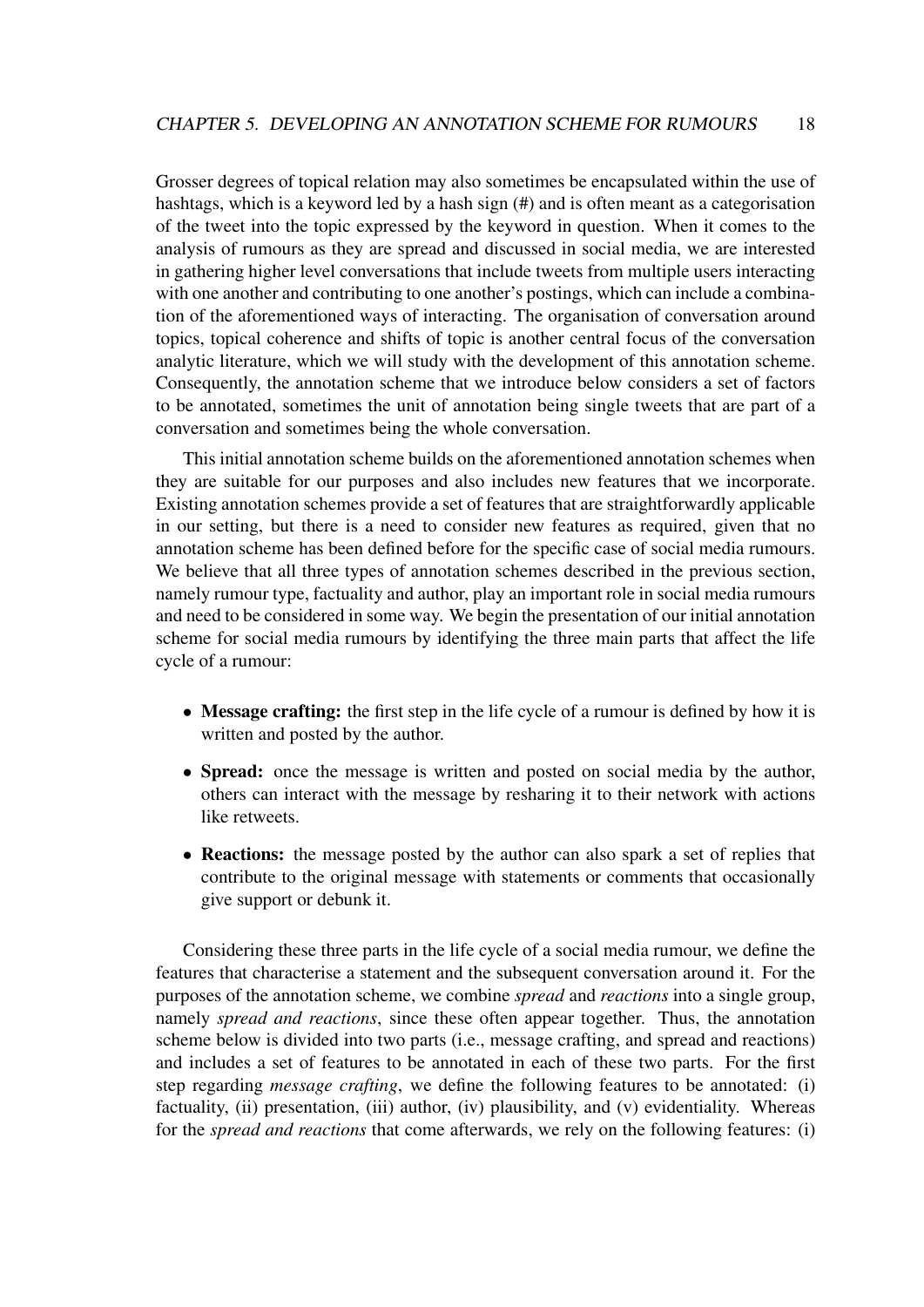acceptability, and (ii) veracity. Next, we further describe and contextualise each of these dimensions, explain how they would be annotated for tweets and provide a list of values that each of the features can take. As a visual summary, Figure 5.1 depicts the structure of the resulting annotation scheme, showing the two parts of the life cycle, the features within each of them, as well as the possible values they can take.

### 5.1.1 Message Crafting

The first part of the annotation scheme analyses the message itself as it originated from the source, from how the author wrote and conveyed the information as it was posted on social media. We include five major factors in this first part: (i) factuality, (ii) presentation, (iii) author, (iv) plausibility, and (v) evidentiality. Next, we describe each of these and elaborate on how they can be annotated.

### Factuality

As defined by Saurí and Pustejovsky [53], factuality defines whether a statement refers to an actual situation in the world. The authors define factuality as "the level of information expressing the commitment of relevant sources towards the factual nature of events mentioned in discourse". Factuality, hence, considers the linguistic structure of the message, coding its polarity and modality, and does not take into account any real world knowledge that can affect the perception of the recipient. Similarly, the factuality of a statement is a factor also involved in rumours and thus can be similarly coded for the original message of a rumour. Here, we include a new dimension to be annotated, besides polarity and modality, which is presentation. We believe that in the specific case of rumours, the way a statement is presented – and therefore how the information is being conveyed – plays an important role also in determining the factuality of a rumourous statement. The factuality is hence annotated by the following three dimensions:

- Polarity: The polarity defines if the message is conveyed as a positive or negative statement. It is different from the actual veracity of the statement, and the fact of the author supporting or denying a rumour. Instead, the polarity only defines if the sentence is syntactically positive or negative, or in the absence of utterances that state its polarity, underspecified.
	- 1. positive.
	- 2. negative.
	- 3. underspecified.
- Modality: The modality measures the degree of certainty expressed by the author when posting the rumour. The author can express different degrees of certainty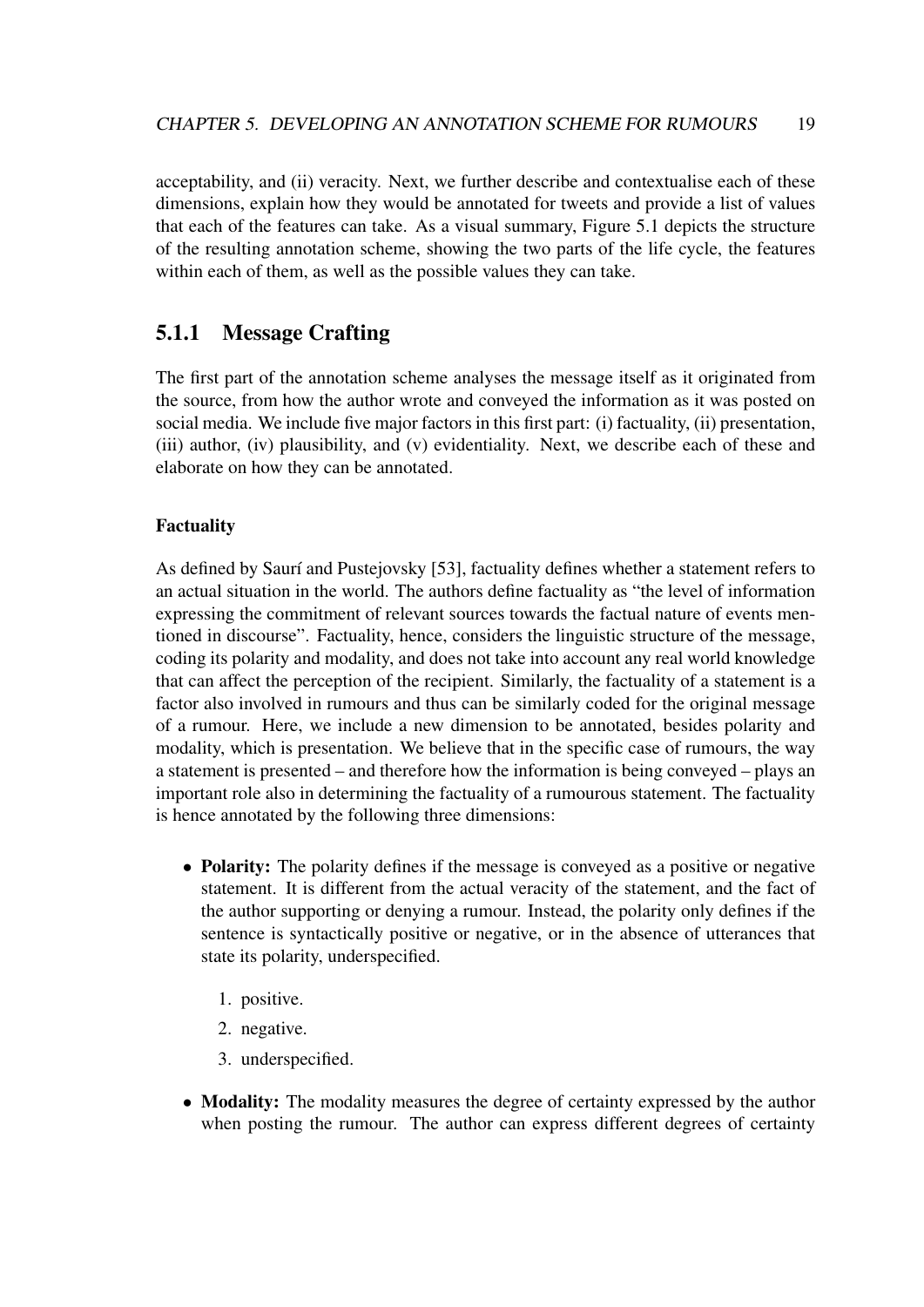

Figure 5.1: Annotation scheme for rumours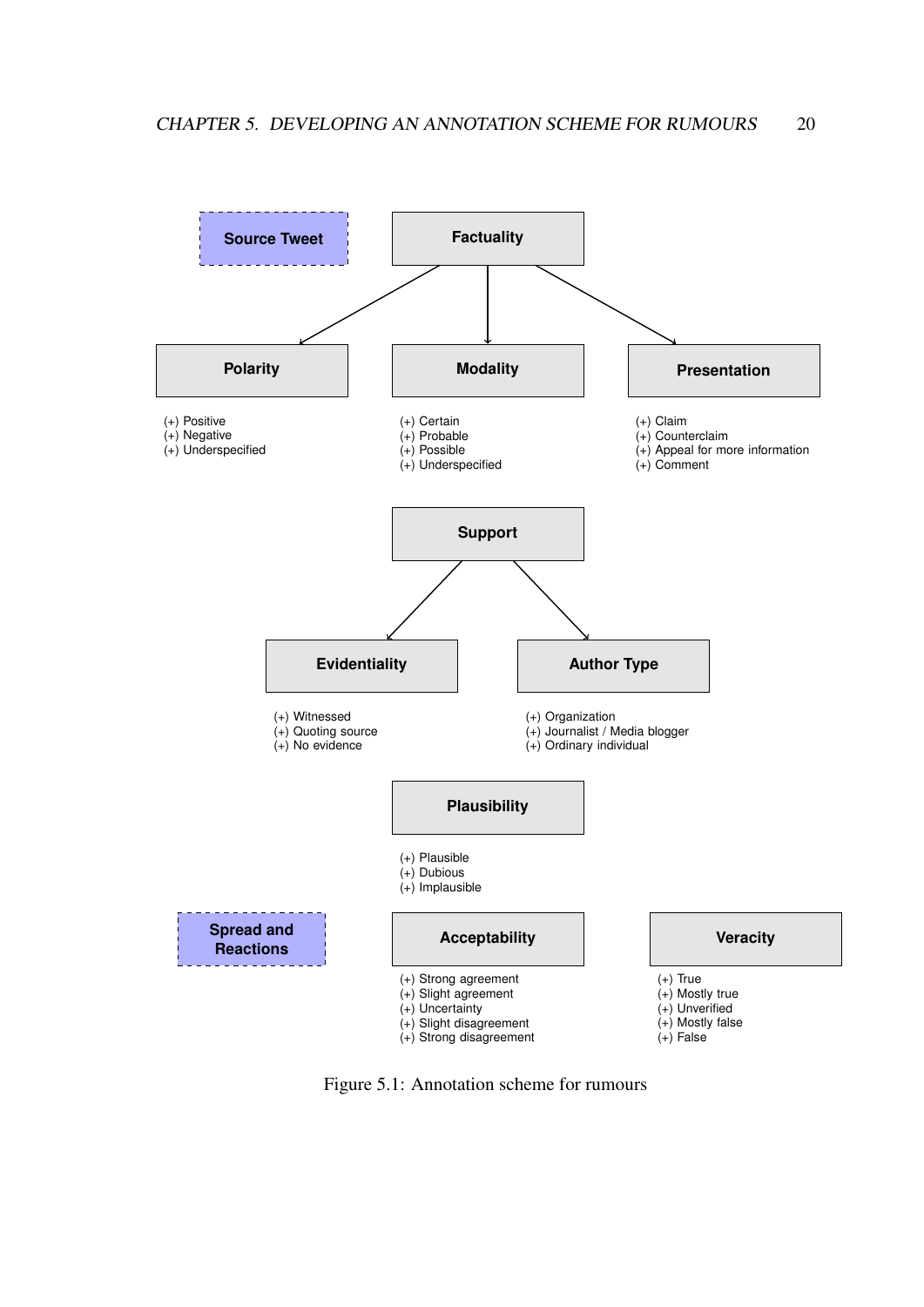when posting a statement, from being 100% certain, to considering it as a possible occurrence. Note that the polarity has no effect in the annotation of modality, and thus it is coded regardless of the sentence being positively or negatively written. Likewise, the certainty expressed by the written language is coded here, regardless of the statement being plausible or not. Possible values that the modality can take include:

- 1. certain.
- 2. probable.
- 3. possible.
- 4. underspecified.
- Presentation: The presentation refers to they way that the statement is being conveyed, where the author expresses their position with respect to the rumour. This feature has been slightly adapted from Procter et al. [37], who called it "*rumour type*" and also included the fact of whether evidence was provided or not. Here we differentiate it from another feature "*evidentiality*" defined below, which is itself another type of annotation for our purposes as different types of evidence can be provided. We believe that "*presentation*" is tightly related to the "*modality*" introduced above and so they could probably be merged. Possible annotations for the presentation include:
	- 1. Claim.
	- 2. Counterclaim.
	- 3. Appeal for more information.
	- 4. Comment.

The factuality with which the author posts a message plays an important role in determining the confidence and conviction of the statement. This is also of utmost importance for ethnomethodological studies, where the certainty expressed by the author is crucial in the subsequent development of the conversation [7]. For instance, someone making a comment like 'I think', 'I believe', 'I understand', or 'I thought' might make a difference in how the others interpret it and trust or question the statement. Note that the factuality of a statement does not necessarily mean that it is more likely or true, but rather the degree to which the author is convinced of its veracity. How factuality relates to the veracity of statements is an interesting issue for study and could help understand the diffusion of rumours in social media, as well as be of help to improve a rumour classification system.

### Support

The support defines how the statement is being backed up so as to assist the recipients in trusting the content and having access to the original source of the information when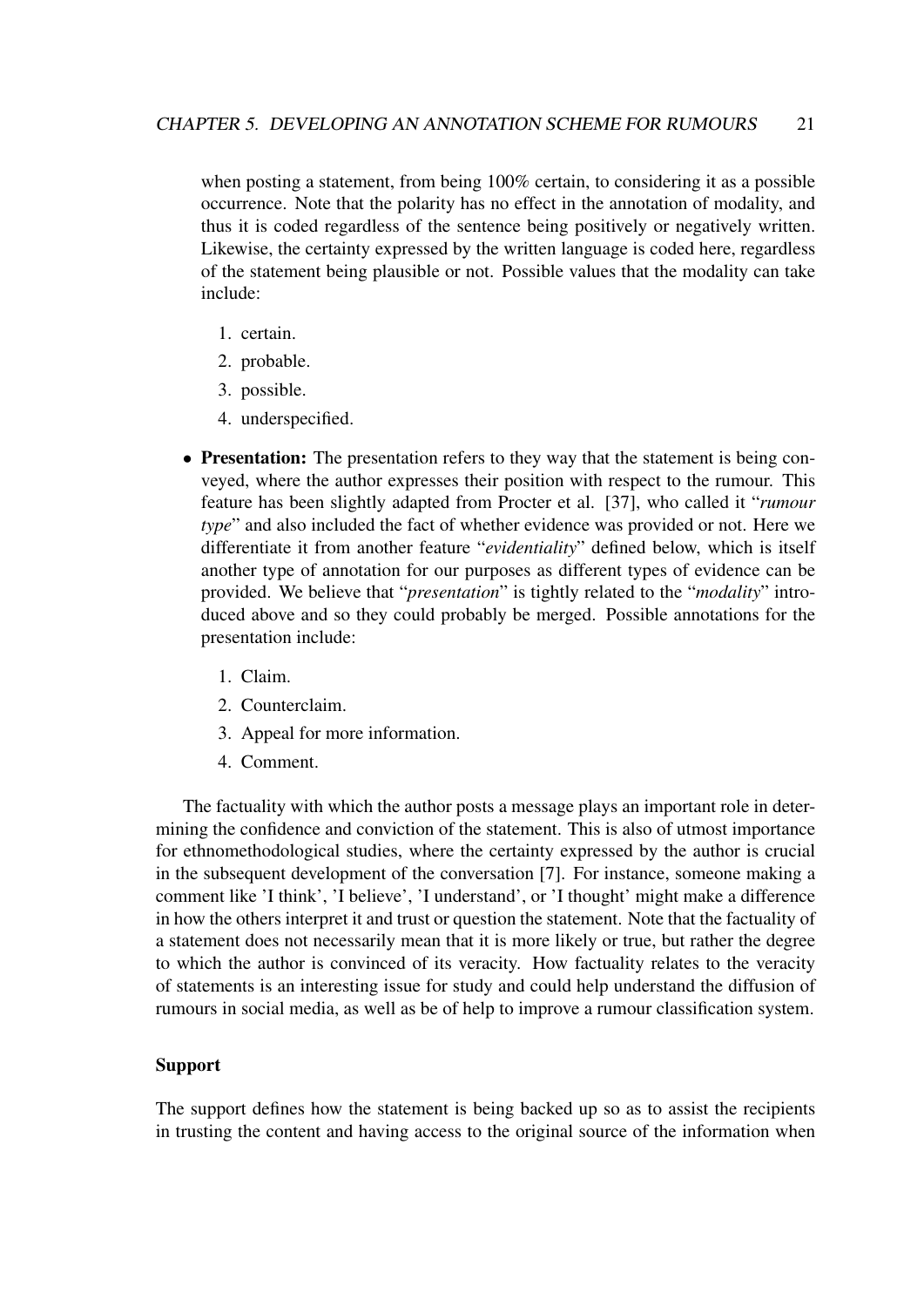applicable. Here we split the support given in a statement into two separate dimensions, one concerning the evidentiality provided to back up the statement itself and the other concerning the author posting the information.

- Evidentiality: The evidentiality determines whether and what kinds of evidence the author posting the statement has had access to that supports it. This is a new feature that we have not seen in previous research, but we consider key for our purposes. It can be annotated with the following values:
	- 1. witnessed.
	- 2. quoting source.
	- 3. no evidence.
- Author Type: The author that posts (and therefore backs up) the statement can be categorised into various types. Two works introduced typologies of authors that can also be relevant for our purposes. Procter et al. [37] listed 20 types of authors defined specifically for the 2011 England Riots, while De Choudhury et al. [9] provided a generalisable typology of three types of authors. Having the latter as a starting point (below), we will further expand it to come up with an equally generalisable but more detailed typology:
	- 1. Organisations.
	- 2. Journalists/media bloggers.
	- 3. Ordinary individuals.

We consider author and evidence to be crucial for determining how the author may have had access to the statement being claimed [14]. This will also allow us to study the importance of these factors when determining the veracity of a statement, as well as the reactions of social media users and whether they trust supporting statements or not.

#### **Plausibility**

The plausibility determines the extent to which a statement is seemingly valid, likely or acceptable considering common sense and knowledge about the real world. To define this feature, we rely on previous works from the psychological perspective [14, 72] who posit that plausibility is a strong factor that determines how a piece of information is perceived by its recipients, and subsequently supported and passed on. Possible annotation values for plausibility include:

- 1. plausible.
- 2. dubious.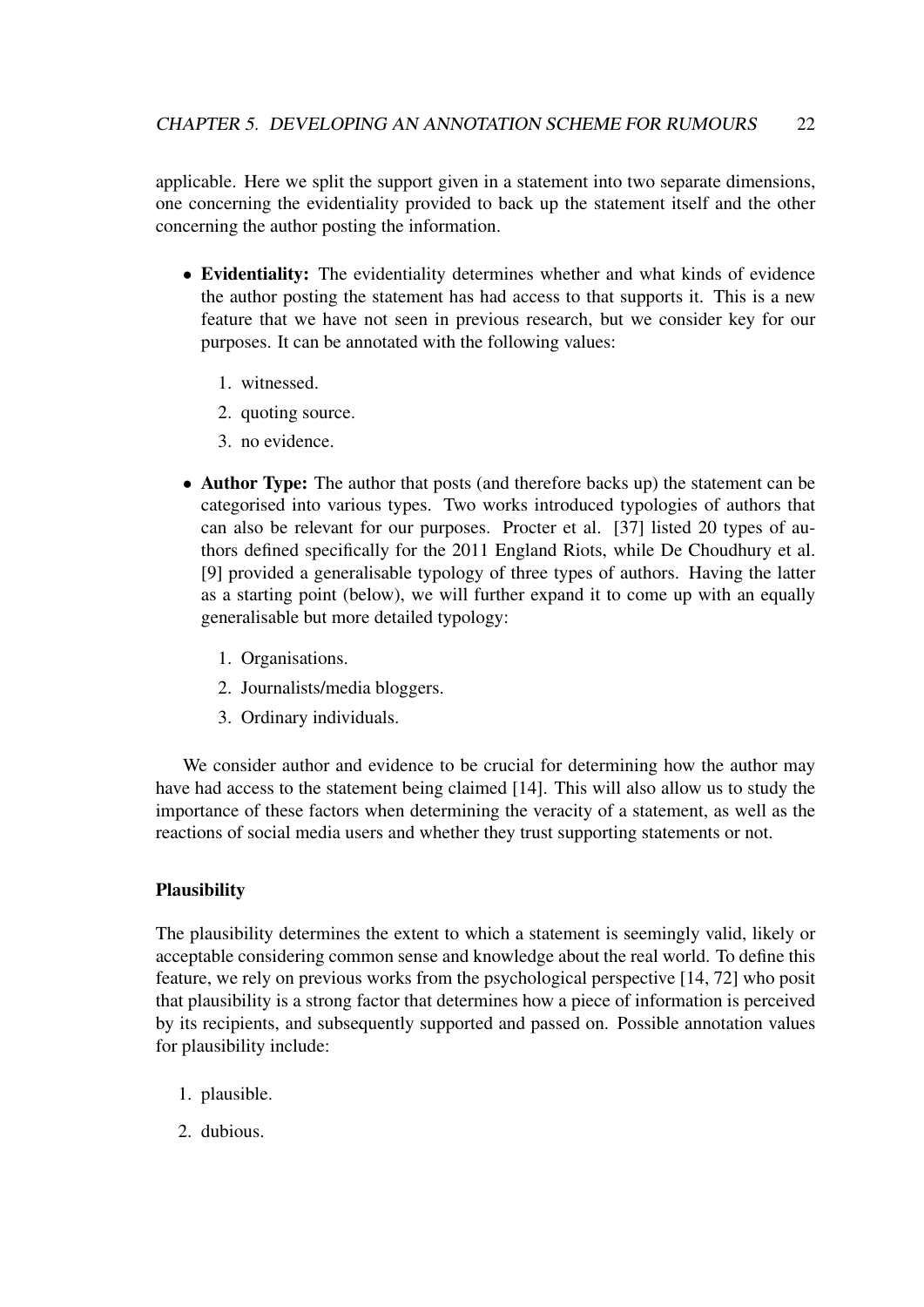3. not plausible.

An important aspect to consider when coding for the plausibility of a statement is the fact that knowledge about the world is not the same for everyone and hence different cultural backgrounds can have a significant impact on the outcome of this annotation [51]. We intend to collect the ratings from several annotators here in order to make assumptions that are as generalisable as possible and as unbiased as possible in terms of cultural backgrounds.

### 5.1.2 Spread and Reactions

The second part of the annotation scheme analyses the behaviour of the recipients of the message, including how they react to it as well as how they contribute to its diffusion. In contrast to the features introduced above regarding message crafting, the annotation of spread and reactions requires looking at the whole thread for each rumour, rather than doing the annotation at the tweet level. Here we consider two major factors that have an effect in the spread and reactions of a message: (i) acceptability and (ii) veracity. We describe and provide the annotation guidelines for these two factors next.

### Acceptability

The recipients of a rumourous statement can reply to the author, occasionally providing additional evidence that supports or denies it, or leaning either in favour or against the statement, depending on its perceived truthfulness. To measure this, we define the acceptability as the extent to which Twitter users responding to the original author agree with the statement posted. Note that this is different from the plausibility of the message. While the plausibility aims to measure the extent to which the annotators believe that the story of the rumourous message is likely to have happened, acceptability will ask the annotators to rate the degree of agreement or disagreement of the actual Twitter users who responded.

This is a new feature introduced in this work and has not been used in previous work to the best of our knowledge. It would be annotated at the conversation level, rating the extent to which the responding users show a consensus towards agreement or disagreement, or that there are instead both agreeing and disagreeing responses. Annotators will be able to pick one of the following values to determine the degree of agreement of respondents:

- 1. strong agreement.
- 2. slight agreement.
- 3. uncertainty.
- 4. slight disagreement.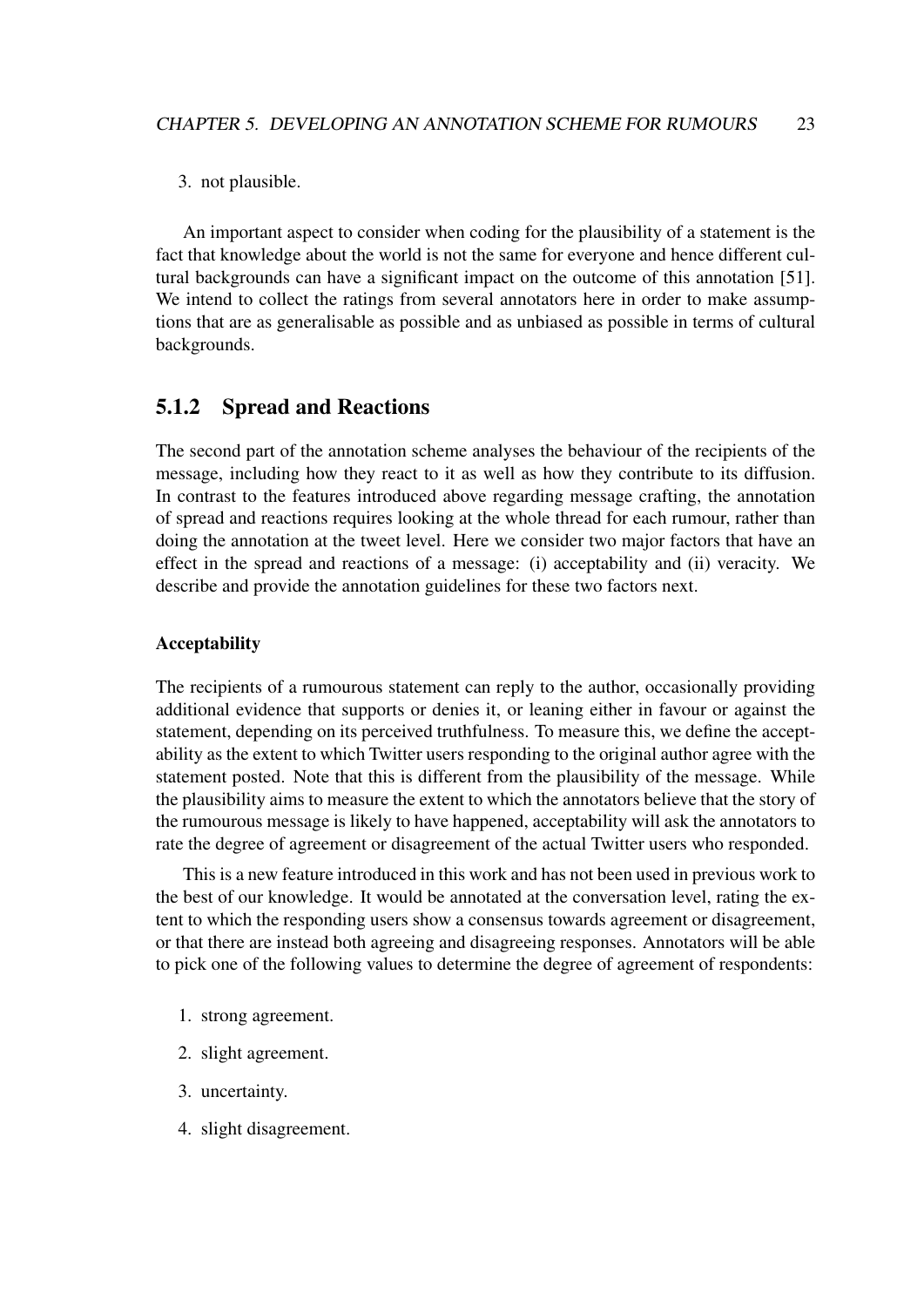5. strong disagreement.

We can expect that plausibility will correlate with the subsequent acceptability of social media users, i.e., how plausible information will be deemed valid. However, it is worth studying if, as posited previously for other communication forms, the plausibility of a piece of information does not necessarily make it more likely to be passed on to friends, but rather that people tend to spread information they find implausible but funny or that evokes other kinds of emotions for the recipient, irrespective of the information's truth value [30]. Similarly, there is also evidence that suggests that social media users tend to share posts that involve socially deviant events, given that people tend to try to protect themselves from threatening events [56, 11]. The fact that some rumours involve threat to the reader in question might also affect the likelihood of certain rumours being passed on. The study of this form of human behavior as observed in social media in the context of rumours, makes plausibility a key factor to be considered and analysed in more detail.

#### **Veracity**

The veracity expresses whether the statement in question has been verified as true or false, or whether it still remains unverified. This is a feature that would be annotated for the whole thread as an aggregation of tweets, and sometimes needs time to analyse how it evolves and to see whether the veracity can be determined for a given rumour. In some cases, especially when the statement is very hard to verify or there is little evidence that the users involved in the discussion may have access to, the rumour can be annotated as "unverified". Instead, if the users seem to have found the actual truth of the story, it can be coded either true or false, when its veracity is clear, or mostly true or mostly false when not the whole story is true or false. To define the possible values that the veracity may take, we rely on the categories defined by Vlachos and Riedel [64] and Soni et al. [59], i.e., a 5-point likert scale ranging from true to false. Hence, possible annotation values for veracity include:

- 1. true.
- 2. mostly true.
- 3. unverified.
- 4. mostly false.
- 5. false.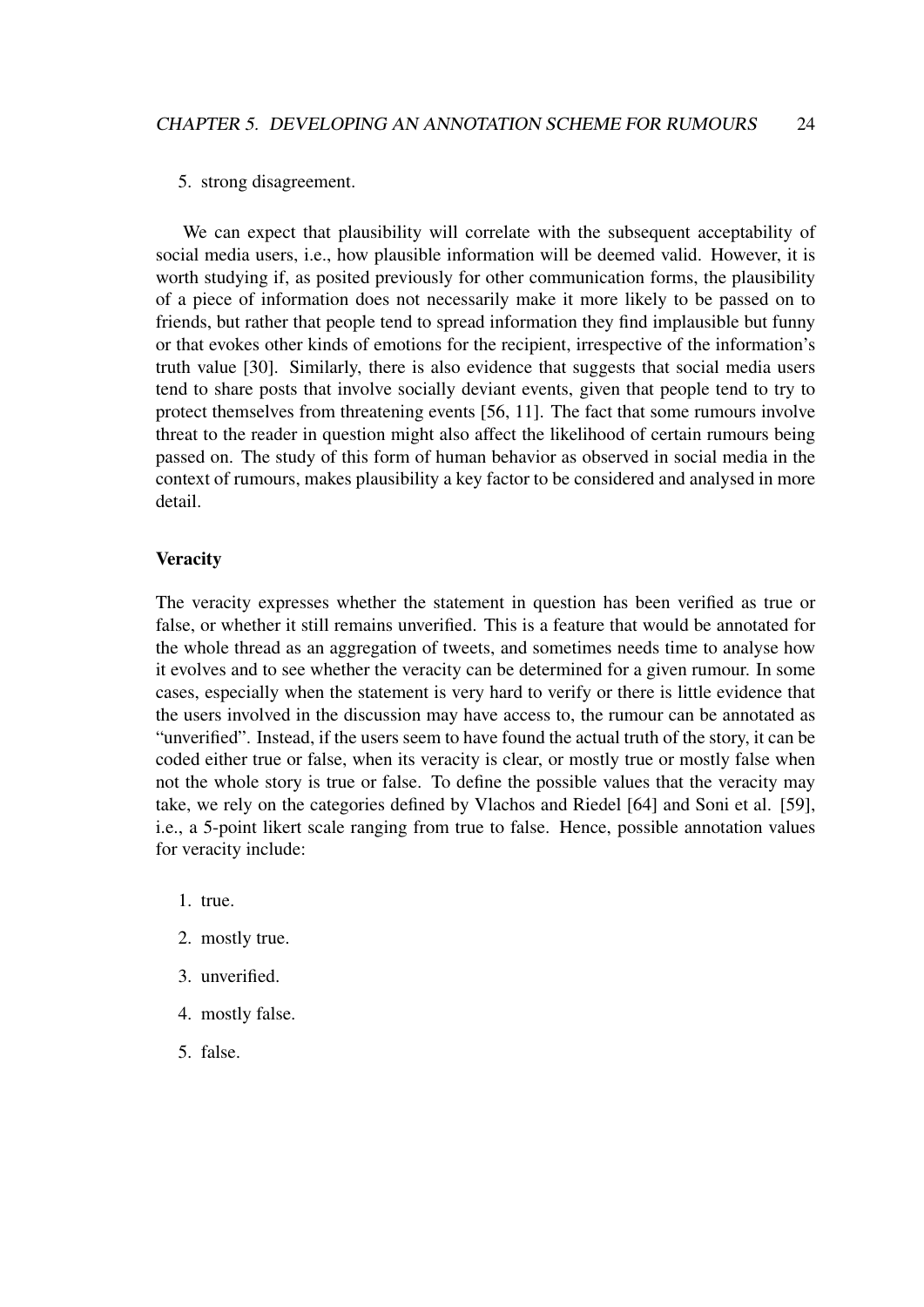# 5.2 Validation of the Annotation Scheme

Next, we define the process we followed to test the initial annotation scheme proposal and to identify potential weaknesses to be revised in a new version of the scheme. We first define the data we collected from Twitter and then explain the tests we conducted on that data.

### 5.2.1 Data Collection from Twitter

Identifying rumourous tweets to be collected from Twitter is a challenging task, as it is hard to characterise the content of a rumour in a such a way as to be able to retrieve it straightforwardly through an input query. An alternative way of collecting rumourous conversations on Twitter is to look at reactions to rumourous tweets. Those reactions might have certain characteristics that make it easier to identify. The original tweet can use any terms to post a rumourous tweet, without even being aware that it is an unverified rumor. However, a reaction in the form of a reply is more likely to have certain characteristics. Here we have relied on the methodology followed by Hannak et al. [21], who made use of the rumour database from Snopes.com<sup>1</sup>. This website puts together a set of stories that have gone viral online and discusses the veracity of these stories. The researchers then collected tweets pointing to a link for any of the rumours on this website. They focused on the tweets that were replying to others and corroborating, questioning or denying the original tweet's statement. This included about 1,300 tweets replying to other tweets.

We have therefore followed the data collection method based on snopes.com to retrieve sample rumourous conversations from Twitter. To do so, we performed the following steps:

- 1. We crawled the snopes.com site to list the links and underlying content for all rumours.
- 2. We used  $T$ opsy<sup>2</sup> to collect the tweet IDs for all the tweets pointing to one of the links listed in the step above. We call these "snoping tweets".
- 3. Having the tweet IDs of snoping tweets, we collected the content of the tweets through Twitter's API.
- 4. For each of the tweets collected in the previous step, we collected the related conversation. This was done in two steps:
	- (a) Having the snoping tweet's content, we looked at the "in reply to status id str" field in the JSON string of the tweet. When

<sup>1</sup>http://www.snopes.com/

<sup>2</sup>http://www.topsy.com/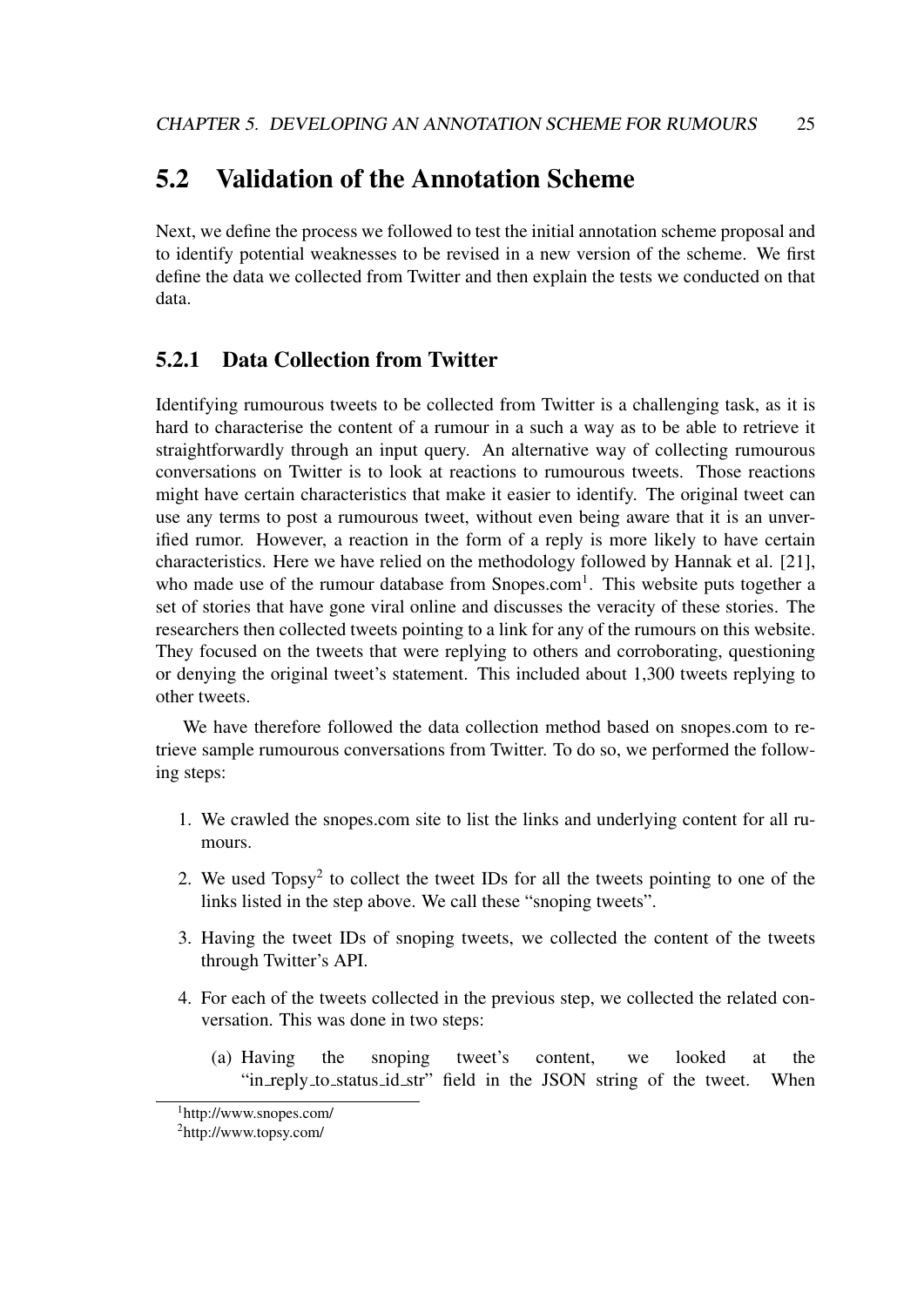the value of this field was not null (i.e., it was replying to someone else), we collected the content of the tweet being replied to by using the ID given in this field. Note that this tweet being replied to can also be a reply to another tweet, hence this step was performed iteratively until the field had a null value for the tweet collected.

(b) The first step collected tweets being replied to, or the "parent tweets". Unfortunately, Twitter neither provides a similar field in the JSON string for replying nor "child tweets" and there is no API endpoint to get those. Hence, in order to collect the child tweets we scraped each tweet's HTML web page, which gives access to a paged list of replying tweets for each tweet.

From all the conversations collected following this process, we sampled two cases that sparked a large number of replies, which we used as the examples to test, validate and refine the annotation scheme. These two conversations, as well as the underlying tweets, are in the Appendix B.

### 5.2.2 Annotation Test

The initial annotation scheme was then tested by two people, both of which have experience with Twitter. The annotation test was limited to the first 10 tweets in each of the two threads sampled in the data collection phase. Each of the annotators attempted to assign a value to each of the features in the annotation scheme for each of the 10 tweets. The meaning of each of the features included in the annotation scheme was clear to the annotators, as they had attended all the meetings, and had participated in the discussion and definition of the scheme.

The annotation test performed by the two annotators led to the results shown in Appendix C. There were slight annotator differences for some of the tweets, but the agreement was rather high in general. A meeting following the annotation test was held to discuss the experience of annotating the tweets with the defined scheme and to share the main issues that each of the annotators found. The two main points discussed at the meeting were the unit of annotation (i.e., do we need to annotate the whole conversation as a whole, or each responding tweet separately?) and the list of features to be annotated. We will go through the improvements proposed in this discussion in the next section where we also define the resulting annotation scheme.

# 5.3 Revised Annotation Scheme

The annotation test described above helped us identify both the strengths and the weaknesses of the preliminary annotation scheme. The test has helped us find out that some of the features are suitable as they are, others need to be combined as they were adding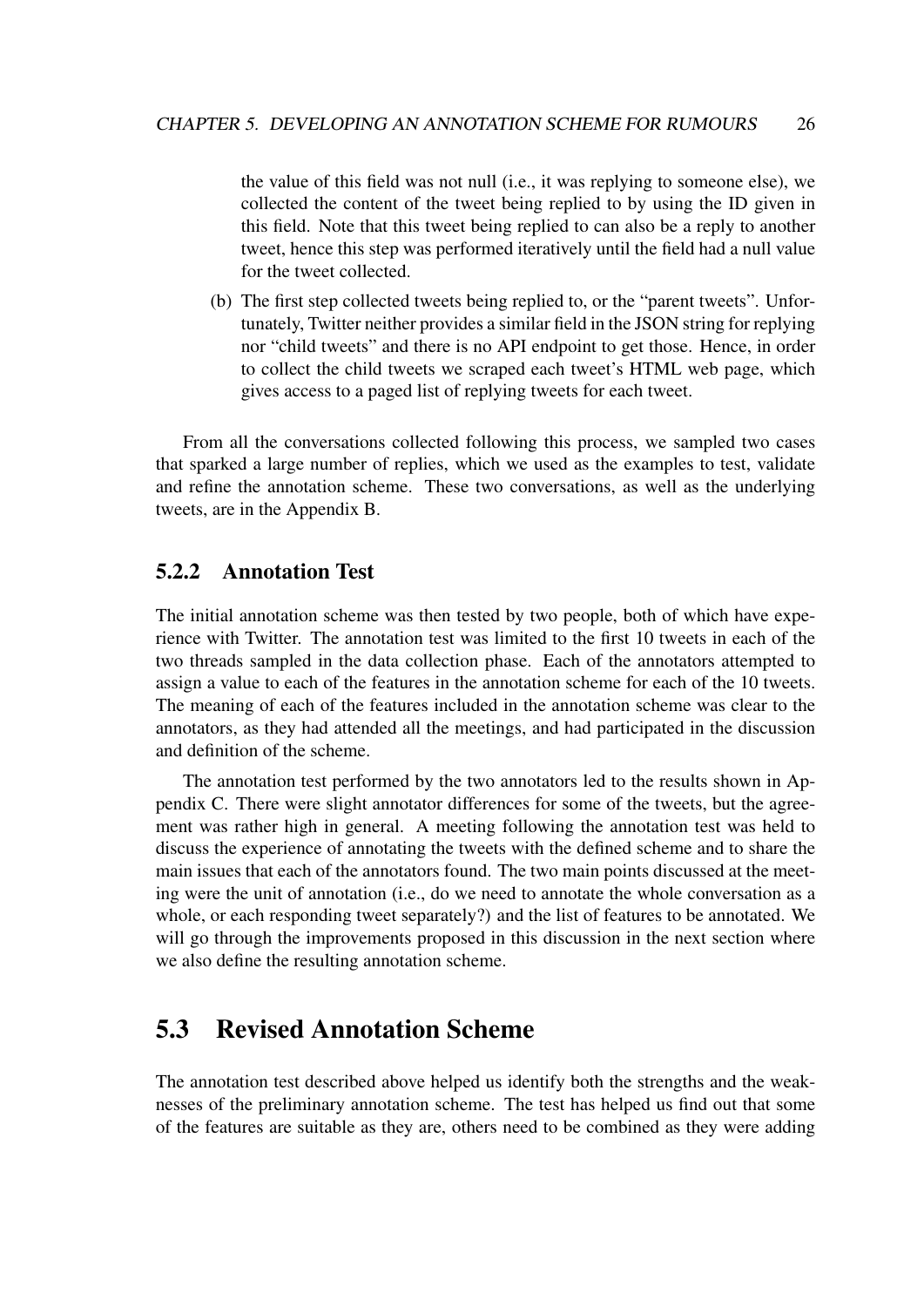redundant information and others need to be slightly redefined. Here we go through the changes that we have identified and suggest a revised annotation scheme that takes into account what we learned from the tests.

From the discussions after the first annotation tests, there was a strong agreement that the differentiation of two parts in a rumour  $-i.e.,$  message crafting, and spread and reactions – makes sense. This is true especially when it comes to the source tweet, which is the one that introduces the rumour, and needs to be differentiated from the rest. However, there was a suggestion to redefine how the *spread and reactions* part was being treated. Instead of annotating the conversation as a whole, which was rather complicated due to the need of aggregating all the responses and providing a single annotation, the new proposal was to annotate each response tweet separately. Borrowing from conversational analysis and the concept of *adjacency pairs* and *turn taking*, we argue that each response tweet should be understood as a posting that is paired with some previous tweet – i.e., the former is either a retweet, a reply to or otherwise mentions the author of the latter. From this, we conclude that each tweet subsequent to the source tweet should be annotated in the context of the tweet to which it is paired – that is it is annotated for how it can be seen to stand in relation to that particular preceding tweet. Therefore, we relabel the two parts of the annotation scheme from *message crafting* and *spread and reactions* to the new labels defined as *source tweet* and *response tweets*.

For these two newly defined parts of the annotation scheme, we then defined the features that were deemed relevant and discarded the rest. We summarise next the features we ended up considering suitable for each of the two parts.

The resulting annotation scheme is shown in Figures 5.2 (for the annotation of the source tweet) and 5.3 (for the annotation of responses).

### 5.3.1 Source Tweet

The features previously defined for the source tweet were mostly deemed suitable during the annotation process by the two annotators. The main caveat is that they found in annotating the source tweet that the *presentation* did not add anything new with respect to what was already annotated with the polarity and modality features. This led to the conclusion that the *presentation* should therefore no longer be considered as a feature for annotating the source tweet. The features that were ultimately considered valid to annotate the source tweet were the following:

- Polarity: positive, negative, underspecified.
- Modality: certain, probable, possible, underspecified.
- Evidentiality: witnessed, quoting source, none.
- Author Type: organisation, journalist / media blogger, ordinary individual.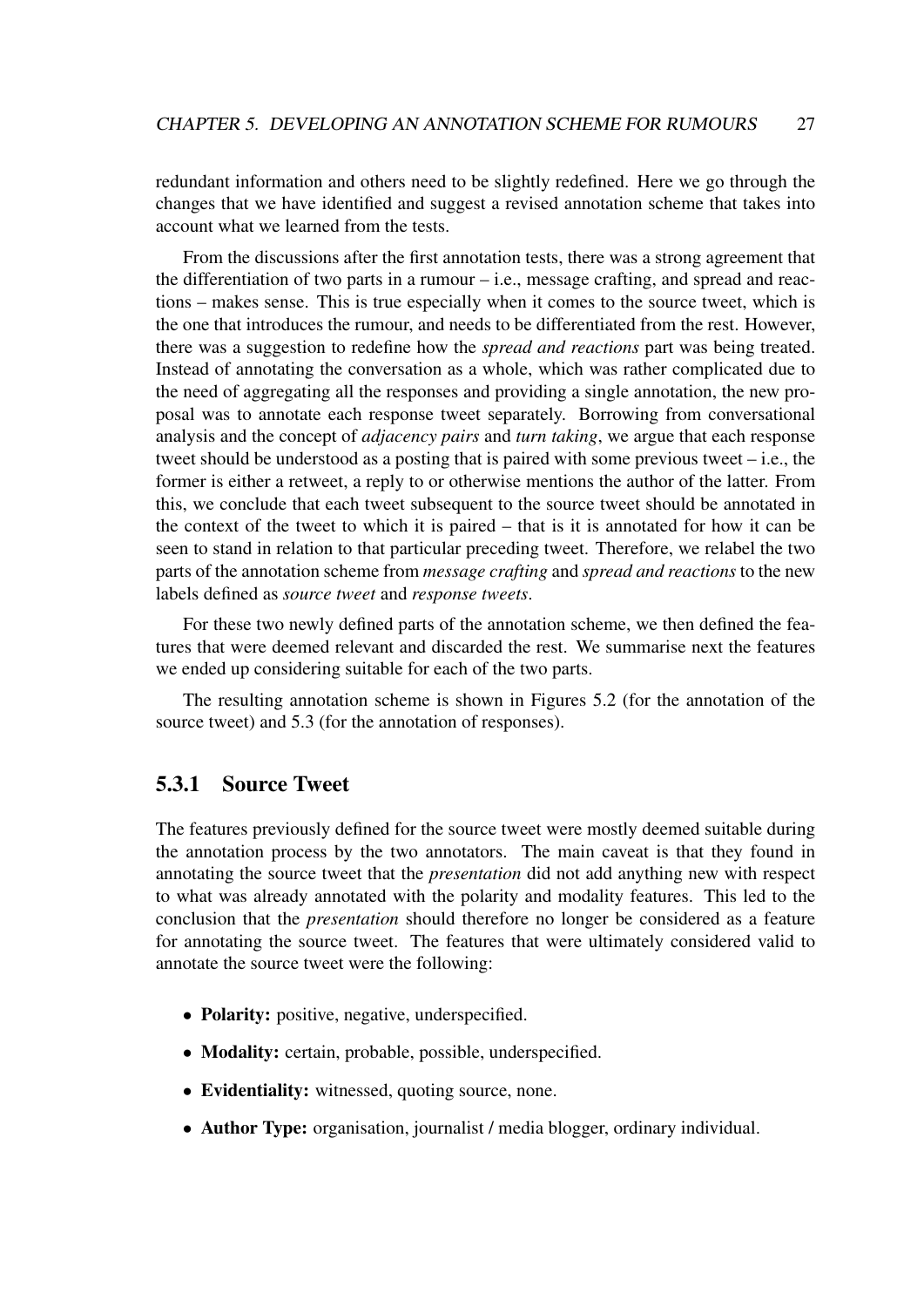

Figure 5.2: Annotation scheme for source tweets that initiate rumors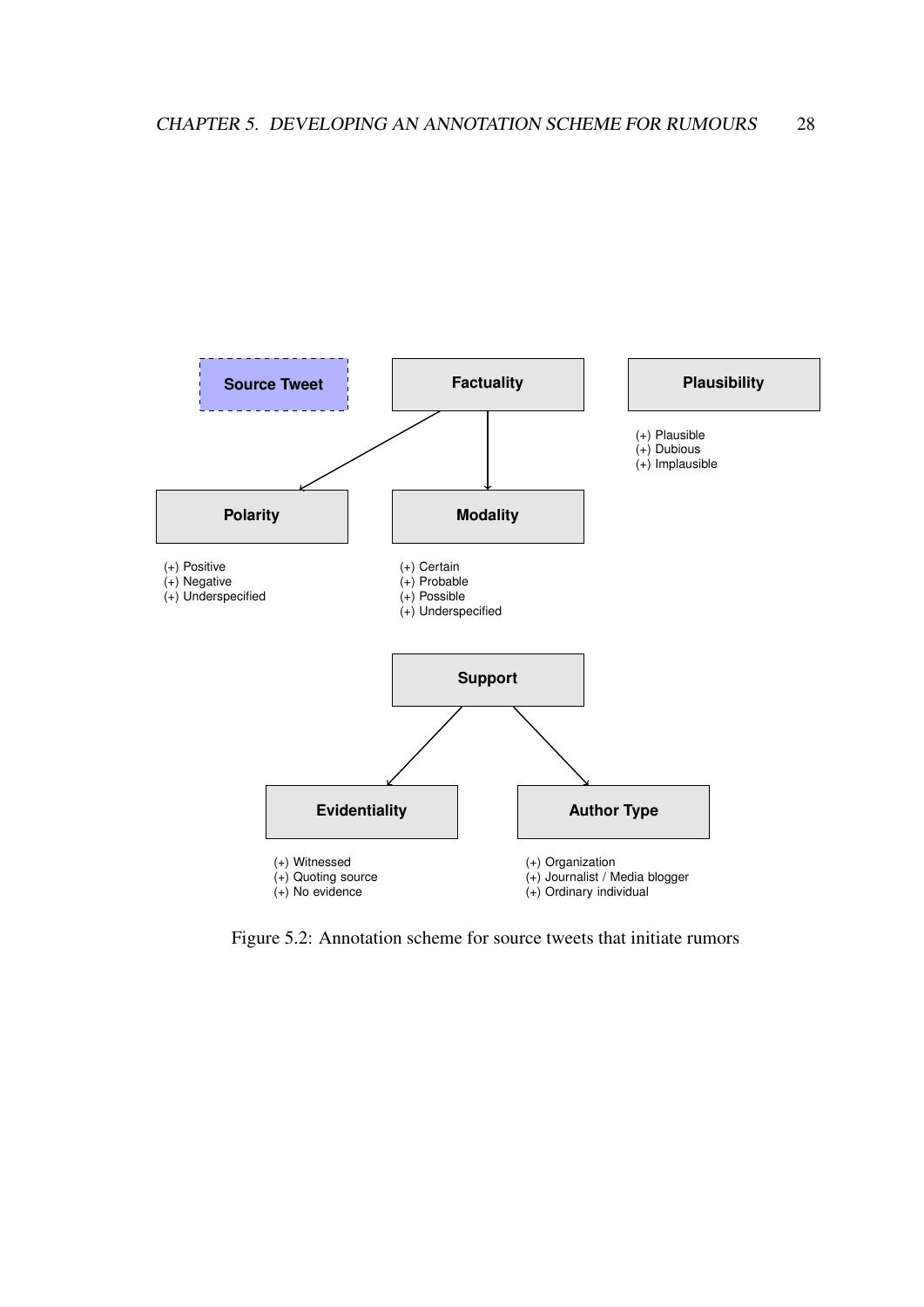

Figure 5.3: Annotation scheme for tweets responding to the initial rumourous tweets, as well as subsequent responses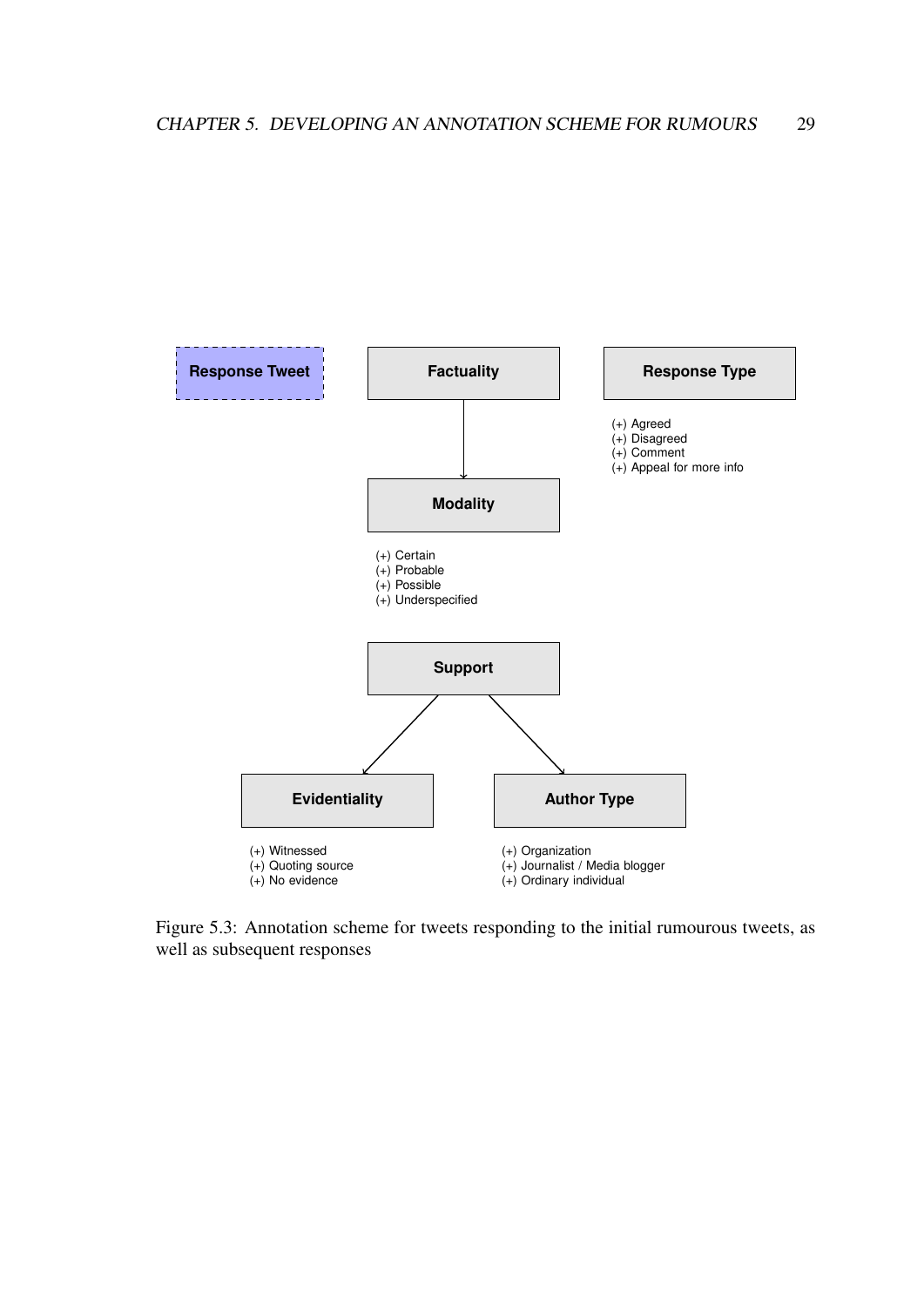• Plausibility: plausible, dubious, implausible, unclear.

While most of the features above remain the same as defined previously in Section 5.1, there was discussion regarding polarity. The polarity originally coded for the linguistic composition of a sentence, i.e., whether a not, none, or similar is changing the positiveness of the sentence. However, this is not very useful when the goal is to identify the veracity of a rumour. Instead, we code for the polarity as the position of the author with respect to the rumourous statement. The polarity will be positive when they are backing it up, while it will be negative when they are debunking it.

### 5.3.2 Response Tweets

A bigger number of changes was identified as necessary for the response tweets, especially as the unit of annotation now changes to each single tweet rather than the whole conversation in an aggregated way. One of the features that was clearly identified as one that needs to be taken out is the *plausibility*. The annotators agreed that the *plausibility* is an intrinsic characteristic of the rumour originating source tweet, as it describes the overall credibility of the rumour itself. Presentation and acceptability were found to be tightly related and mostly overlapping, and therefore they were combined into a new single feature, namely the *response type*. The *response type* defines how a response is addressing the statement in the posting with which it is paired, either agreeing or disagreeing with it, or making an alternative type of comment. The polarity was also removed to avoid confusion between the polarity of a rumour originating tweet and the polarity of responses to the rumour, which are better reflected by the response type.

- Modality: certain, probable, possible, underspecified.
- Evidentiality: witnessed, quoting source, none.
- Author Type: e.g., organisation, journalist / media blogger, ordinary individual.
- Response Type: agreed, disagreed, comment, appeal for more information.

# 5.4 Validation of the Revised Annotation Scheme

Annotation using the revised scheme now involves annotation of the source tweet as a single unit and thereafter annotation of pairs consisting of either adjacent response tweets (in the context of the source tweet) or response tweet and source tweet.

A similar process of validation was conducted again with the newly revised annotation scheme. This time two annotators relied on the new annotation scheme to annotate the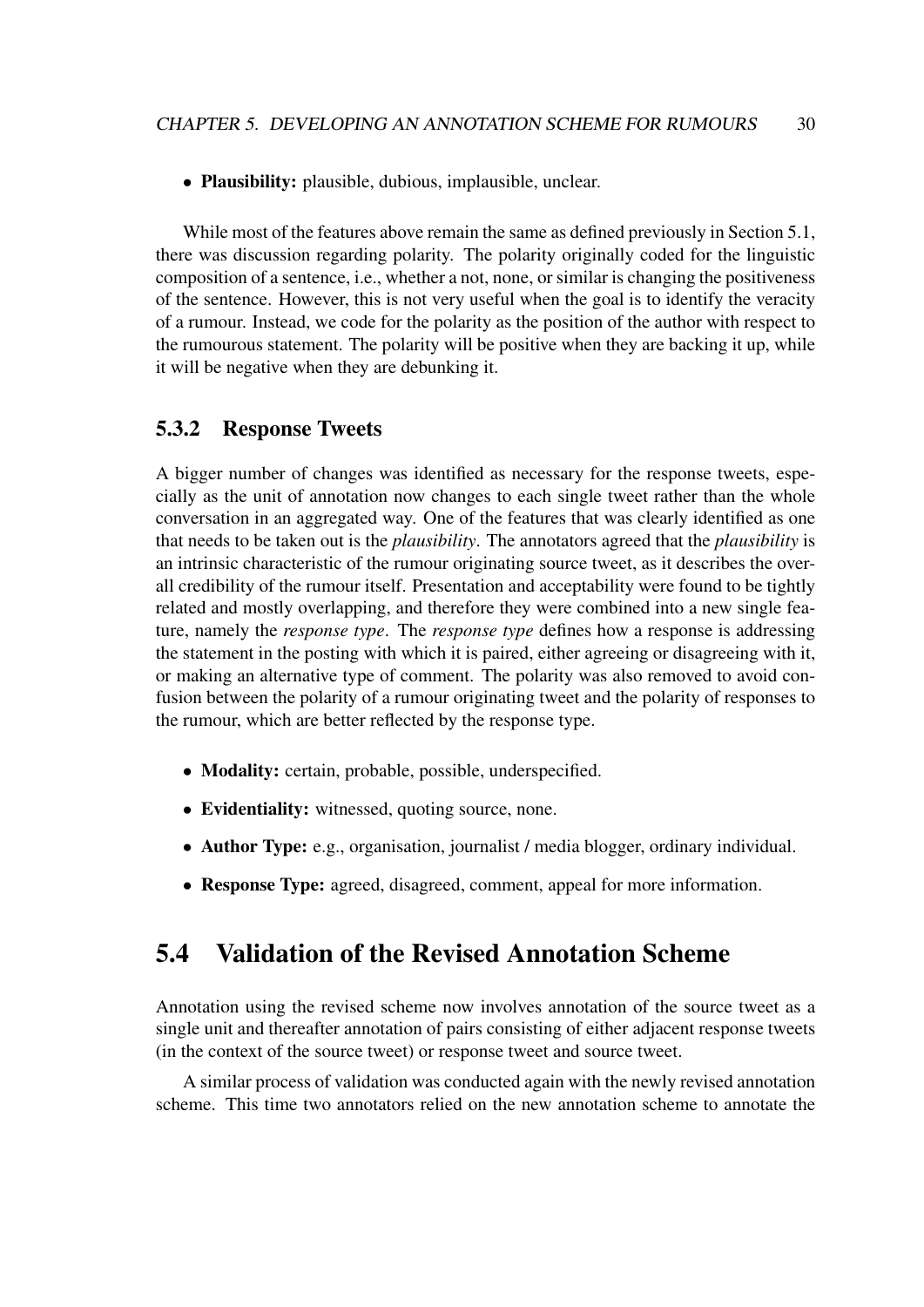same rumours. The same process was followed to do the annotations, using the revised scheme. The resulting annotations are shown in Appendix D.

The annotation test on the revised annotation scheme led to a higher degree of agreement between the annotators. The annotators also confirmed that the revised annotation scheme fitted better with the requirements, and they felt more comfortable coding according to the new scheme. While this annotation scheme has fitted well with the characteristics of the sample rumours under study, our ongoing work now is dealing with the analysis of additional types of rumours to validate the applicability of the annotation scheme to other situations such as rumours that emerge with breaking news. In the next section we will outline the main issues that we are dealing with on ongoing work.

## 5.5 Work in Progress

While the development of the annotation scheme through the iterative process described above has enabled us to start stabilising its structure, we are now looking at some of the remaining details to tweak the scheme so as to resolve a few minor issues.

The main aspect to look at is how to reliably determine Twitter threads and how to present them to annotators, so they can follow the conversation while still keeping the the annotation relatively simple. It is crucial that each annotator annotates a complete thread, so we make sure they follow the entire conversation. However, showing the whole conversation at a time would complicate the task. An alternative that we are considering is to show the current tweet as well as the previous one being responded to, keeping always the original source tweet visible. This would be showing 3 tweets at a time to the annotators – i.e., current tweet, parent tweet responded to, source tweet – and moving the current tweet to deeper levels of the conversations as the annotations are done. One of the key tasks to do next will be to run some tests assessing this way of annotating tweets.

Another aspect to look at is how we deal with topic coherence and topic changes. Conversations can become quite long on Twitter, involving topic changes to side topics or even unrelated topics. We have seen examples where the conversation flows initially focused discussing about the rumour, but then switches to a more general topic. Similarly, a conversation could switch to a completely different topic. We are currently studying these cases and putting together alternative solutions to deal with its annotation. The final annotations scheme will include clear guidelines with regard to this aspect. A related issue is the reliable identification of tweet adjacency pairs. If a new tweet is a retweet or a reply to some previous tweet, then the new tweet's metadata will include the ID of the latter tweet. We will use this to identify candidate adjacency pairs in tweet threads. If this field is null, then the inclusion of a mention of another user will provide us with a default adjacency pair identification mechanism.

One of the caveats identified by the annotators during the second annotation test was the need for additional possible values when coding for evidentiality. While this feature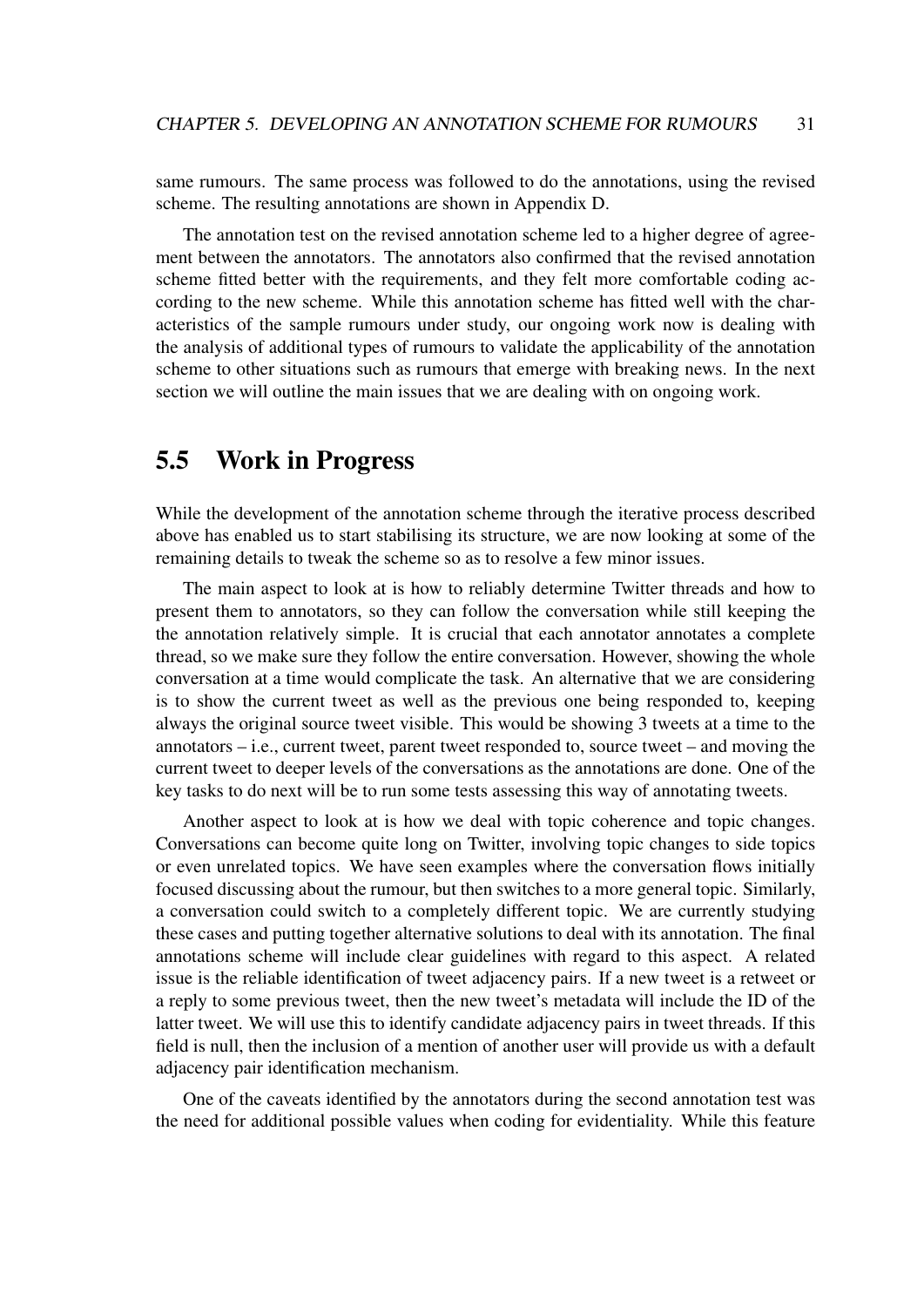currently allows for annotation of three possible values  $-$  i.e., witnessed, quoting source, none –, other values might be necessary to further nail down the evidentiality for a tweet. Examples of additional values identified in this annotation include:

- Reasoning: there is no source quoted in the tweet, but the author provides their own evidence to support the statement, e.g., *I think it's true because...*.
- Quoting unverifiable source: the author may sometimes refer to external information sources, although without specifying the source (e.g., *I read somewhere before that...*), or providing a source that is hard to have access to (e.g., a friend of mine said that...).
- Quoting source (URL): the author is not only quoting the source of the information, but is also giving access to it through a URL.

Similarly, the source being quoted in a tweet needs expansion to distinguish the reliability of the evidence. This could be provided by coding for the reliability of the source of *quoting source* that is selected for *evidentiality*.

This second annotation test with the revised scheme has therefore proved the structure and features suitable. The following iterations with the annotation scheme will deal with the revision of lists of values that each of the features can take, especially by looking at rumours of different types which are also spread and discussed on social media. In this continuing work, we will explore the extent to which we might apply conversational analysis and ethnomethodology as outlined in Chapter 6 below to elaborate on ways of annotating for e.g., adjacency pairs amd topic coherence.

### 5.5.1 Putting the Annotation Scheme into Practice

Once we come up with a tested and refined annotation scheme that enables the annotation of rumourous conversations publicly discussed in social media, we will pursue the collection of a corpus that fits with the needs of the numerous work packages of the PHEME project that will make use of it. This corpus will include Twitter conversations that begin within the context of a rumour, and will contain not only the tweets themselves, but also other Twitter metadata useful for the task such as author details, as well as the content from external links (e.g., web pages or pictures posted in tweets).

This corpus will then be annotated through a crowdsourcing platform such as Amazon Mechanical Turk<sup>3</sup>. To do this, first we will carefully define the guidelines that will be given to the participants of the crowdsourcing platform, also known as workers. These guidelines will need to be easy to understand by anyone, and so we will have to make sure first that they do not lead to confusion. In a preliminary step, we will run small

<sup>3</sup>http://www.mturk.com/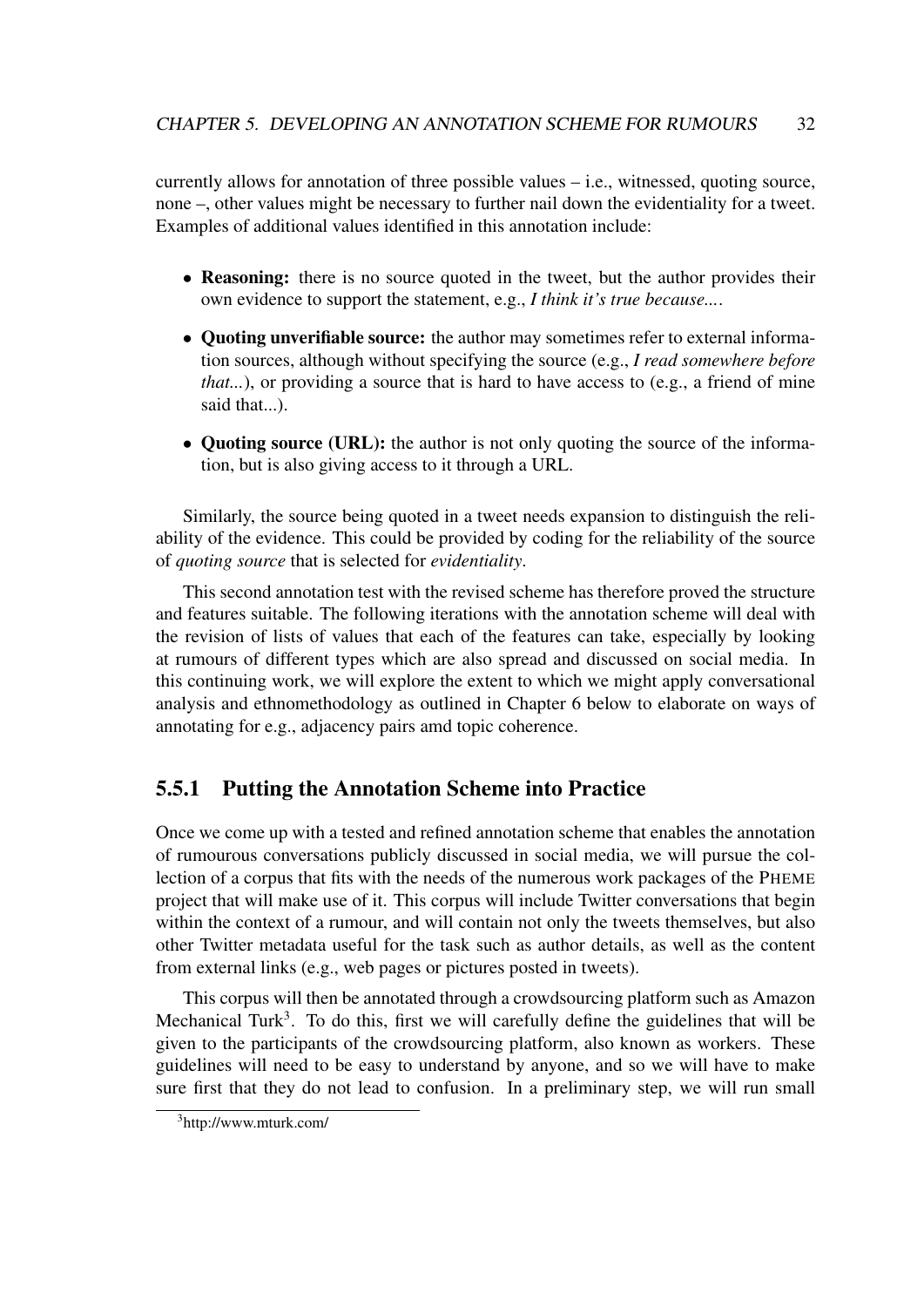experiments with the initial guidelines, from which we will assess the interpretation and performance of workers. The guidelines will be refined as needed in an iterative way, and we will then ask the workers to annotate larger amounts of tweets once the guidelines are well defined and clear. From these larger annotation sets, where each tweet will be annotated by several workers, we will aggregate the annotations to put together the final corpus.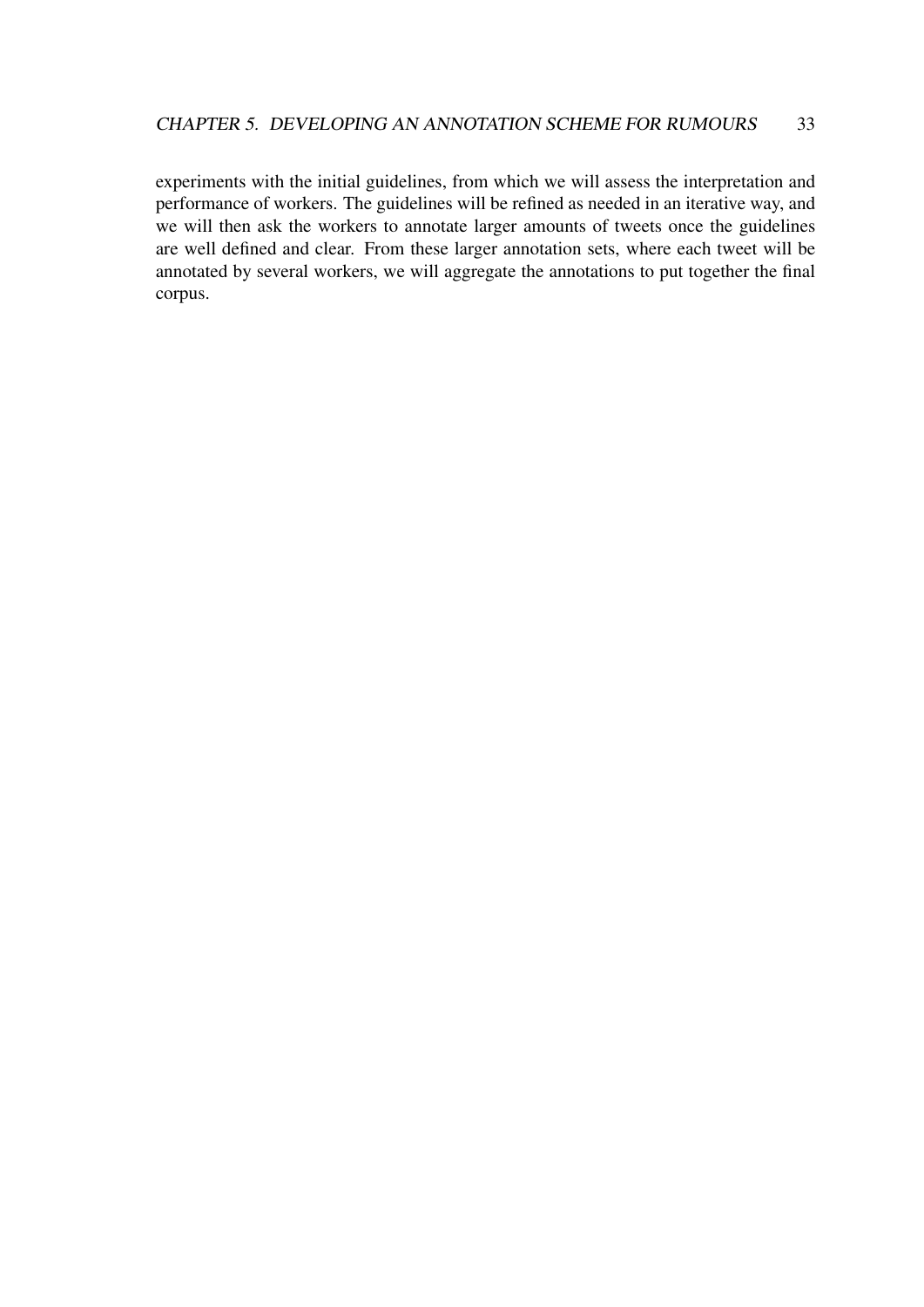### Chapter 6

### Extending the Annotation Scheme

As already indicated in the earlier sections of this document, our goal is to build upon the annotation scheme outlined in Chapter 5 by exploiting existing work in the areas of conversation analysis and ethnomethodology. This approach offers us with the possibility of: a) uncovering richer ways to annotate how Twitter feeds and rumours around particular topics unfold across extended threads and sequences of action; and b) grounding annotations in a way that will enhance their capacity to capture features of people's own situated reasoning. In this section we look a little more closely at what pursuing this approach to grounding annotations might look like. Central to the proposition is the notion that streams of Twitter feeds around the same topic can be conceptualized in some way as conversations. However, as one begins to explore the ways in which such a suggestion might be justified, one begins to also realise that there are ways in which tweeting stands as independent phenomenon that needs to be understood on its own terms. Thus we shall be arguing that, whilst conversation analytic approaches will serve well as a point of departure, differences between spoken conversation and the organisational character of tweet-based interaction will ultimately make it necessary to respecify the approach as 'microblog analysis' in order to steer around the potential dangers of missing the lived character of how people reason about tweeting as an activity in its own right.

### 6.1 Moving towards annotation grounded in microblog analysis

Over the course of this section we will be looking at the conceptualization of tweets as conversations a little more closely and exploring the ways in which similarities do exist and the ways in which tweeting may be seen to present discrete phenomena that cannot easily be subsumed within conventional approaches to conversation analysis.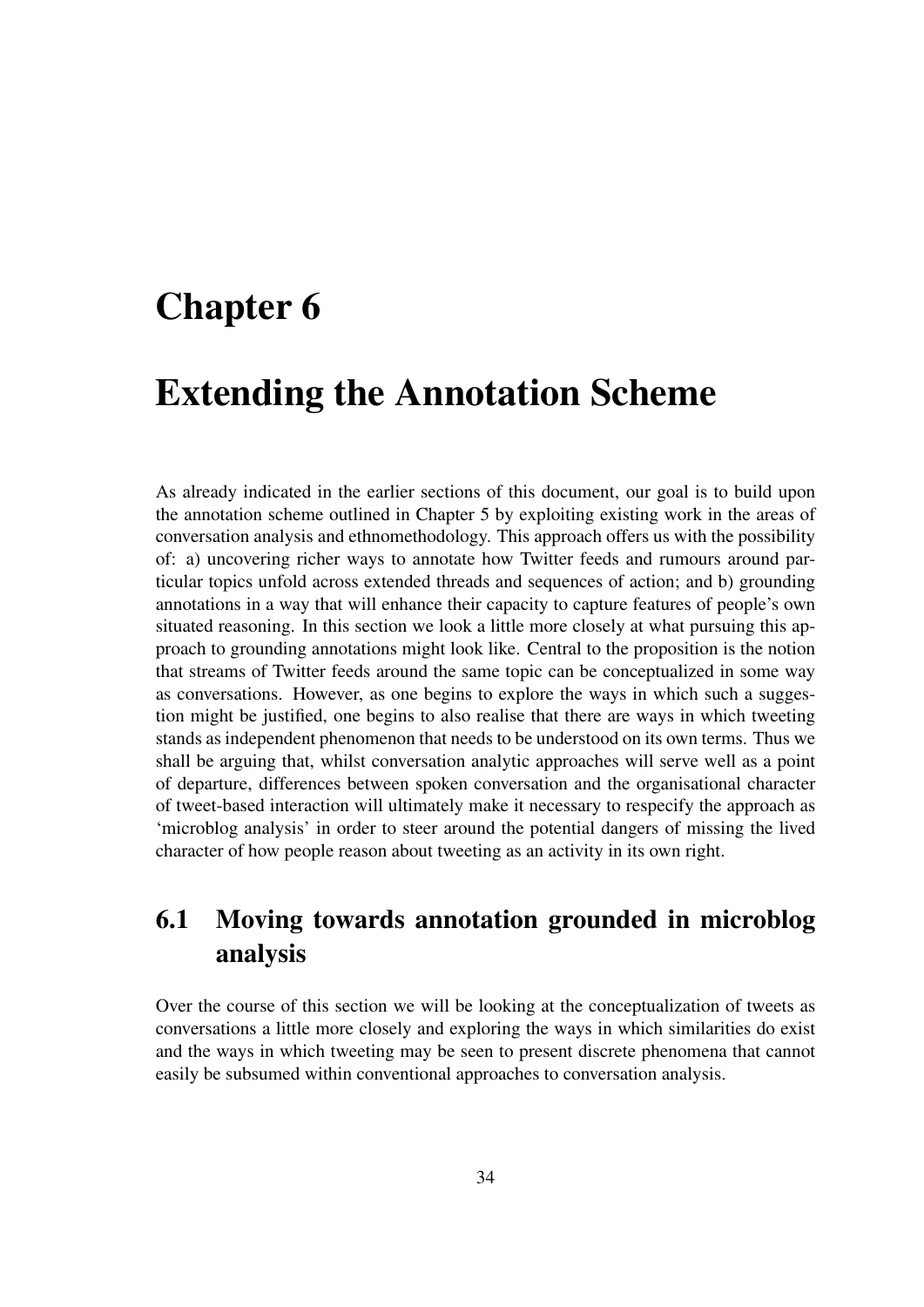#### 6.1.1 The turn-taking mechanism

At the very heart of conversation analysis, as laid out by Sacks et al. [52], is the observation that talk is organised such that only one speaker speaks at once. This is seen as a fundamental premise of social order because any other system would frequently render talk completely ineffectual. On the basis of this, and probing just how it could be that this is systematically provided for in interaction, Sacks et al. elaborated what they called the 'turn-taking mechanism'. It contains some primary features that together serve to underpin most other kinds of conversational phenomena. So there are: speakers (recognizable individuals who produce utterances); speakers who talk first, and other speakers who may also talk as a conversation unfolds; mechanisms whereby a current speaker may select who talks next; and mechanisms whereby speakers may select themselves to be the next person to produce an utterance. Despite its asynchronous character and the potential interleaving of a number of distinct sequences of tweets on Twitter there are ways in which this kind of mechanism can be seen to hold. Tweets are composed and arrive as distinct units within global Twitter feeds. With regard to any one particular topic there is a 'first speaker' in terms of there being an originator, there are subsequent parties who may be implicated as respondents within the original tweet, and there are parties who select themselves as respondents to a tweet in some way. Differences here particularly relate to other matters such as: 'co-placement', where responses to a specific tweet may not be sequentially directly adjacent to that tweet within a feed (because, in principal, all comers may respond to all tweets, so next up in a feed may be an entirely unrelated response to a different topic); and 'rights of response' in that any recipient of a tweet may respond to it or retweet it, whilst this is clearly not the case in face-to-face conversation, where just who gets to speak is a very tightly managed affair. Having said all this, however, there are ways in which some tweets clearly implicate other tweets, so extended kinds of sequential relationships should be open to being tracked.

#### 6.1.2 Topic

A further temporal consequence of how Twitter is organised is that the time spans over which respondents may address themselves to a topic without loss of coherence are much greater in the case of Twitter than they are in face-to-face conversation. In ordinary conversation, as most speakers will readily recognise, failure to address oneself to a topic quickly enough means that another topic will be floored and addressing oneself to the original topic becomes much more difficult and accountable. Conversation analysis has looked closely at how 'change of topic markers' are handled in conversation. Part of this also relates to 'return to topic markers' such as 'but as I was saying...', 'but going back to what you were saying earlier about...', and so on. Thus, there are ways of managing topic preservation over more extended periods in spoken conversation. The temporal organisation of Twitter makes it likely that it will have certain distinct but equally systematic ways of marking out topic relationships (re-tweeting being one obvious one) that people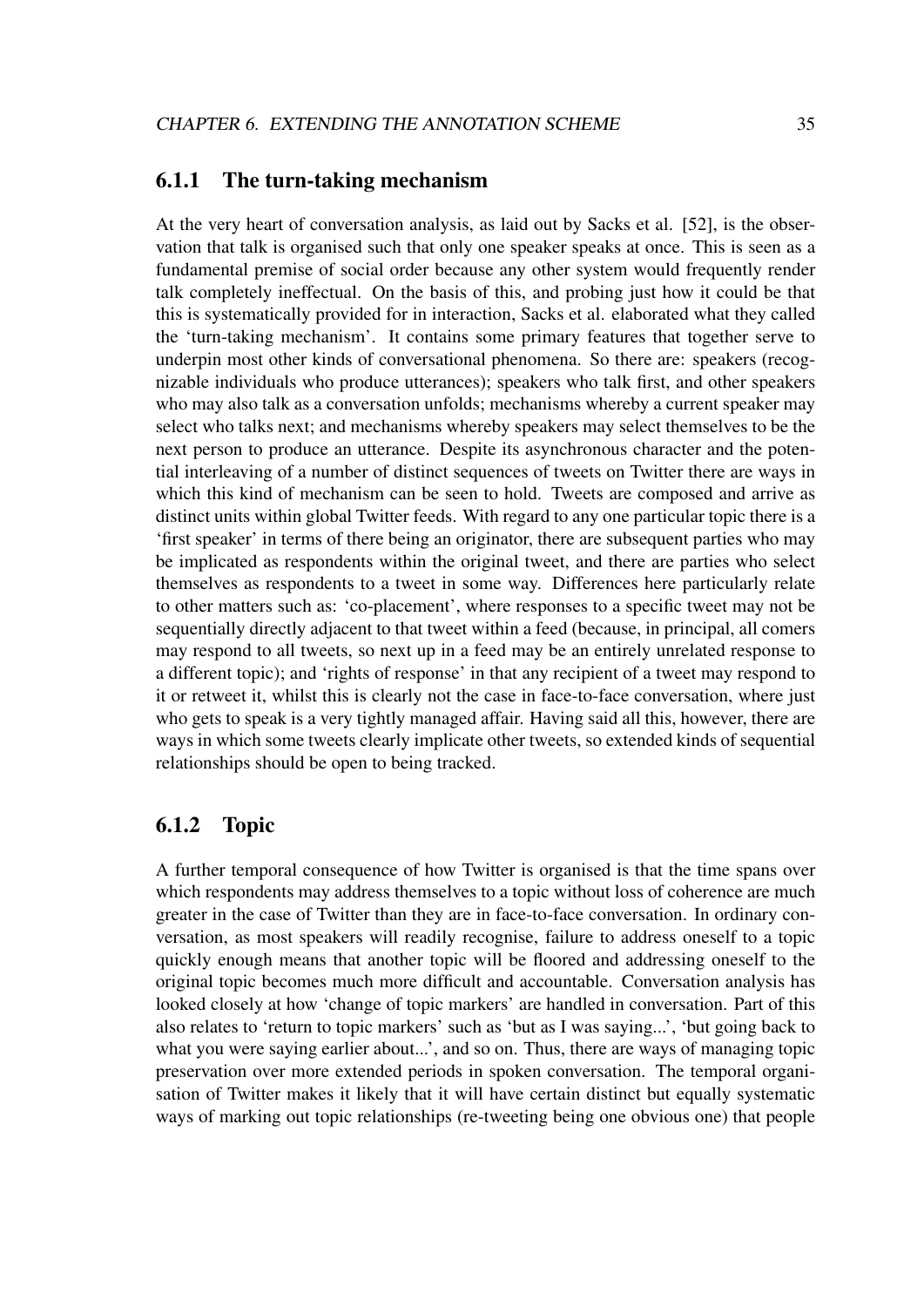will use in various sophisticated ways in order to manage coherence across more extended conversational threads.

The organisation of conversation around topics, topical coherence, and shifts of topic is a central focus of the conversation analytic literature and understanding topic-based relationships may prove to be an important part of tracking the flow of rumour-type phenomena across large bodies of tweets. Clearly responding to other people's tweets, commenting upon embedded tweets being retweeted, and simple retweets all exhibit certain features of topical coherence, and Twitter itself also reflects this understanding in its grouping together of connected tweets in this way as 'conversations'. Grosser degrees of topical relation may also sometimes be encapsulated within the use of hashtags. There may be more subtle indicators of 'on topic' / 'off topic' that can be uncovered through a systematic examination of how tweeting is organised as an interactional phenomenon.

#### 6.1.3 The organization of conversation as applied to tweets and the organization of tweets when seen as conversations

In order to make full use of the extant conversation analytic literature one of the longerterm activities we aim to undertake is to work through the principal organisational devices in play in conversation that conversation analysis has identified over the years, to explore how these devices might or might not be present in tweet-based phenomena in various ways, and to examine the extent to which they are organised in a similar fashion or otherwise. Such devices can be seen to include: adjacency pairs; change-of-state marking; correction-invitation devices; formulation; membership categorization devices; prefacing; premising; pre-sequences; receipt tokens; recipient design; repair procedures; sequential objects; speaker selection techniques; topic marking; and so on. Each of these areas of interest has a large body of literature already devoted to it. Some of the areas more evidently related to the concerns of the PHEME project have already been discussed above because of their foundational character (i.e. speaker selection and topic management). A number of others have potential relevance for the current annotation scheme and may therefore reward further investigation. Where relevant to the existing annotation scheme these are grouped under related headings, otherwise they can be seen to constitute ways in which the annotation scheme may subsequently be extended.

#### Factuality (Presentation/Claim)

Ambiguity: Whilst it is possible for a range of utterances to be taken as ambiguous with regard to their meaning, some research in conversation analysis also points to ways in which utterances can be ambiguous by design. This may have relevance with regard to how the factuality of claims is first presented in tweets with it being deliberately the case that people might take what is being claimed in several different ways. As an example, Sacks (1992) comments on the use of the word 'you' where it could equally mean 'one' or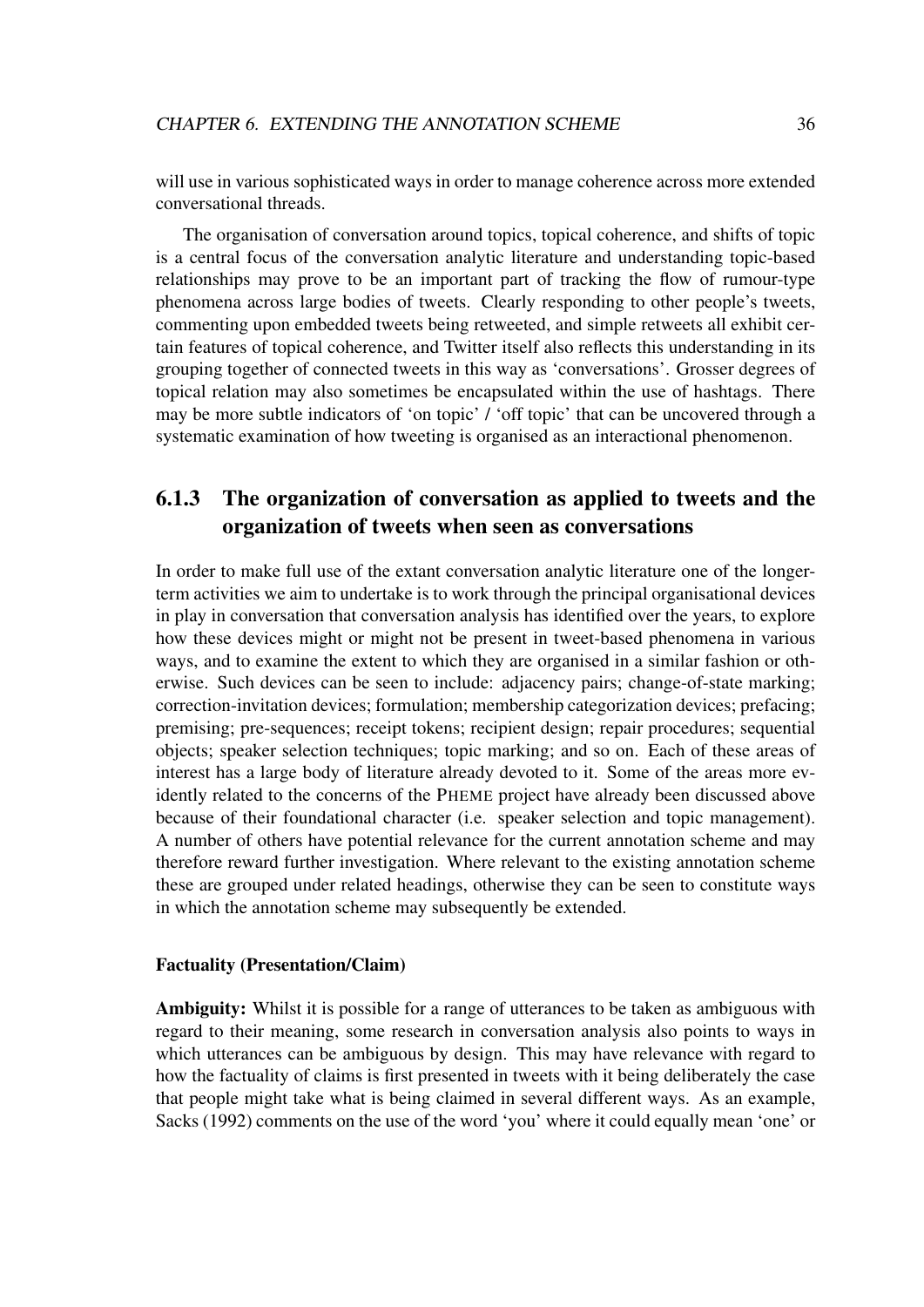it could mean 'they, e.g.': "If you're hotrodding you're bound to get caught". In this case the 'you' could be directed at the specific recipient, it could be directed at another body of people, or it could be a more general observation upon the outcomes of hotrodding. Even in the context of its production it was not clear and the recipient was obliged to settle on one understanding. With regard to rumours it should be noted that this kind of method stands as a) a resource for 'getting hold of the wrong end of the stick', but also b) a reasonable account for claiming 'they got hold of the wrong end of the stick' so that, if things turn out badly, it can be claimed that your utterance was taken the wrong way.

Framing, prefacing, premising markers: Another part of the conversation analytic literature relevant to the status of claims as presented refers to the ways in which different utterances may get framed or prefaced in order to inform recipients how to understand the speaker's orientation to what they are about to say. Many of these relate to matters of certainty, for instance 'I believe that ...' (see Coulter [7]), 'I think...', 'I thought...', 'I understand that...', 'it would seem that...', and so on. Utterances that may shape up to be rumours can include these kinds of prefacing words or remarks, e.g. '*Apparently the rioters are moving towards Birmingham Children's hospital*'. It is important to note that these are not just about the certainty or otherwise of a speaker producing them, but also about providing for how the speaker might be called to account for what they say.

Evidence & Inference: So one thing that is pointed to is that there is a range of methods whereby the grounds of claims are made visible, where inference is supported or resisted according to need, and where the very need for evidence is set aside. Benson & Hughes [4], for instance, explore how the work of variable analysis trades upon a range of ordinary competences and commonsense assumptions and how the recognisable adequacy of statistics as evidence trades upon these things. This can be seen to extend to ordinary everyday interactions where to produce a statistic is commonsensically seen to be providing a certain kind of claim regarding the credibility of what is said.

#### Evidentiality

In section 5 one of the features of the annotation scheme is evidentiality. This refers to the degree to which evidence is provided within a tweet to support the claims or propositions being made. The conversation analytic literature has also addressed itself to this kind of phenomenon and how speakers might go about producing utterances in such a way as to not be called to account for them being dubious in some sense. It explores the matter in a variety of ways:

Sacks [51], in a discussion regarding the distinction between claiming and demonstrating in conversation, looks in particular at the work that can be done by second stories. As we discuss again below with regard to motive power, a commonplace phenomenon is that when one person tells a story another person will follow it up with a similar story of some kind. If a first story is simply followed by 'I know just what you mean' or 'I agree' and nothing more this amounts to only being a claim that you are aligned with the speaker in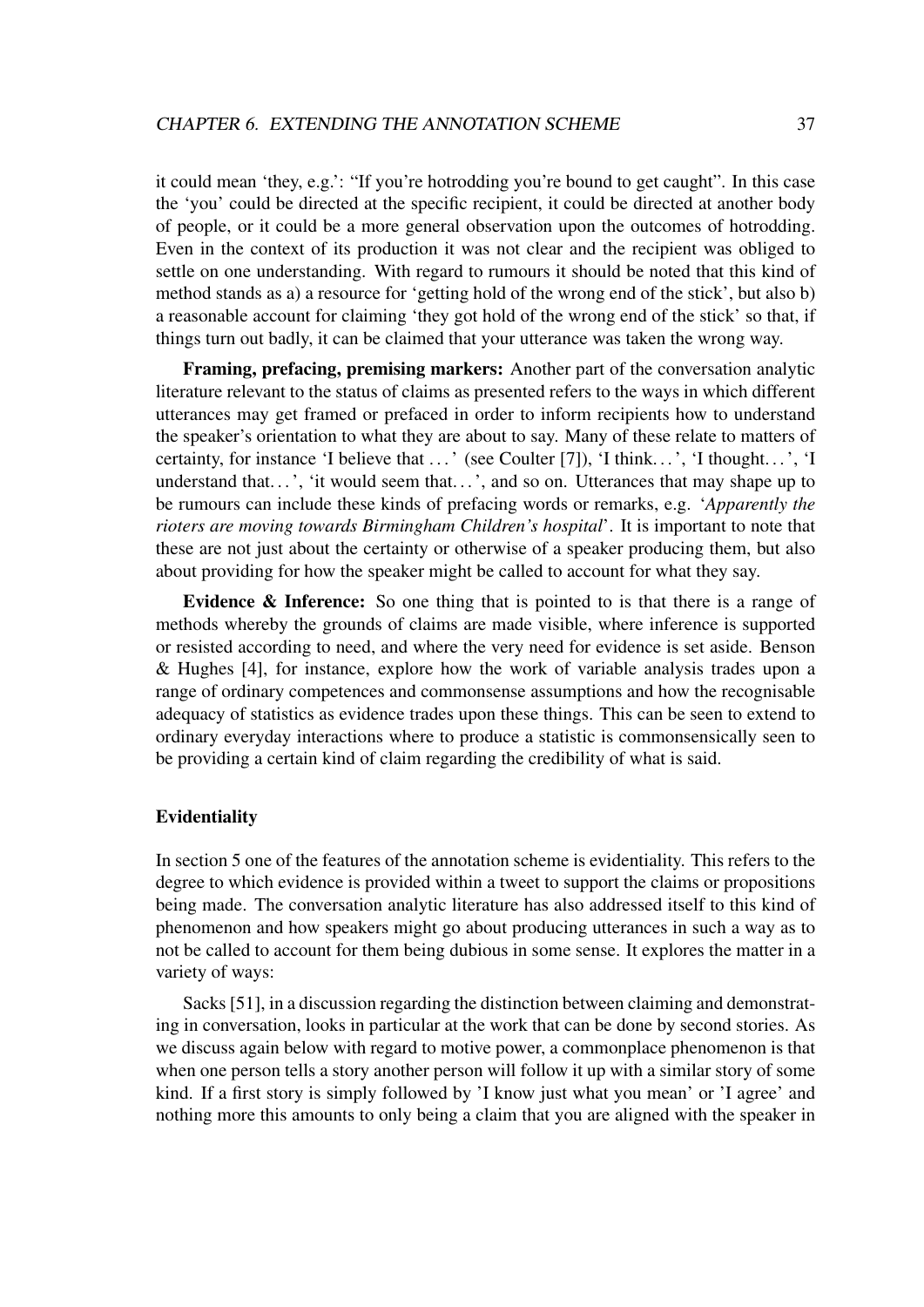some sense. Telling a second story that exhibits the same point from your own experience serves to actually demonstrate your concurrence. So there are methods for making clear that you are doing more than just claiming alignment that are oriented to as acceptable ways of doing that. In rumour production, then, second story production is one way in which speakers may demonstrate whether they attach credibility to the rumour in some sense.

In another discussion about the character of story production Sacks (op cit) makes an observation that is in some ways the counterpart of the observations above regarding ambiguity, which amounts to saying that 'brevity invites inference'. Sacks' point was that where speakers are concerned that a story may lead to the wrong kinds of inferences being made they will often elaborate the story quite significantly to ward off potentially awkward judgments (the specific case discussed related to potential assumptions regarding a man's sexual preferences). This is relevant to rumour production in a variety of ways. For instance non-specificity can deliberately encourage speculation. And one way of trying to encourage acceptance can be through the production of detail.

Another relevant discussion in conversation analysis relates to how people use certain kinds of stock phrases such as "*everyone does that don't they*" as a means of setting aside all further need for account. Proverbs can also be seen to be used in the same kind of way e.g. "better the devil you know". Once again, as a response to rumours, such phrases can be seen to be doing quite definite kinds of alignment work. In particular, once produced within a stream, they make it such that to contest now is not just contestation of the rumour but also contestation of a stock body of knowledge that has been applied, something that is much harder to do. Indeed, conversation analysts have catalogued quite a range of instances where something is made to be self-evident by its association with a particular thing that just anybody knows. In other words a routine way of promoting acceptance is to work something up as being just another case of what everybody knows.

Warrants: Related but in some ways distinct to the preceding discussion but nonetheless still bound up with matters of evidentiality is the matter of warrants or rights to be able to claim certain things in certain kinds of ways such that what is said is taken for granted to be true. Discussions here lead to something we shall be discussing in greater detail below which is that just how people are categorised in talk already sets up a bunch of assumptions regarding what might be reasonably claimed about their actions (and thus never called to account in any way). Sacks [51], for instance, discusses a report of an incident where part of the report is that the sister calls the police. He points out that within the report and the response to the report the nature of the sister (is she elderly? is she prone to hysterics?) is never put into question. Part of the nature of categorisation of people is that it provides for warrantable action, e.g. as we shall be seeing below, Hell's Angels rape young girls and Hotrodders like to drive fast cars. Sacks makes the strong claim here that "*a task of socialization is to produce somebody who so behaves that those categories are enough to know something about him*". However, he also points out that these kinds of assumptions are overturn-able as assumptions by other rights of precedence, e.g. witness status or local knowledge. With regard to rumour a case in point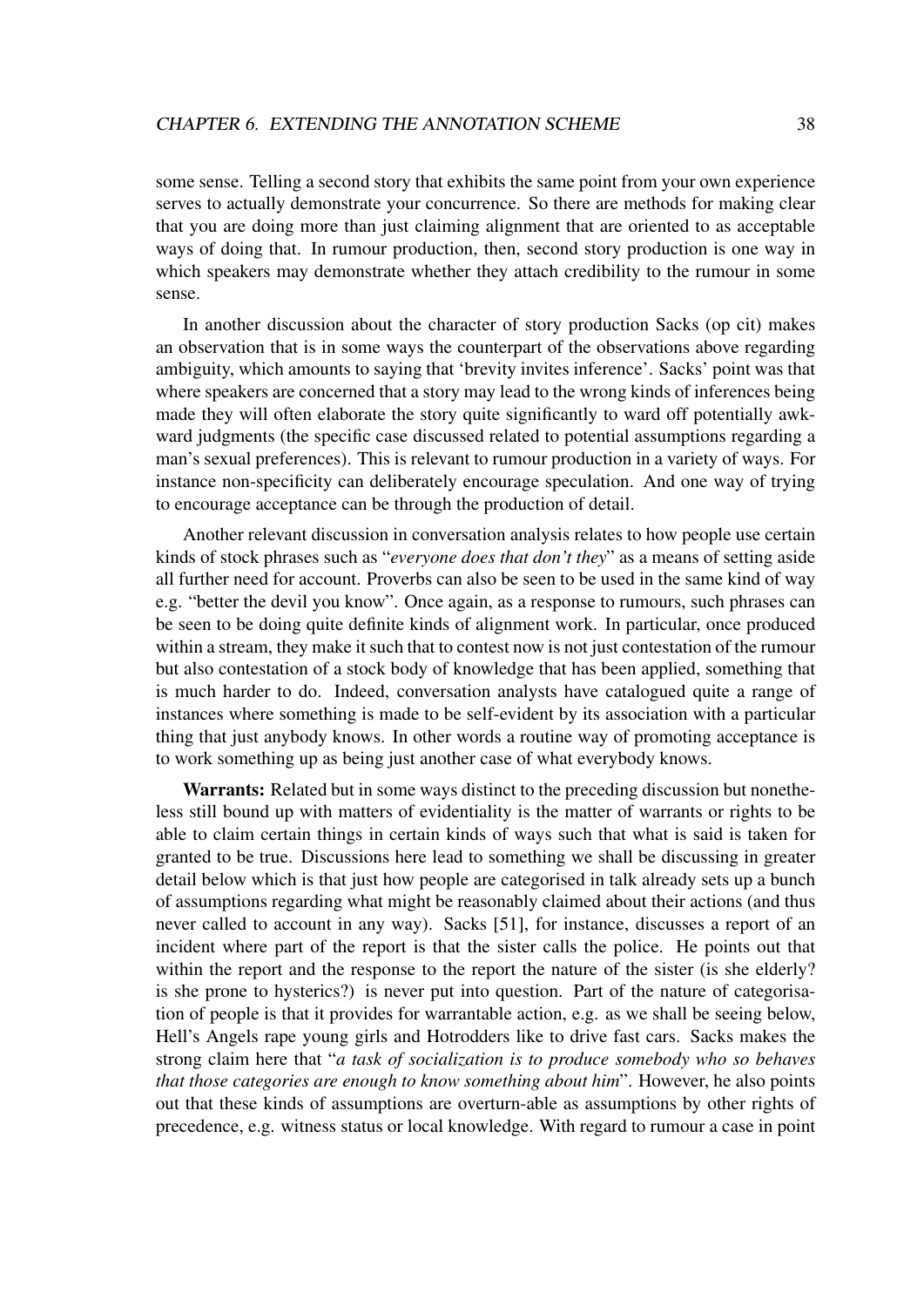here is the following extract from the London riots tweets and the rumour that rioters were attacking a children's hospital and that police were massing to protect it: *May I remind clueless/hysterical birminghamriots commentators that Children's Hospital sits face-face with city's central police station*.

With regard to all of the matters we have discussed above an important element to hang on to here is that people methodically build into their utterances from the word go ways in which they might or might not be held accountable for the production of those utterances. So at least one part of the work of unpicking matters of evidentiality and plausibility and acceptability and veracity in sequences of tweets is to look at how people are systematically managing their accountability in the production of those tweets.

#### Plausibility

When it comes to matters of both plausibility and acceptability there are once again a variety of conversation analytic treatments worthy of further inspection for how they may assist in identifying aspects meriting annotation.

Lying: There are a number of discussions in the literature regarding lying. The central outcome of analysis here is that there are routine grounds upon which the prospective character of something as a 'lie' may be established. Sacks [51], when discussing the production of competence in the telling of a story, looks at a report of a car wreck to observe how the tellers make it evident that they have the competence to be reliable witnesses of car-wrecks such as 'we were stopped there for 25 minutes' and 'the car was smashed into such a small space'. Sacks' point is that people have a sense of what's usual for the report in play. Thus, stepping outside of that can prompt the questioning of its truthfulness e.g. 'we were stopped there for just a second'.

Subjectivity & Objectivity: Another related matter here is how people work with, on the one hand, what just anyone knows of the world, and on the other with what only certain people in certain positions might know of the world. Much of the conversation analytic literature points out that lots of tellings trade upon what just anybody knows of the world such that the claims made might, as a routine supposition, be seen to have an objective character until such a time as it might be there are grounds for thinking otherwise. Tightly bound up with this is Sacks' discussion of 'Doing Being Ordinary' [50]. His observation is that, for any activity, there is a presumed ordinariness about what is going on. People make commonsense assumptions about what the ordinary business of any state of affairs might be and only pause to remark upon things that fall outside of that. The implication of this is that there are ordinary ways of having riots, the same as anything else. Ordinary expectations about riots would include things like places being set on fire, guns being shot, policemen beating people, such that images of such things would not necessarily invite inspection. Thus the scope for spread of a rumour and the chances of it being called out trades upon there being background expectations in play such that the things being proposed fall within the scope of being the ordinary business of stuff like that. And it is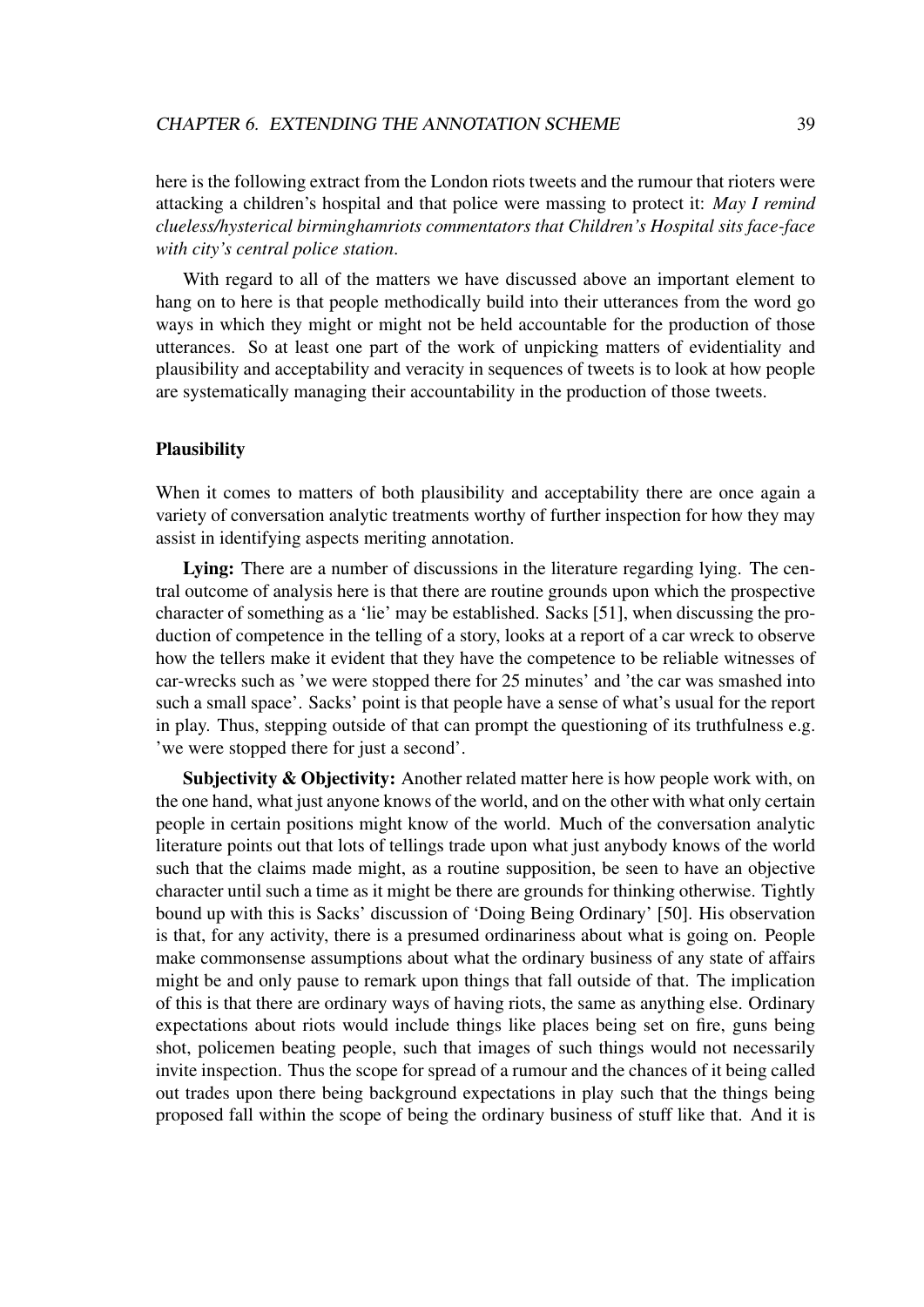exactly when, for instance, an image falls outside of such background expectations that it is subject to remark, open to inspection and potentially rendered in need of an account.

#### Acceptability

Trust: A further elaboration regarding the points we have made so far is that the accountability of people also typically comes with notions of trust and rights and responsibilities built in. Of particular moment here is the matter of reporting to known others versus overhearing and getting stories from unknown others. So, for instance, saying to someone 'Well Sammy told me such and such', where the other party also knows who Sammy is, provides systematically for: the accountability of the speaker to Sammy and to the person they're talking to; for the accountability of Sammy for just what he said to these parties; and for the receiving party as well as to just what they might then be moved to report. However, overhearing falls outside of these routine arrangements of accountability and trust. So, an overhearing party can just report the such-and-such that was overheard without the need to make those accountabilities visible. They are only required to provide provenance if explicitly called to account. With regard to rumours on Twitter note that, for many Twitter retweets, people are passing on tales from unknown others so they already stand outside the routine arrangements of trust and accountability.

#### Membership Categorisation Devices (MCDs)

This refers to a strong orientation people display towards hearing certain things that might be heard as going together as indeed going together. The phenomenon was first described by Sacks [47] as a feature of the analysis of stories told by children. He pointed to the strong tendency of native English speakers to hear the utterance "The baby cried, the mommy picked it up" in such a way as to understand that it is the mother of the baby who picks it up, even though this is not actually specified. He elaborated upon a range of membership categorisation devices together with a set of tying rules (not actually 'rules' in fact but rather maxims) that provide for how people hear things as going together. In another discussion of MCDs Sacks (1979) discussed how different categorisations of exactly the same people might be used to do moral work. Thus teenagers might refer to one another as 'Hotrodders' (with certain 'cool' connotations), whilst adults might refer to them as 'kids in cars'. This then provides for taking quite different positions regarding the matter of driving fast. Slightly later work on MCDs has often focused upon examples closer to Sacks' Hotrodders where there is a deliberate use of 'morally contrastive categories'. Lee [29], for instance, in a paper entitled Innocent Victims and Evil-Doers, discussed in detail the newspaper headline "*Girl Guide Aged 14 Raped at Hell's Angels Convention*". Here the categorisations deliberately provide for seeing the parties involved in highly distinct ways. In the context of rumours it is likely that the latter kind of MCDS, drawing upon morally contrastive categories, are more likely to prove fruitful for inspecting how both the crafting and spread takes place. In particular the interest may be in how these provide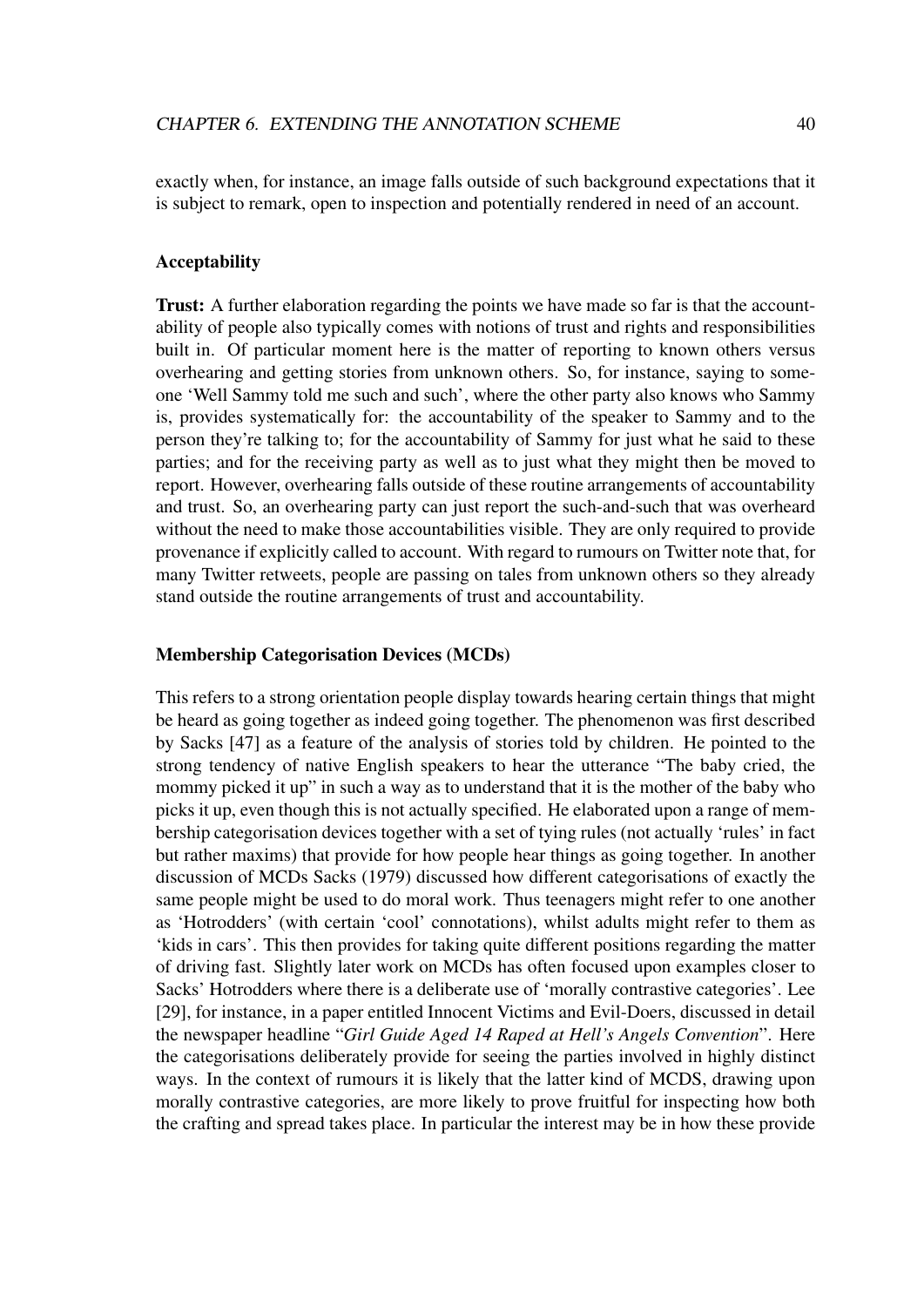for naturally presumptive work such that certain kinds of tweets may go unchallenged, e,g, for the London Riots data '*Rioters set Miss Selfridges on Fire*' is altogether less remarkable and open to inspection than something like '*Grandmother sets Miss Selfridges on Fire*' would be; and amongst certain communities '*Police beat a 16-year-old girl*' is potentially more credible than something like '*Councillors beat a 16-year-old girl*' might be.

#### Sequential Ordering

Another aspect of conversation analysis looks specifically at how the positioning of utterances in relation to one another can serve to inform specifically the ways in which they are taken to be meaningful. Sacks [48] engages in an analysis of the telling of a dirty joke in order to illustrate this. He works through how the assembly of a set of potentially un-related utterances into a specific sequence can invite a certain reading where to get the joke is to see that reading and find it funny. This may be relevant for work on rumours in terms of how the crafting of specific messages may be taken to be implicative and also in terms of how to assess different kinds of response, e.g. (from the London Riots data): '*Apparently McDonalds stormed in tottenham. Rioters proceeded to take over and cook some burger 'n fries. Ya can tell it's school holidays*'.

#### Reportability & Motive Power

One potentially important aspect of conversation analytic investigations regarding how people manage topics in conversations is the matter of how topics can get presented in the first place and, in particular, the notion of 'first topic status' [51] and how certain topics may count as 'news'. Conversation analysis points to how certain topics that are somehow remarkable or worthy of note provides people with the special licence for comment and retelling without the topic having been already implied by something else. This raises the question as to what counts as mundane or remarkable in what kinds of situations with regard to different kinds of social media – especially where there is a clear licence to report the otherwise mundane in certain ways.

What may be of especial concern here is what Sacks and certain other conversation analysts term 'motive power'. This rides on the observation that for most kinds of topicraising some kind of account is routinely required. The account may often be self-evident because of other surrounding events or preceding utterances. However, some kinds of accounts are generative in their own right. Motive power refers to the extent to which stories and accounts are open to transmission to other people. One of the matters that impacts upon motive power is what Sacks [48] terms 'investment'. Investment refers to the degree to which relationships with people carry with them certain rights and obligations. So complete strangers show very little investment in one another, work colleagues may exhibit an interest in your health or where you are going for your next holiday but are unlikely to ask detailed questions about your love life, whilst daughters of a certain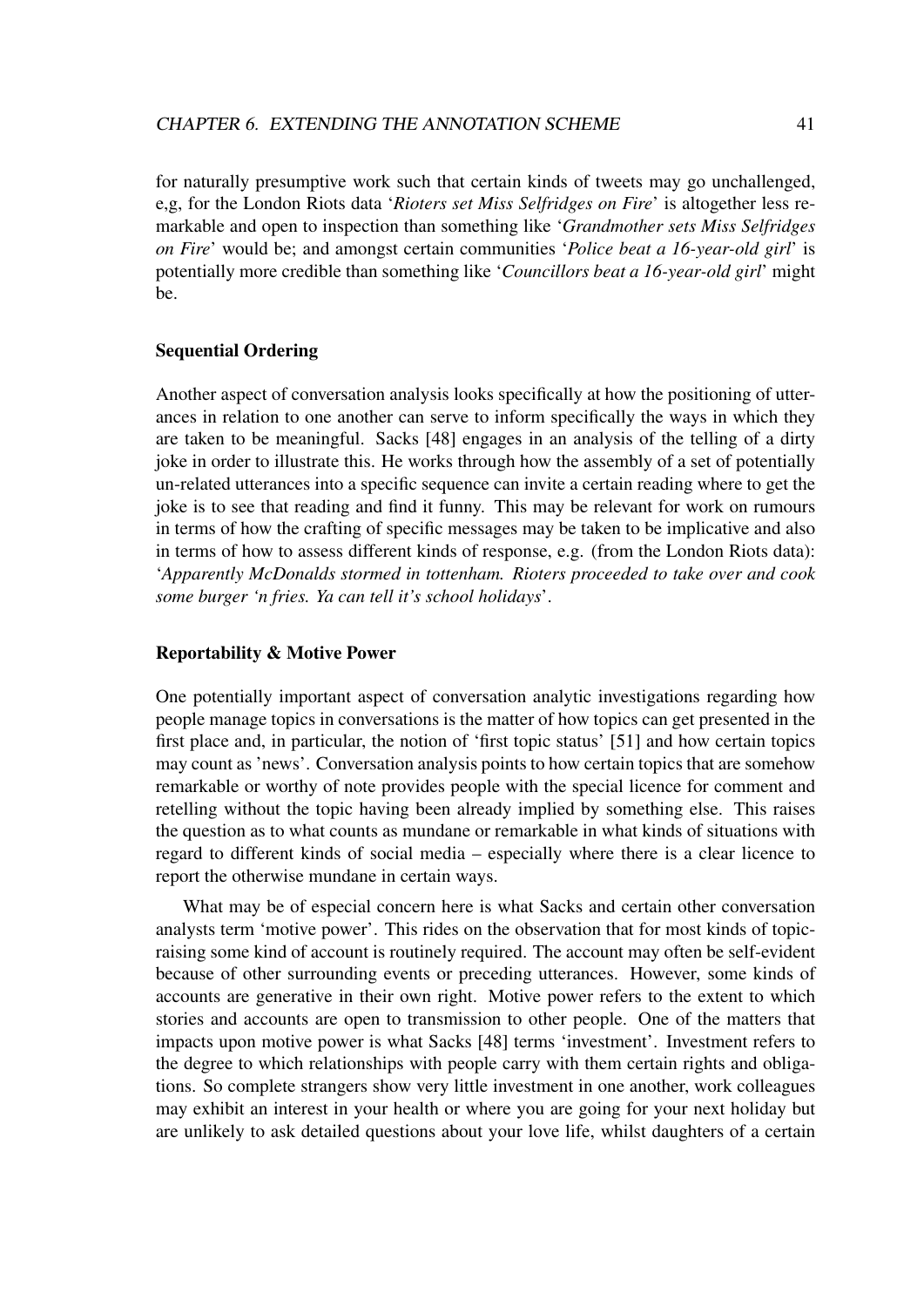age are expected to report most things to their mothers but not necessarily vice versa, and husbands and wives are expected to tell one another pretty well everything. The upshot of this is that the number of people to whom you can report having met someone you haven't seen for a while on the way to the shops is very limited, whilst having seen a building on fire is much more widely reportable, and there are certain people who must be told certain things or trouble will surely follow, e.g., telling your mother you're getting married.

Another feature of motive power is what Sacks called 'entitlement to experience'. His observation here was that stories and jokes etc have high motive power according to the extent to which they convey experience. This is especially about the conveyance of experience that is out of the way and not otherwise available to you because you can figure the sheer remarkability of it is a thing that will make it self-evidently appropriate to report it. You are entitled to share it and other people are entitled to hear about it, which is not, of course, the case with just any experience you may wish to relate. A secondary phenomenon that relates to this that is also of interest is the commonplace expectation that a telling of a story will prompt the telling of a second story in return by the recipients. This second story is routinely understood to need to be a telling of something similar that either happened to you or that you once heard tell of. It is also a primary way in which conversationalists demonstrate alignment with one another in their views upon different topics.

Matters of reportability, motive power, re-tellings and alignment are all of significance for the spread of rumours. Some things that might be rumoured are clearly unlikely to carry relevance for anyone outside of highly constrained cohort of people (thus the potential distinction offered above regarding 'gossip'). However, other rumours convey matters that are tellable to a much broader set of people. What analysis here may provide is a sense of what stories 'have legs' so to speak, and just what kinds of features within stories different kinds of tellability may turn upon.

#### 6.1.4 The intersubjective constitution of tweeting as a phenomenon

One of the fundamental insights coming out of both conversation analytic and ethnomethodological approaches is the way in which any body of social accomplishments is an intersubjectively constituted set of accomplishments. These are reflexively organised around the specific understandings of the parties to those accomplishments of just what it is they are in the business of accomplishing. Furthermore, any specific feature is indexical of those mutual understandings in play. This may seem rather densely expressed but what falls out of it is that, to understand what is being done with any one particular utterance (or other kind of action) by one party, you need only look to the immediately subsequent utterance (or action) by the next interactant to see what kind of an action the preceding utterance has been understood to be. And, where misunderstandings occur (which, of course, they do) one need only look on to the utterance after that to see the original party engaging in some kind of repair. Thus interactants involved in a course of action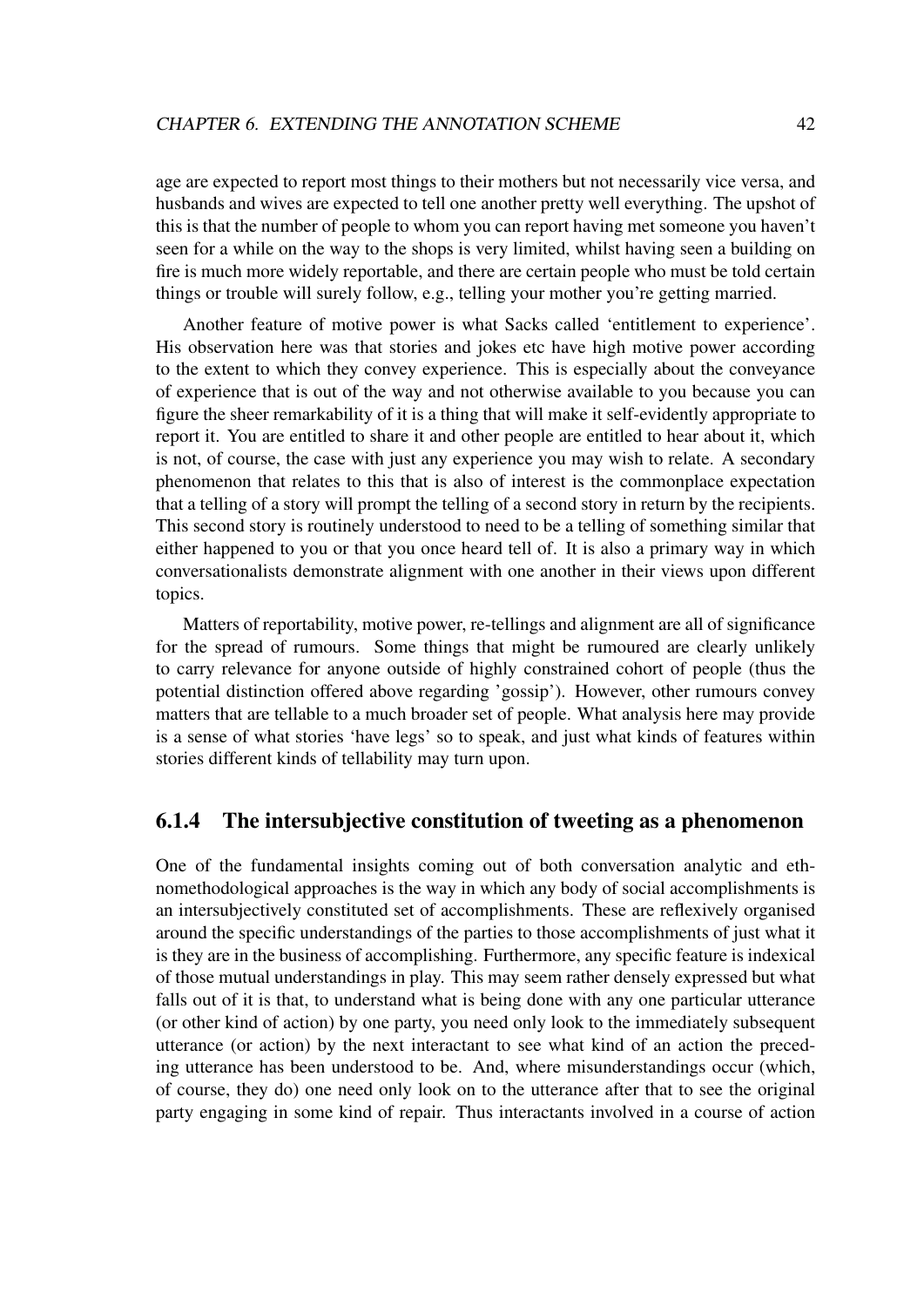routinely make available to others, who have the competence to see it, just exactly what is going on. Both CA and ethnomethodology trade in bringing this local reasoning into view. Thus they are occasionally called 'postanalytic' enterprises because they primarily work to make more explicit analysis that has already taken place on the part of those who originally produced the phenomena they are examining. The implication of this (and significant challenge) is that annotation schemes truly aligned with conversation analytic and ethnomethodological approaches would seek not to tag text with externally derived analytic categories but would rather seek to identify the ways in which any specific tweet (or comparable phenomenon) has been analysed by members themselves in directly subsequent tweets in order to tag it appropriately. In particular, a focus upon clusters of 2 or 3 inter-related tweets is likely to be fruitful: initial tweet, responding tweet, subsequent tweet by originator (if there is one). This is a feature already being exploited by the annotation scheme we have devised, but will require further work to unravel the different kinds of actions related tweets may be seen to be.

#### 6.1.5 Following and followers

Something that falls out of the preceding observations is that it is going to be important to understand properly the subtle mechanics of following/follower relations on Twitter so that just how their respective activities are aligned with one another and implicative for one another can be properly explicated. In particular, drawing upon observations first made in section 6.1.1, we need to note and be able to properly handle the fact that there are, variously: i) equal part conversations between parties who are mutually following one another, but also ii) audiences of interchange, who follow but are not followed, but who can nonetheless both comment upon witnessed exchanges and re-circulate those exchanges amongst their own community of followers, and, additionally, iii) subtle understandings in play of just who is following you, who your actions might be visible to, and how you might or might not be accountable to those parties in various ways.

#### 6.1.6 Tweeting as a mode of communication

As one works through the preceding body of materials something that becomes important to recognise is that tweeting is its own form of communication. It is not really conversation as in the sense of the classic forms of dyadic conversation that are the primary focus of conversation analysis. Nor is it good policy to simply assume that tweeting is just a specialised variant of traditional conversation in some way. Rather tweeting (or microblogging to use a slightly more formal term) should, in the first instance, be examined as a phenomenon in its own right with its own orderly characteristics that may or may not prove to be tightly aligned with other kinds of communicative practices. Thus the safest approach is to take the corpus of findings coming out of CA as a starting point for reflection because conversation is a relatively well-described phenomenon and tweeting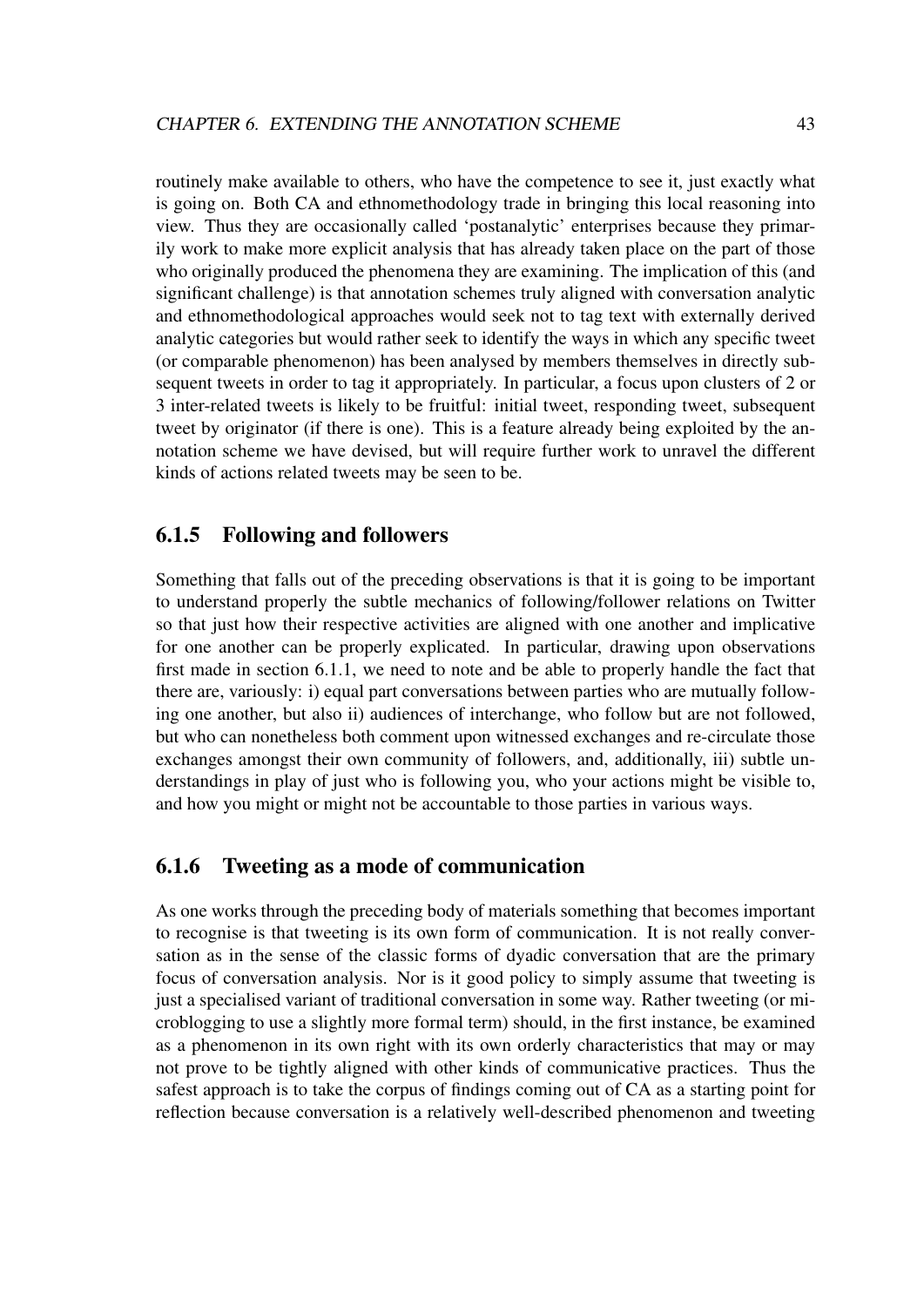is not, rather than simply assuming that tweeting will operate in much the same way.

In this regard, there is a need to examine how identified 'conversational' phenomena within tweeting practices work as locally accountable features of a moral order. That is, as with any body of practice there are right and wrong ways of going about doing things and not just anything goes. Thus what happens within tweets may sometimes get explicitly called to account by other tweeters. Tweeters may themselves offer up 'accounts' for why they are proceeding in a certain fashion. Furthermore, one may test the orderly constitution of tweeting practice by deliberately exploring how it might be otherwise and what the consequences of doing things differently would be. All of these would serve to expose the socially mandated character of tweeting as a body of practice and how tweeters themselves manage it as an orderly set of affairs.

#### 6.1.7 Looking at microblogging as its own job of work with its own grammars of action

In one of his most formative and programmatic papers called 'Notes on Methodology', Sacks makes the following methodological observations about how he first came to be working with talk and conversation:

*"When I started to do research in sociology I figured that sociology could not be an actual science unless it was able to handle the details of actual events, handle them formally, and in the first instance be informative about them in the direct ways in which primitive sciences tend to be informative - that is, that anyone else can go and see whether what was said is so. And that is a tremendous control on seeing whether one is learning anything.*

*"So the question was, could there be some way that sociology could hope to deal with the details of actual events, formally and informatively? One might figure that it had already been shown that it was perfectly possible given the vast literature, or alternatively that it was obviously impossible given the literature. For a variety of reasons I figured that it had not been shown either way, and I wanted to locate some set of materials that would permit a test; materials that would have the virtue of permitting us to see whether it was possible, and if so, whether it was interesting. The results might be positive or negative.*

*"I started to work with tape-recorded conversations. Such materials had a single virtue, that I could replay them. I could transcribe them somewhat and study them extendedly - however long it might take. The tape-recorded materials constituted a "good enough" record of what happened. Other things, to be sure, happened, but at least what was on the tape had happened. It was not from any large interest in language or from some theoretical formulation of what should be studied that started with tape-recorded conversations, but*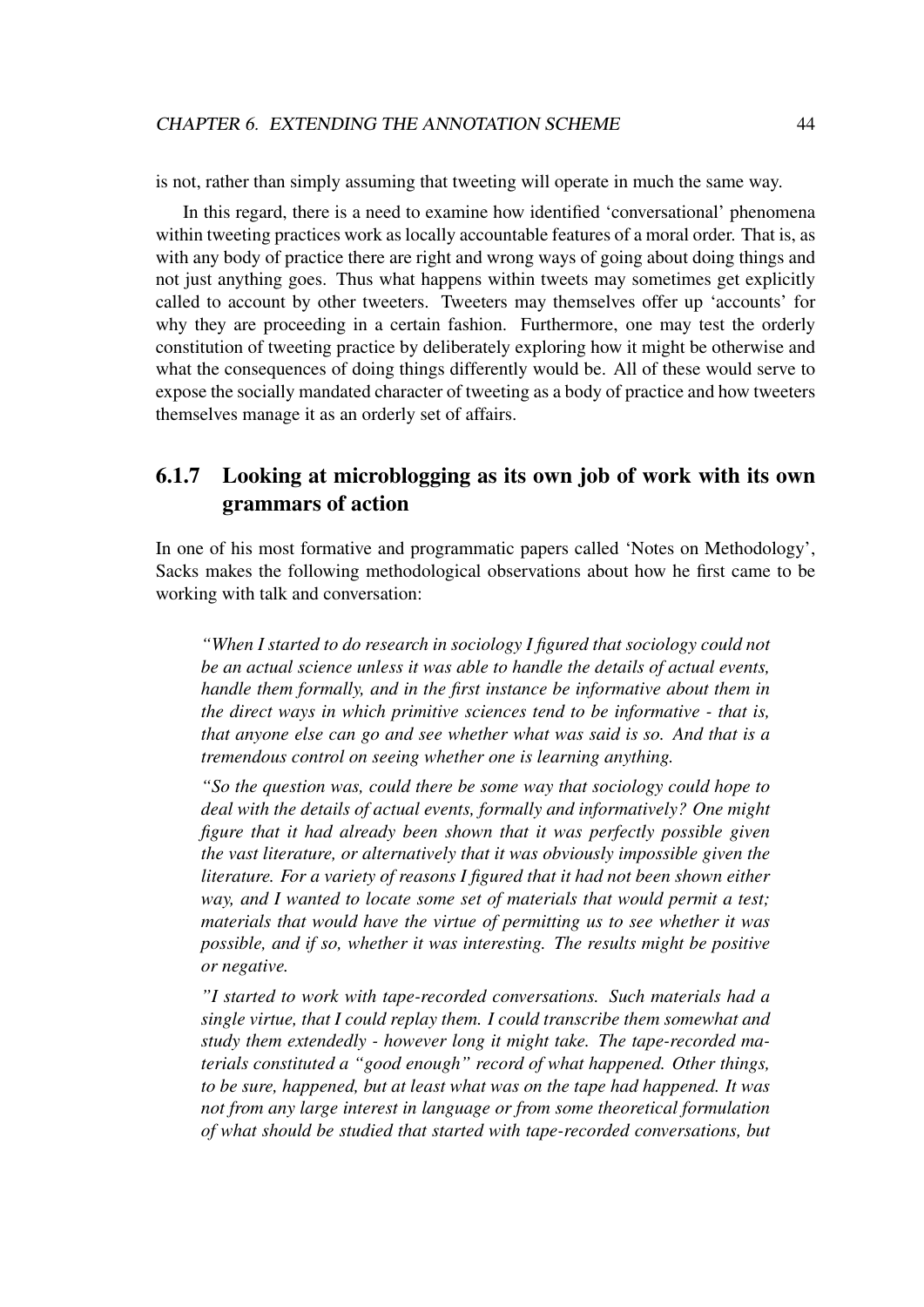*simply because I could get my hands on it and I could study it again and again, and also, consequentially, because others could look at what I had studied and make of it what they could, if, for example, they wanted to be able to disagree with me...*

*"Thus it is not any particular conversation, as an object, that we are primarily interested in. Our aim is to get into a position to transform, in an almost literal, physical sense, our view of "what happened," from a matter of particular interaction done by particular people, to a matter of interactions as products of a machinery. We are trying to find the machinery. In order to do so we have to get access to its products. At this point, it is conversation that provides us such access. . . "*, Sacks [49]: 26-7

So something else to take note of here is that, just as Sacks was able to explore the production of certain facets of social interaction in a replicable and inspectable way by using tape-recorded conversations, so we have available to us within PHEME an equally replicable and inspectable body of recordings in the shape of a stream of tweets coming out of Twitter. There are some limitations here in that we do not have available to us the specific individual situation in which people composed and received those tweets. However, Sacks' original tape recordings were similarly constrained in that a good deal of 'what was going on' was absent from the recordings as far as the specific individuals being recorded were concerned. So what we do have in the corpus of tweets is a body of live-when-recorded socially produced phenomena that are open to being examined for how they work as – just as Sacks put it – 'products of a machinery'. It is also worth noting here that, just as Sacks was concentrating on the orderly products of verbal interaction (often, it turns out, through the mediating technology of the telephone), so it is important that we focus upon the organisation of tweets in a Twitter stream as orderly products of an online interaction and focus on their own organisational properties as 'just that kind of thing', together with how those properties are made manifest and accountable within the way they are produced.

Elaborating a little on the preceding points, in that case, when you tweet you don't typically say you're just going to chat with someone, talk with someone, speak to someone, etc. How people articulate having conversations with one another and how they articulate tweeting, or even just looking on Twitter, are quite different. Throughout his work Coulter [8] makes much use of the notion of what he terms 'sequential grammars of action'. This idea in outline actually originated with Wittgenstein. Wittgenstein [67] emphasises in his Philosophical Investigations that a grammar is in no way an explanation of action. It sets aside questions regarding why people do what they do. Instead it allows for us to see what resources they have available to them in particular situations and how they use them: "Grammar does not tell us how language may be constructed in order to fulfil its purpose, in order to have such-and-such an effect on human beings. It only describes and in no way explains the use of signs." (Wittgenstein [67], PI: 496, p 138e).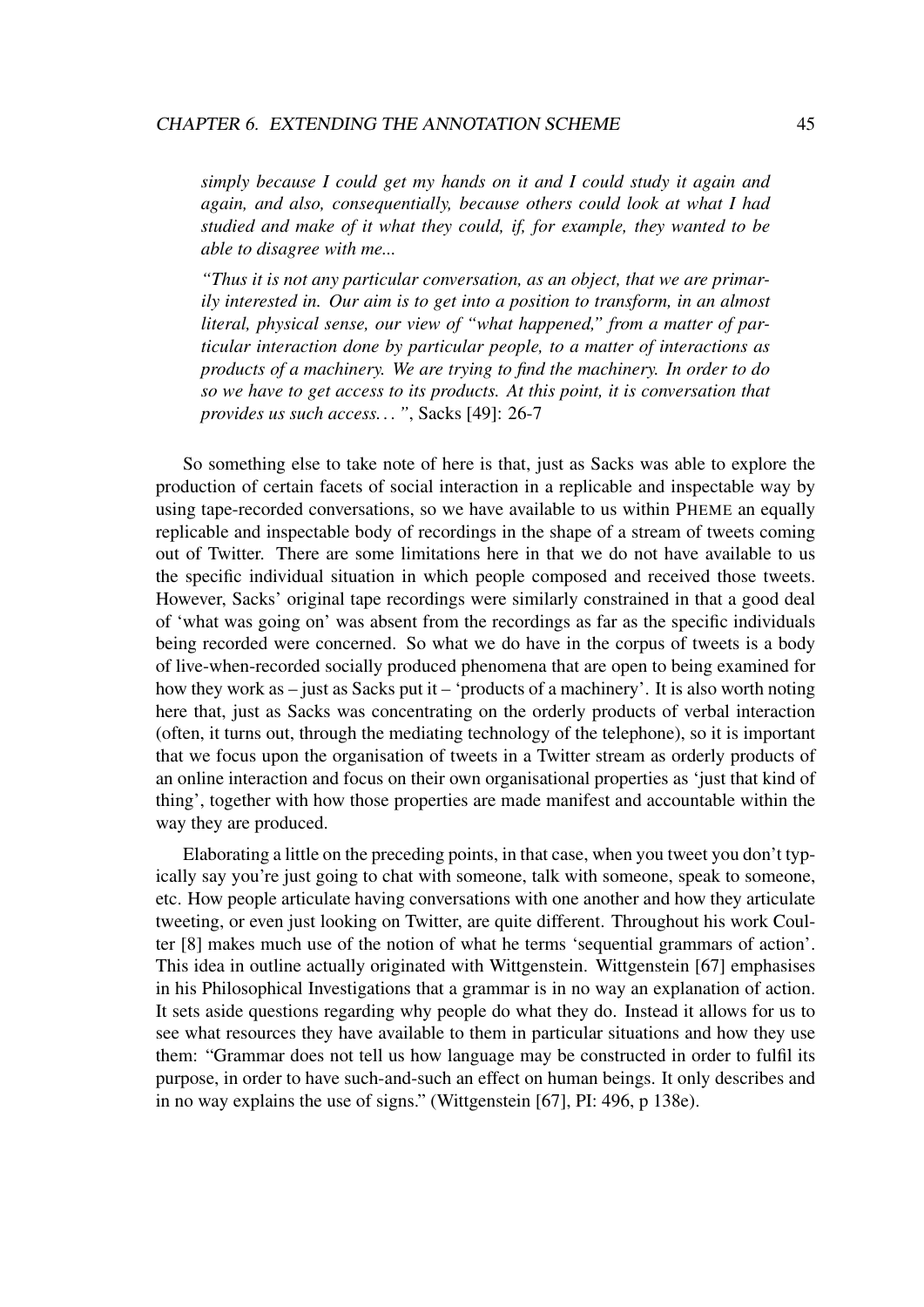In that they address questions of 'what' and 'how', the grammars of action in play when people are using Twitter are important. People 'tweet', they 'retweet', they 'look at Twitter', they 'catch up on Twitter', and so on. A job that therefore needs to be done is to pull out of both Twitter and other sources of reference these different grammatical articulations of what people understand themselves to be doing when they are using Twitter and to lay these out as the structure of a body of practice. This should then provide for specifying how the different aspects of that body of practice that are articulated through these grammars are actually accomplished, what their orderly features of production look like, how those are in turn implicative for further bodies of practice and action and what those in turn look like. In other words it provides us with an understanding of the sequential organisation of people's practices that is grounded quite specifically in the use of Twitter, rather than taking those sequences to be a species of conversation that is primarily intelligible through reference to situated talk. There is a sense in which this work is preliminary to other work towards the development of a framework. However, pragmatically it makes sense to begin with some of the insights from conversation analysis because these are already to hand, working under the proviso that there will be a process of refinement and revision over time as our understanding of Twitter use in its own right develops.

#### 6.1.8 Referential practices

As an important example of the kinds of Twitter specific phenomena we will need to be able to handle, an immediately evident distinction between conversational activities and the ways in which people use Twitter is the kind of work people may be engaged in when they are doing things such as retweeting, providing hashtags, incorporating @someone in their tweets, tweeting images and including images in their tweets, providing links to other sources, and so on. In other words one can find a series of referential practices in the use of Twitter that are not produced in such explicit ways in spoken conversation. This immediately marks out one whole area of Twitter use that needs examining for the kinds of systematic practices and reasoning it may reveal. Amongst other things, we indicated above the commonplace character of second stories as alignment mechanisms in everyday conversation. It is important to understand the extent to which some of the referential practices one encounters within Twitter may be doing a similar kind of work.

#### 6.1.9 The asynchronous character of microblog exchange

Another distinctive feature of Twitter and microblog exchange in general that is pointed to by a number of parties is its asynchronous character. This is obviously another important difference between Twitter and face-to-face conversation and some of the consequences of this have already been indicated, for instance, the absence of necessarily adjacent relations between related actions and the interleaving of different topics. As this constitutes such a significant difference it indicates a need to also examine closely how Twitter users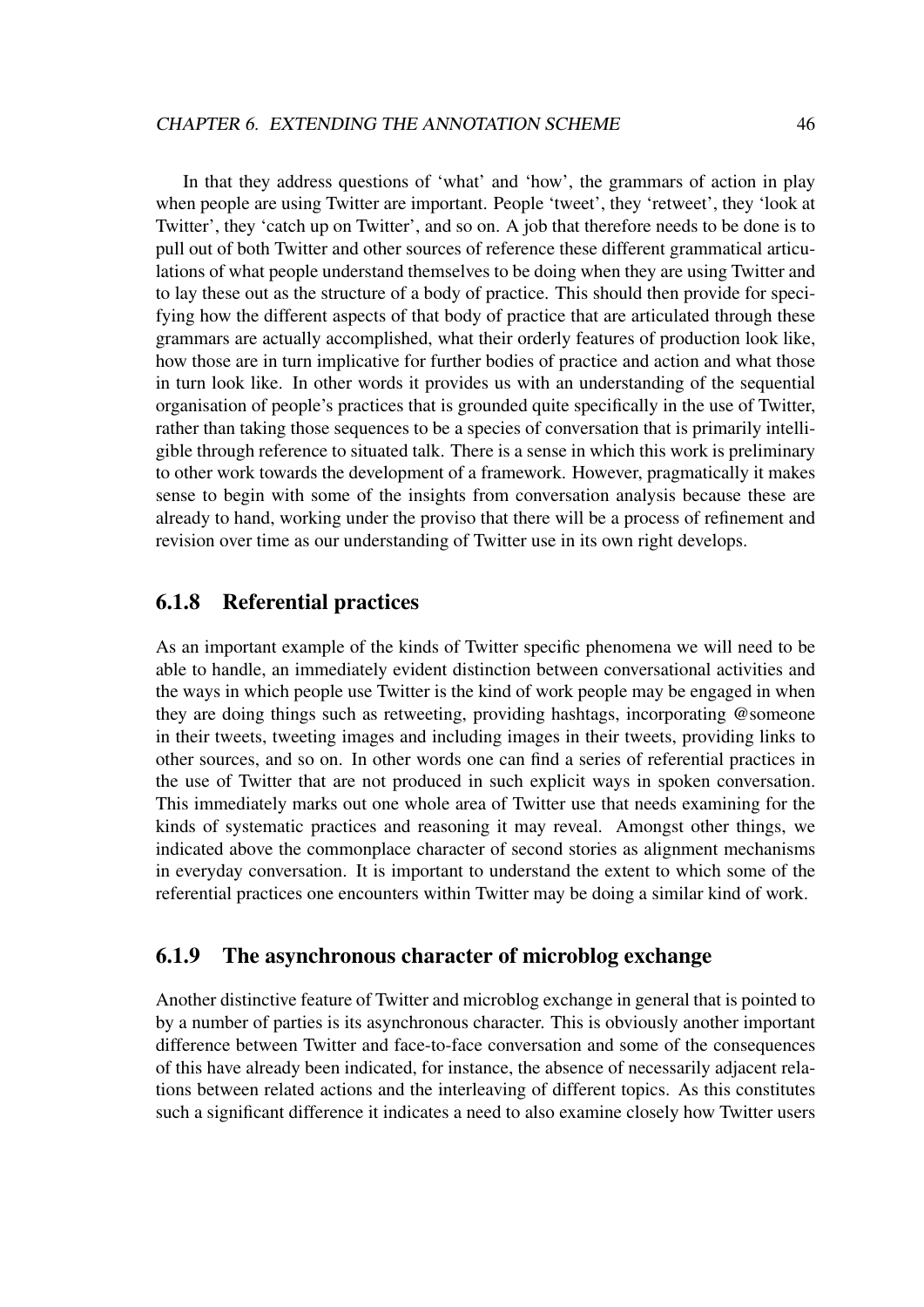systematically provide for its coherence across asynchronous interaction within the production of their own actions. Indeed, we have seen through our testing of the initial annotation scheme how this coherence is made observable and hence recoverable through the use of Twitter messaging conventions, in particular, *retweet*, *reply* and *mention*.

#### 6.1.10 The organisation of rumour as a feature of microblog exchange

Obviously, above and beyond all of the preceding considerations we have outlined, a central concern within PHEME will be to identify the ways in which rumour works within the context of Twitter-based interactions. In many ways this will build upon the other considerations already described but with the specific aim of uncovering the systematic features of how rumour and associated ascriptive devices are managed as a part of people's use of Twitter. How are specific Twitter feeds recognizable in specific situations as rumours? When feeds are described as rumours what kind of work is that doing quite specifically with regard to the operation of Twitter as an interactional device?

#### 6.1.11 Associated literatures

It should be noted that the above move towards grounding the work on annotation within PHEME an understanding of Twitter use as microblog exchange does have some precedence in the conversation analytic literature. In particular there is a small but discrete body of work that explores the characteristics of text-based exchange in the context of practices such as SMS use and interactions in chatrooms. Relevant materials to be drawn upon here will include: Antaki [2]; Antaki et al. [3]; Abdallah [1]; Golato & Taleghani-Nikazm [18]; Have [61]; Hutchby & Tanna [24]; Jenks [26]; Laursen [28]; Markman [31]; Nilsen & Makitalo [34]; Ong [35]; Reed & Ashmore [41]; Rintel et al. [43, 44]; Rintel & Pittam [42]; Schonfeldt & Golato [55]; Stommel & van de Houwen [60]; Vallis [62, 63]; and Zemel et al. [69].

In addition, certain literatures in the more technical and NLP-related canon have taken an interest in the kinds of matters outlined above and an important job of work will be the articulation of findings coming out of this research in ways that can be connected to these kinds of interests, not to mention an inspection of the extent to which these literatures may also serve to inform the kinds of analysis being undertaken and annotation strategies being adopted. For instance, Ritter et al. [45] start out from a similar position to our own regarding tackling Twitter dialogue as a phenomenon in its own right. They then use an unsupervised method for modelling dialogue acts in order to try and arrive at something that can capture the sequential character of Twitter conversations. They discuss three kinds of initiating acts – 'Status', 'Reference Broadcast' and 'Question to Followers' – which they see as generating different kinds of responses. They then model chains of responses which they categorise as 'reactions', 'comments', 'questions' and 'answers'.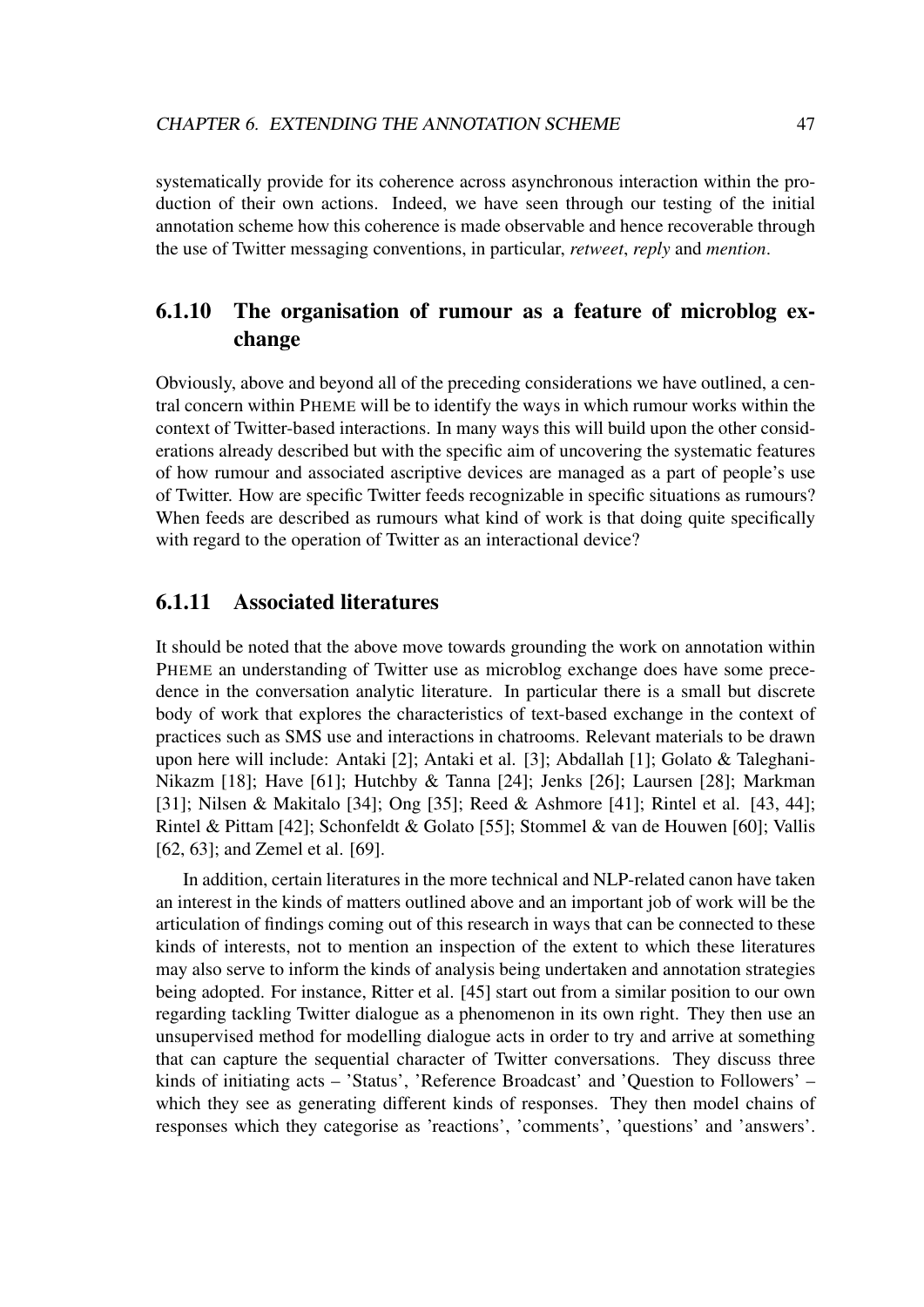Zhang et al. [71] similarly look at ways of recognising speech acts in Twitter, though in their case they focus upon the problem of training data and present a semi-supervised approach. They categorise relevant speech acts as being 'statements', 'questions', 'suggestions', 'comments', and 'miscellaneous' to capture everything else. Also relevant here are: Mann & Thompson [66] who use Rhetorical Structure Theory to provide a means of describing the organisational relationship between different parts of naturally occurring text; and Zhai & Williams [70] who explore the latent structures in certain kinds of dialogue.

#### 6.2 A staged and iterative process

The preceding material in this section of the deliverable has laid out a challenging and ambitious programme of work to be undertaken. It aims to build upon the annotation scheme set out in section 5 in a fashion that has not previously been explored beyond the associated literatures mentioned above. It will therefore involve some significant groundup analysis and careful testing of its outputs all along the way. For this reason it will be necessary to adopt a phased approach that allows for step-by-step elaboration of the annotation scheme and associated evaluation of its outputs. Work will begin on this process over the coming months, beginning with application of the scheme already set out in section 5, and will initially make use of two existing corpora: the collection of tweets established for previous work on the 2011 London riots; and a collection of Twitter threads arising from the snopes.com website which is dedicated to providing a reference point for 'urban legends, folklore, myths, rumors, and misinformation'.

It is anticipated that the programme of work outlined in section 6.1 will progress through the following phases:

- 1. Making the specific social order pertaining to Twitter exchanges visible in its own particular way.
- 2. Pulling out the organised properties of rumour-related activities within the body of Twitter exchange practice as something both recognizable and ascribable and realizable as an orientation in systematic ways (which will include how this works as an accountable set of practices with a describable moral order in play). Some potential additional issues will need to be tackled here:
	- (a) Rumour-related activities will necessarily be a constituent part of a broader set of Twitter exchange practices so the relationships between these practices will need to be identified together with how the spread of rumours is organised within and by those practices in various ways.
	- (b) It will be necessary to articulate just what resources are required within the context of Twitter exchanges for rumour-related phenomena to take place.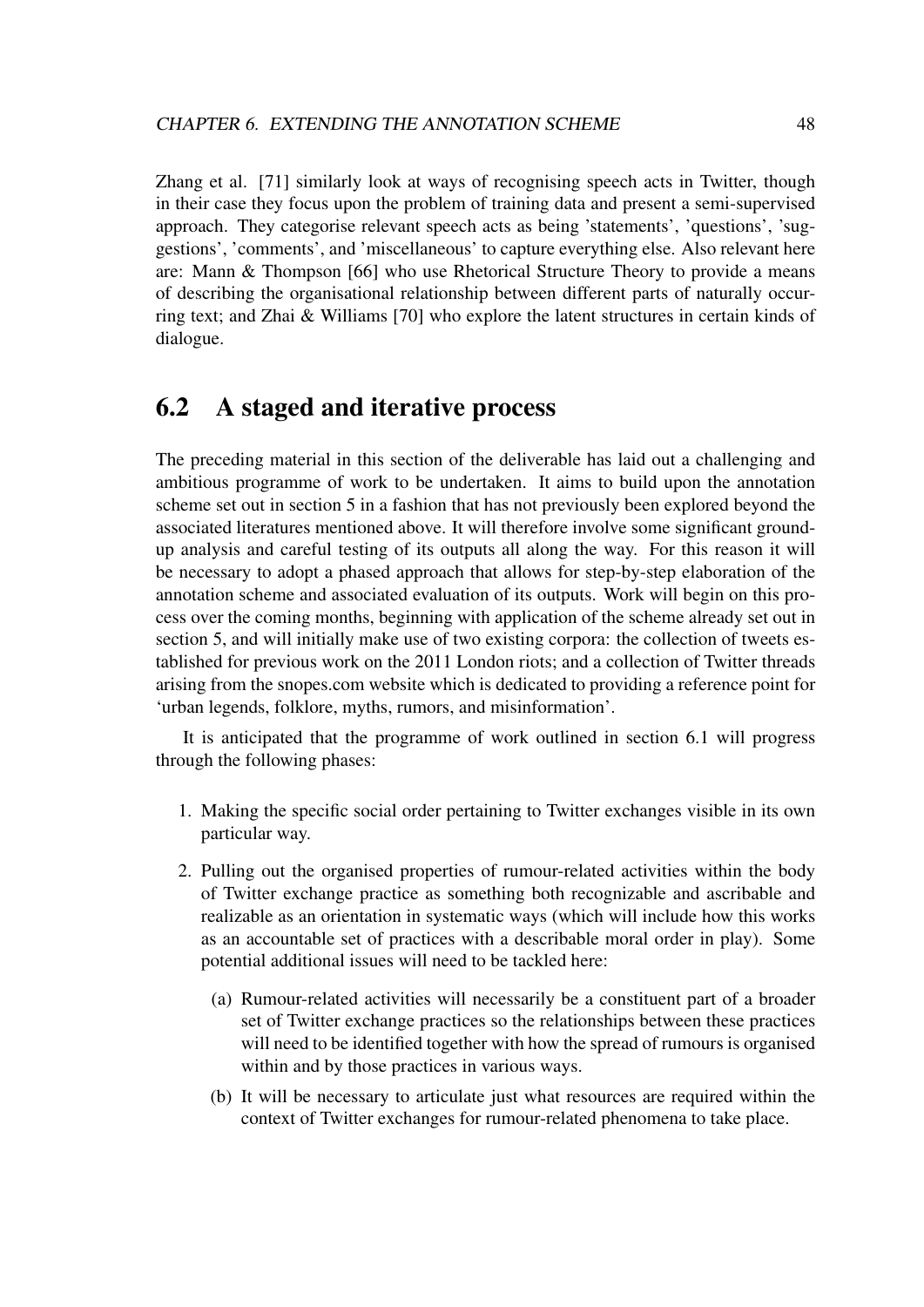- (c) There may be a need to make clear important distinctions between different kinds of rumour-related phenomena because they will, as a result, be accountable and implicative in different ways, e.g., the difference between 'accidental' rumour instigation where others take remarks in unintended ways (characterised as 'misinformation' above) and 'deliberate' rumour instigation (characterised as 'disinformation' above) where there is a direct interest in propagating speculation etc, in some way. Findings from conversation analysis and the principles of intersubjectivity we outlined earleir would suggest that, where the former is the case, it will be accompanied by visible repair.
- (d) It will be important to bear in mind that there are framing concerns within PHEME that will need to be specifically attended to when producing outputs for annotation that may not always necessarily be foregrounded by a focus upon rumour alone. This may include features such as the exact way in which tweets are recipient designed, the nature of the sources that rumours originate with, and other matters such as veracity and trust. Some of these features are already encompassed within the annotation scheme but will need to be revisited to understand how they relate to the conversation analytic approach as it unfolds.
- 3. Evolving the preceding materials so that they are not just handling specific instances but also expressing a machinery whereby rumours arise and get promulgated in the context of Twitter feeds. This will provide the grounds upon which larger scale annotation strategies might be formulated.

Throughout the progress of each of these phases there will be a number of concerns that will need to be iteratively tackled and tested for their adequacy:

- The development of annotation strategies that can capture the organisational properties being described.
- The refinement of the existing annotation scheme as outlined in section 5 so that it incorporates these developments.
- Testing the revised system of annotation against the constraints and requirements of the applications that will need to make use of it.
- Keeping a weather-eye to the fact that dependency on human annotation will not, in the longer term, meet the requirements of PHEME. The ultimate ambition to be looked to will be having the processing involved – from first identification of a rumour to the testing of its potential impact and its veracity – happening without need for human intervention such that rumours can be flagged and handled as they arise.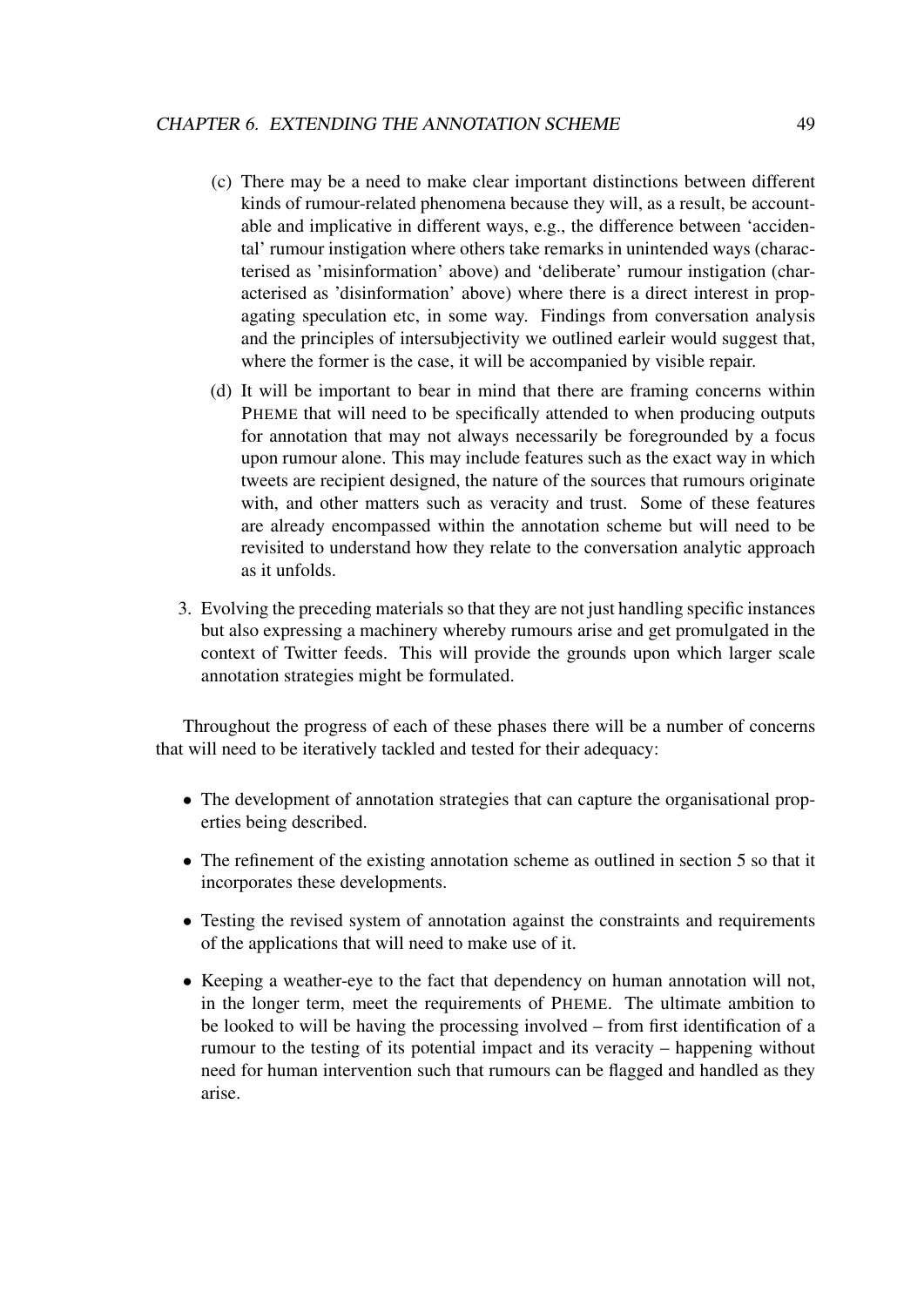### Chapter 7

## **Discussion**

This document describes our preliminary efforts towards developing an annotation scheme for rumours spread on social media. This annotation scheme has been developed in the context of the PHEME project's Work Package 2, and will serve as guidelines for the annotation work to be undertaken in Work Packages 7 and 8. We have outlined relevant annotation schemes defined in the literature, which we take into account as starting points to integrate and adapt for our purposes. We have adapted some factors from existing annotation schemes and introduced new ones that are specifically suitable for rumours. The annotation scheme has been defined through an iterative process, which allowed for continuous revisions to come up with a suitable scheme. While this scheme provides a suitable structure of features to be considered in the annotation, we are currently looking at other types of rumours spread in social media. This will enable us to broaden the scope of rumours tested, and to extend the list of values that each of the features can take.

We have also discussed the suitability of these factors to the context of social media rumours from an interdisciplinary perspective, considering background from both social media research, as well as sociolinguistic literature including Conversational Analysis and Ethnomethodology. We have, additionally, discussed ways in which Conversation Analysis and Ethnomethodology will be used to inform further refinements and elaborations of the annotation scheme. The annotation scheme as described at present will serve as an initial base that will be assessed in subsequent steps of the PHEME project, through analysis of its suitability to different events and rumours collected from social media, making use of publicly available APIs. This analysis will enable us to find the strengths and weaknesses of the annotation scheme, and will allow us to pursue the development of the final annotation scheme, as well as the annotation itself of corpora that will be used to research social media rumours.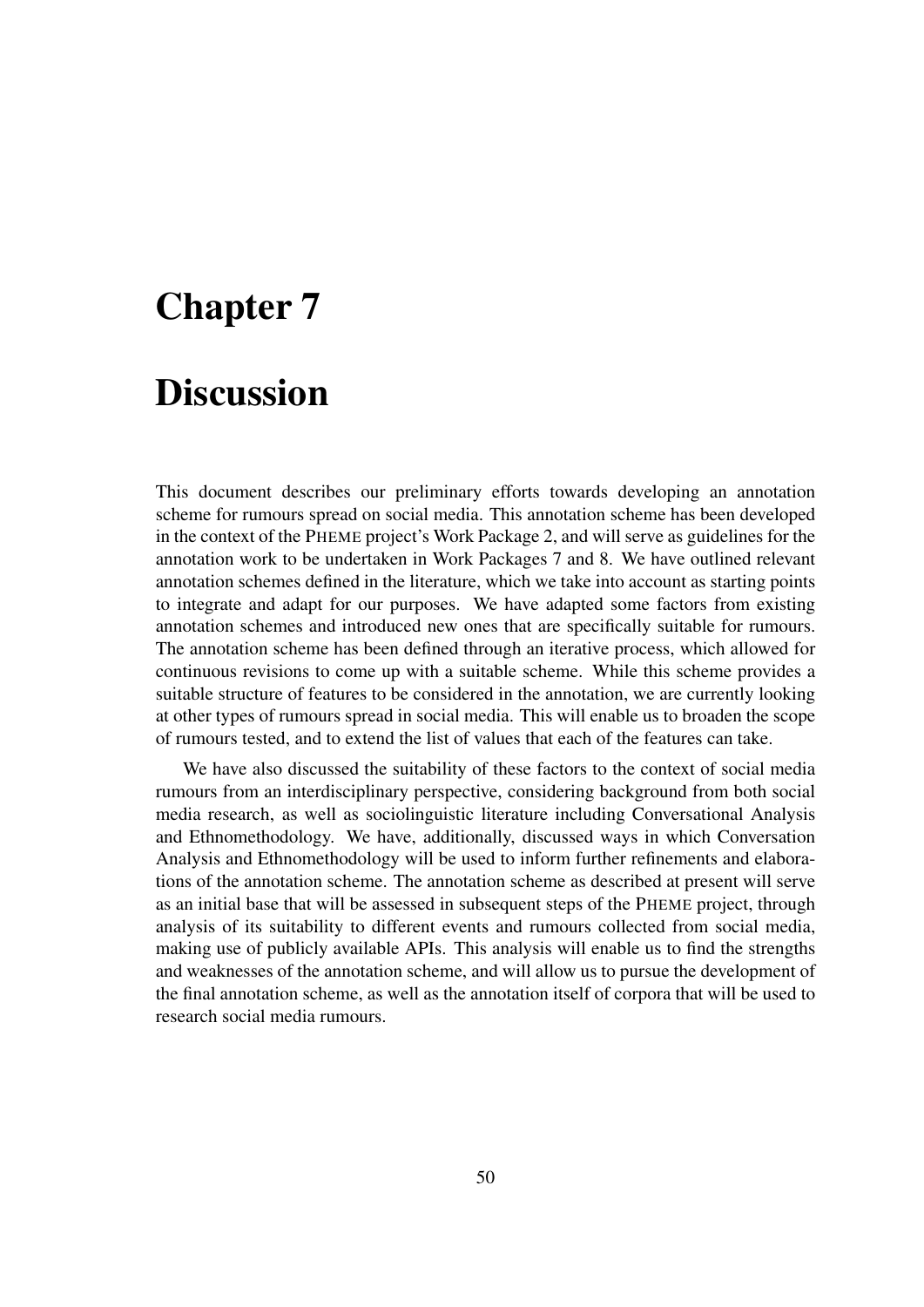## Bibliography

- [1] Sebastian Abdallah. Online chatting in beirut: sites of occasioned identityconstruction. *Ethnographic Studies*, 10:3–22, 2008.
- [2] Charles Antaki. Two rhetorical uses of the description 'chat'. *M/C: a Journal of Media and Culture*, 3(4), 2000.
- [3] Charles Antaki, Elisenda Ardévol, Francesc Núñez, and Agnès Vayreda. "for she who knows who she is:" managing accountability in online forum messages. *Journal of Computer-Mediated Communication*, 11(1):114–132, 2005.
- [4] Douglas Benson and John Hughes. Method: evidence and inference-evidence and inference for ethnomethodology. *Ethnomethodology and the human sciences*, pages 109–136, 1991.
- [5] Jörg R Bergmann. *Discreet indiscretions: The social organization of gossip*. Transaction Publishers, 1993.
- [6] Jonathan Clifton. A membership categorization analysis of the waco siege: Perpetrator-victim identity as a moral discrepancy device for'doing'subversion. *Sociological Research Online*, 14(5):8, 2009.
- [7] Jeff Coulter. Beliefs and practical understanding. *Everyday Language. Studies in Ethnomethodology. New York: Irvington Publishers*, 1979.
- [8] Jeff Coulter. *Mind in action.* Humanities Press International, 1989.
- [9] Munmun De Choudhury, Nicholas Diakopoulos, and Mor Naaman. Unfolding the event landscape on twitter: classification and exploration of user categories. In *Proceedings of the ACM 2012 conference on Computer Supported Cooperative Work*, pages 241–244. ACM, 2012.
- [10] M de Marneffe, Christopher D Manning, and Christopher Potts. Veridicality and utterance understanding. In *Semantic Computing (ICSC), 2011 Fifth IEEE International Conference on*, pages 430–437. IEEE, 2011.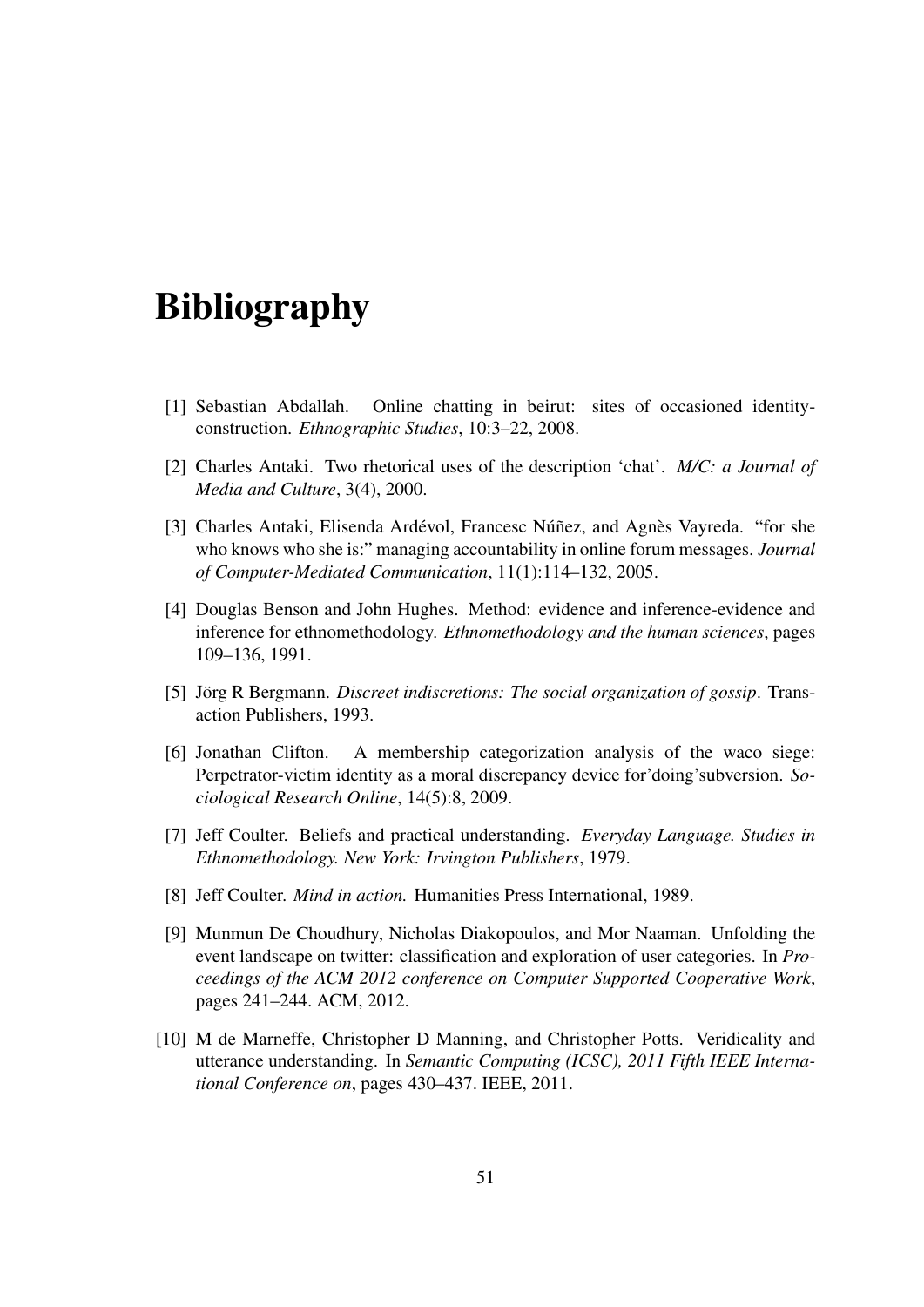- [11] Nicholas Diakopoulos and Arkaitz Zubiaga. Newsworthiness and network gatekeeping on twitter: The role of social deviance. In *Proc. International Conference on Weblogs and Social Media (ICWSM)*, 2014.
- [12] Nicholas DiFonzo and Prashant Bordia. Rumor, gossip and urban legends. *Diogenes*, 54(1):19–35, 2007.
- [13] Emile Durkheim, Sir George Edward Gordon CATLIN, and Sarah A SOLOVAY. *The Rules of Sociological Method... Translated by Sarah A. Solovay and John H. Mueller, and Edited by George EG Catlin*. 1938.
- [14] Don Fallis. On verifying the accuracy of information: philosophical perspectives. 2004.
- [15] Adrien Friggeri, Lada A. Adamic, Dean Eckles, and Justin Cheng. Rumor cascades. In *ICWSM*, 2014.
- [16] Harold Garfinkel. Studies in ethnomethodology. 1967.
- [17] Harold Garfinkel. Respecification: Evidence for locally produced, naturally accountable phenomena of order, logic, reason, meaning, method, etc. in and as of the essential haecceity of immortal ordinary society (i)—an announcement of studies. *Ethnomethodology and the human sciences*, pages 10–19, 1991.
- [18] Andrea GOLATO and Carmen TALEGHANI-NIKAZM. Negotiation of face in web chats. *Multilingua*, 25(3):293–321, 2006.
- [19] Marjorie Harness Goodwin. he-said-she-said: formal cultural procedures for the construction of a gossip dispute activity. *American Ethnologist*, 7(4):674–695, 1980.
- [20] Bernard Guerin and Yoshihiko Miyazaki. Analyzing rumors, gossip, and urban legends through their conversational properties. *Psychological Record*, 56(1), 2006.
- [21] Aniko Hannak, Drew Margolin, Brian Keegan, and Ingmar Weber. Get back! you don't know me like that: The social mediation of fact checking interventions in twitter conversations. In *ICWSM*, 2014.
- [22] RHR Harper. Radicalism, beliefs and hidden agendas. *Computer Supported Cooperative Work (CSCW)*, 3(1):43–46, 1994.
- [23] John Heritage, Elizabeth Boyd, and Lawrence Kleinman. Subverting criteria: the role of precedent in decisions to finance surgery. *Sociology of Health & Illness*, 23(5):701–728, 2001.
- [24] Ian Hutchby and Vanita Tanna. Aspects of sequential organization in text message exchange. *Discourse and Communication*, 2:143–164, 2008.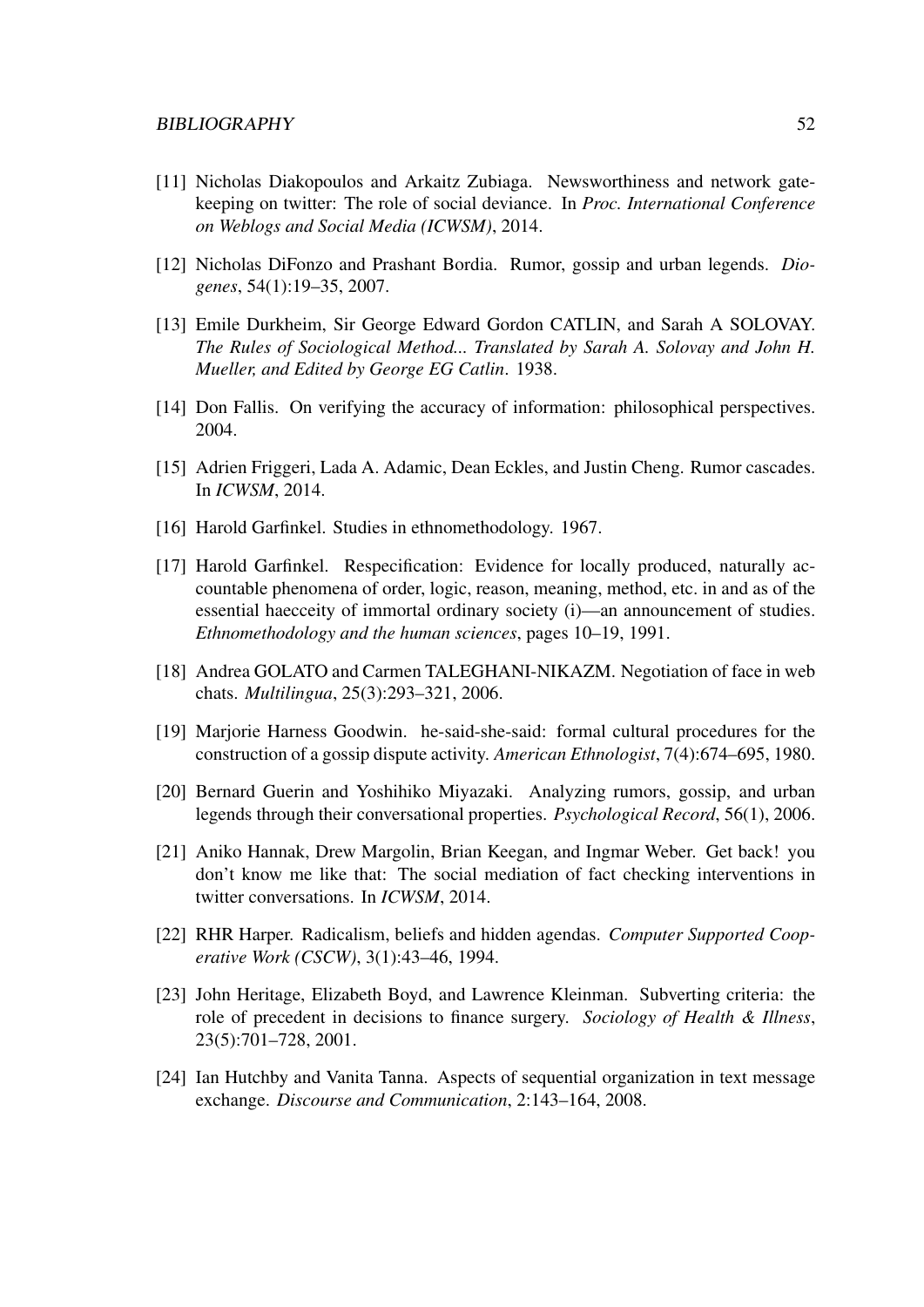- [25] Paul L Jalbert. Categorization and beliefs: News accounts of haitian and cuban refugees. *The interactional order: New directions in the study of social order*, pages 231–248, 1989.
- [26] Christopher Joseph Jenks. Getting acquainted in skypecasts: Aspects of social organization in online chat rooms. *International Journal of Applied Linguistics*, 19(1):26–46, 2009.
- [27] Alex Koohang and Edward Weiss. Misinformation: toward creating a prevention framework. *Information Science*, 2003.
- [28] Ditte Laursen. Sequential organization of text messages and mobile phone calls in interconnected communication sequences. *Discourse & Communication*, 6(1):83– 99, 2012.
- [29] John Lee. Innocent victims and evil-doers. In *Women's Studies International Forum*, volume 7, pages 69–73. Elsevier, 1984.
- [30] Stephan Lewandowsky, Ullrich KH Ecker, Colleen M Seifert, Norbert Schwarz, and John Cook. Misinformation and its correction continued influence and successful debiasing. *Psychological Science in the Public Interest*, 13(3):106–131, 2012.
- [31] Kris M Markman. "so what shall we talk about" openings and closings in chat-based virtual meetings. *Journal of Business Communication*, 46(1):150–170, 2009.
- [32] Albert J Meehan. Assessing the "police-worthiness" of citizen's complaints to the police: accountability and the negotiation of "facts"'. *The interactional order: New directions in the study of social order*, pages 116–140, 1989.
- [33] Wayne Martin Mellinger. " accomplishing fact in police" dispatch packages": An analysis of the situated construction of an organizational record. In *Perspectives on social problems*, volume 4, pages 47–72. 1992.
- [34] Mona Nilsen and Åsa Mäkitalo. Towards a conversational culture? how participants establish strategies for co-ordinating chat postings in the context of in-service training. *Discourse Studies*, 12(1):90–105, 2010.
- [35] Kenneth Keng Wee Ong. Disagreement, confusion, disapproval, turn elicitation and floor holding: Actions as accomplished by ellipsis marks-only turns and blank turns in quasisynchronous chats. *Discourse Studies*, 13(2):211–234, 2011.
- [36] Nicola Parker and Michelle O'Reilly. 'gossiping'as a social action in family therapy: The pseudo-absence and pseudo-presence of children. *Discourse Studies*, 14(4):457–475, 2012.
- [37] Rob Procter, Farida Vis, and Alex Voss. Reading the riots on twitter: methodological innovation for the analysis of big data. *International Journal of Social Research Methodology*, 16(3):197–214, 2013.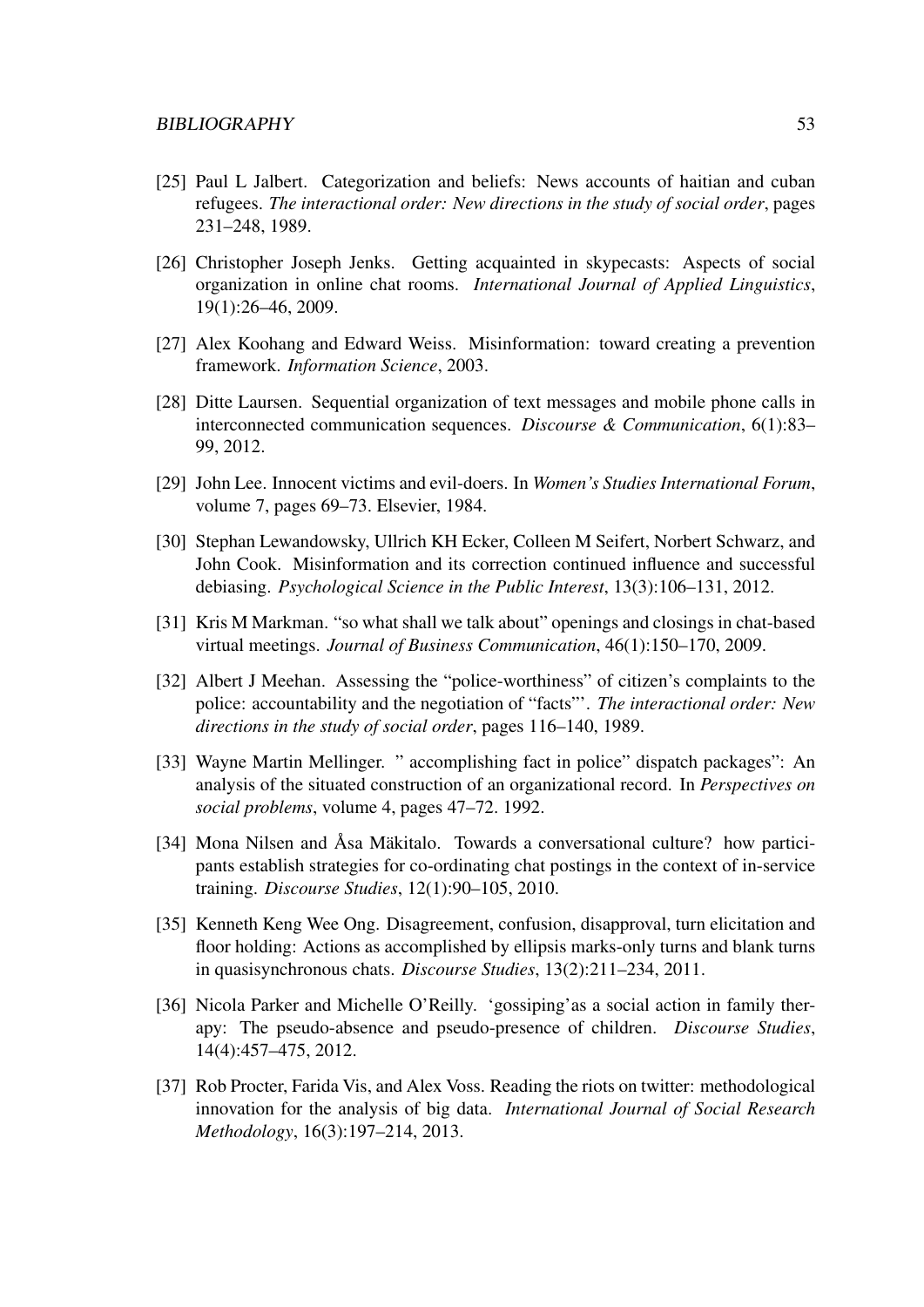- [38] James Pustejovsky, Patrick Hanks, Roser Sauri, Andrew See, Robert Gaizauskas, Andrea Setzer, Dragomir Radev, Beth Sundheim, David Day, Lisa Ferro, et al. The timebank corpus. In *Corpus linguistics*, volume 2003, page 40, 2003.
- [39] Vahed Qazvinian, Emily Rosengren, Dragomir R Radev, and Qiaozhu Mei. Rumor has it: Identifying misinformation in microblogs. In *Proceedings of the Conference on Empirical Methods in Natural Language Processing*, pages 1589–1599. Association for Computational Linguistics, 2011.
- [40] Mark Rapley. 'just an ordinary australian': Self-categorization and the discursive construction of facticity in 'new racist'political rhetoric. *British Journal of Social Psychology*, 37(3):325–344, 1998.
- [41] Darren Reed and Malcolm Ashmore. The naturally-occurring chat machine. *M/C: A Journal of Media and Culture*, 2000.
- [42] E Rintel and Jeffery Pittam. Strangers in a strange land interaction management on internet relay chat. *Human Communication Research*, 23(4):507–534, 1997.
- [43] E Sean Rintel, Joan Mulholland, and Jeffery Pittam. First things first: Internet relay chat openings. *Journal of Computer-Mediated Communication*, 6(3):0–0, 2001.
- [44] E Sean Rintel, Jeffery Pittam, and Joan Mulholland. Time will tell: Ambiguous non-responses on internet relay chat. *Electronic Journal of Communication*, 13(1), 2003.
- [45] Alan Ritter, Colin Cherry, and Bill Dolan. Unsupervised modeling of twitter conversations. In *Proc of NAACL*, 2010.
- [46] Ralph L Rosnow and Eric K Foster. Rumor and gossip research. *Psychological Science Agenda*, 19(4), 2005.
- [47] Harvey Sacks. On the analyzability of stories by children. *Directions in sociolinguistics: The ethnography of communication*, pages 325–345, 1972.
- [48] Harvey Sacks. Some technical considerations of a dirty joke. *Studies in the organization of conversational interaction*, pages 249–270, 1978.
- [49] Harvey Sacks. Notes on methodology. *Structures of social action: Studies in conversation analysis*, pages 21–27, 1984.
- [50] Harvey Sacks. On doing 'being ordinary'. *Structures of social action: Studies in conversation analysis*, pages 413–429, 1984.
- [51] Harvey Sacks. *Lectures on conversation*, volume 1. Blackwell Publishing, 1995.
- [52] Harvey Sacks, Emanuel A Schegloff, and Gail Jefferson. A simplest systematics for the organization of turn-taking for conversation. *Language*, pages 696–735, 1974.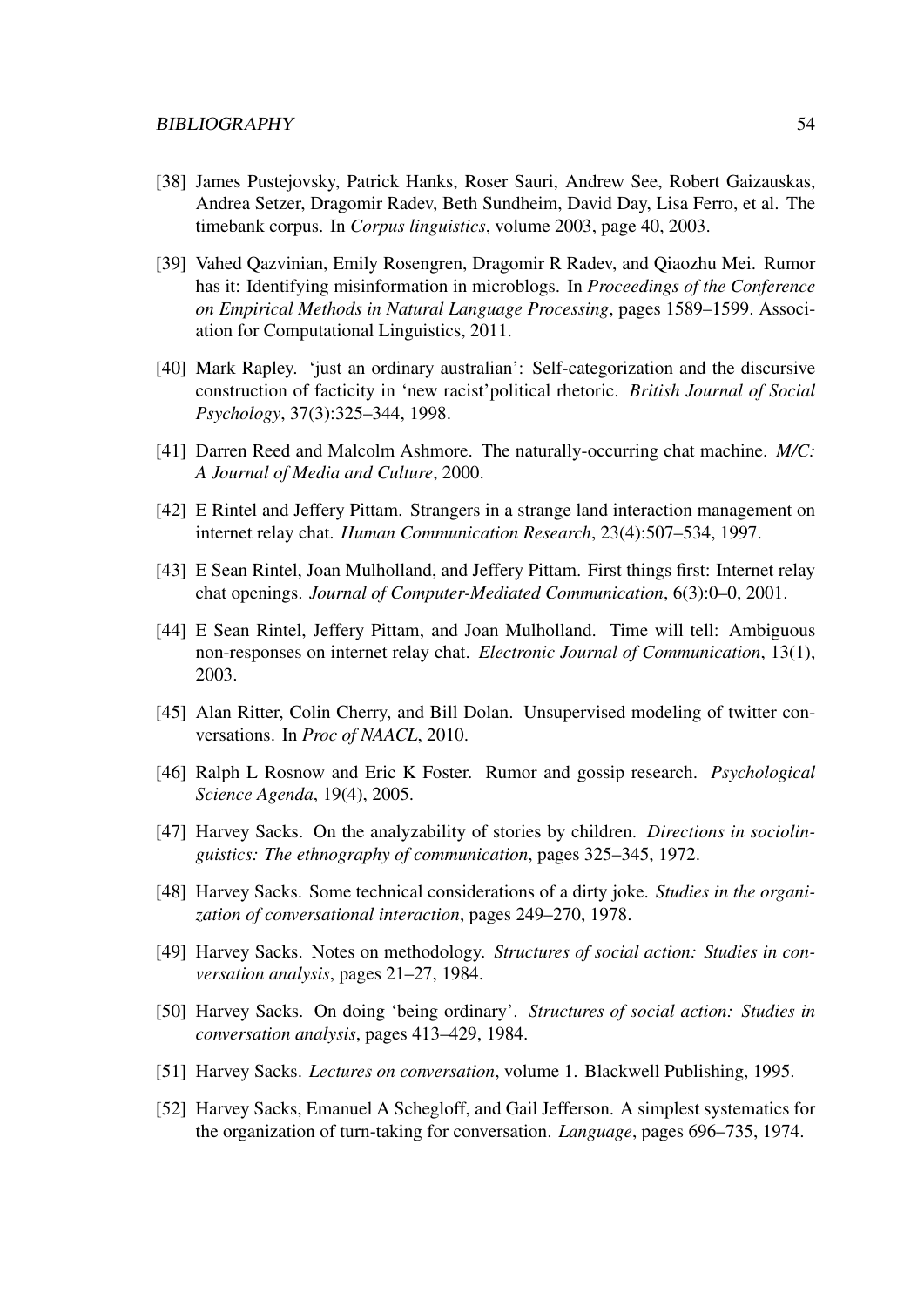- [53] Roser Saurí and James Pustejovsky. Factbank: A corpus annotated with event factuality. *Language resources and evaluation*, 43(3):227–268, 2009.
- [54] Roser Saurí and James Pustejovsky. Are you sure that this happened? assessing the factuality degree of events in text. *Computational Linguistics*, 38(2):261–299, 2012.
- [55] Juliane Schönfeldt and Andrea Golato. Repair in chats: A conversation analytic approach. *Research on language and social interaction*, 36(3):241–284, 2003.
- [56] Pamela J Shoemaker. News and newsworthiness: A commentary. *Communications*, 31(1):105–111, 2006.
- [57] Jack Sidnell. 6 the epistemics of make-believe. *The morality of knowledge in conversation*, 29:131, 2011.
- [58] Dorothy E Smith. K is mentally ill'the anatomy of a factual account. *Sociology*, 12(1):23–53, 1978.
- [59] Sandeep Soni, Tanushree Mitra, Eric Gilbert, and Jacob Eisenstein. Modeling factuality judgments in social media text. In *ACL*, 2014.
- [60] Wyke Stommel and Fleur van der Houwen. Formulations in "trouble" chat sessions. *Language@ Internet*, 10, 2013.
- [61] Paul Ten Have. Computer-mediated chat: Ways of finding chat partners. *M/C: a Journal of Media and Culture*, 3(4), 2000.
- [62] Rhyll Vallis. Members' methods for entering and leaving# ircbar: A conversation analytic study of internet relay chat. 1999.
- [63] Rhyll Vallis, A Mchoul, and M Rapley. Applying membership categorization analysis to chat-room talk. *How to analyse talk in institutional settings: A casebook of methods*, pages 86–99, 2002.
- [64] Andreas Vlachos and Sebastian Riedel. Fact checking: Task definition and dataset construction. *ACL 2014*, page 18, 2014.
- [65] Douglas Walton. Types of dialogue and burdens of proof. In *COMMA*, pages 13–24, 2010.
- [66] Mann William and Sandra Thompson. Rhetorical structure theory: Towards a functional theory of text organization. *Text*, 8(3):243–281, 1988.
- [67] Ludwig Wittgenstein. *Philosophical investigations*. John Wiley & Sons, 2010.
- [68] Robin Wooffitt. *Telling tales of the unexpected: The organization of factual discourse*. Rowman & Littlefield, 1992.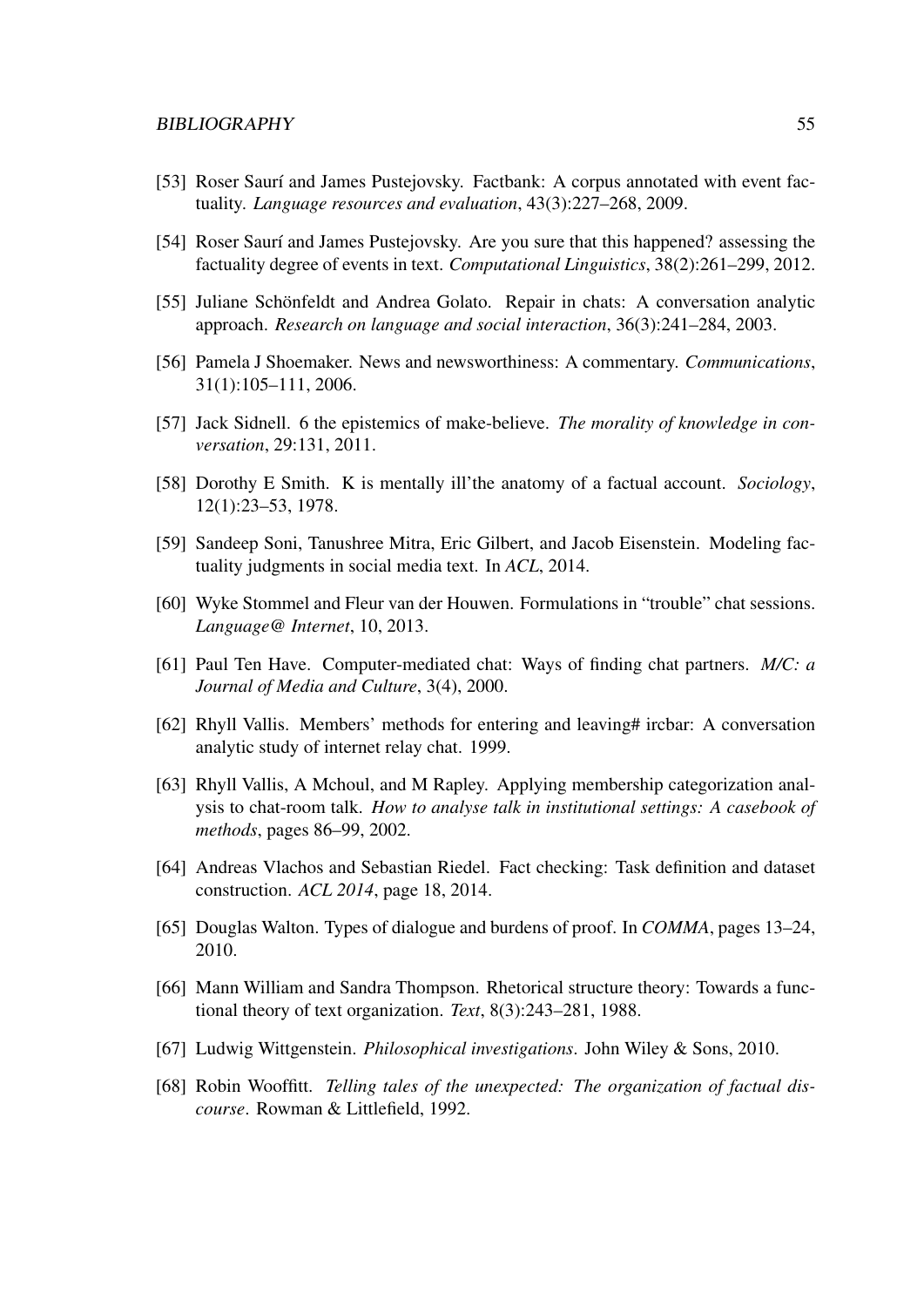- [69] Alan Zemel, Fatos Xhafa, and Murat Cakir. What's in the mix? combining coding and conversation analysis to investigate chat-based problem solving. *Learning and Instruction*, 17(4):405–415, 2007.
- [70] Ke Zhai and Jason Williams. Discovering latent structure in task-oriented dialogues. In *Proceedings of ACL 2014*. Association for Computational Linguistics, June 2014.
- [71] Renxian Zhang, Dehong Gao, and Wenjie Li. Towards scalable speech act recognition in twitter: tackling insufficient training data. In *Proceedings of the Workshop on Semantic Analysis in Social Media*, pages 18–27. Association for Computational Linguistics, 2012.
- [72] Arkaitz Zubiaga and Heng Ji. Tweet, but verify: Epistemic study of information verification on twitter. *Social Network Analysis and Mining*, 2014.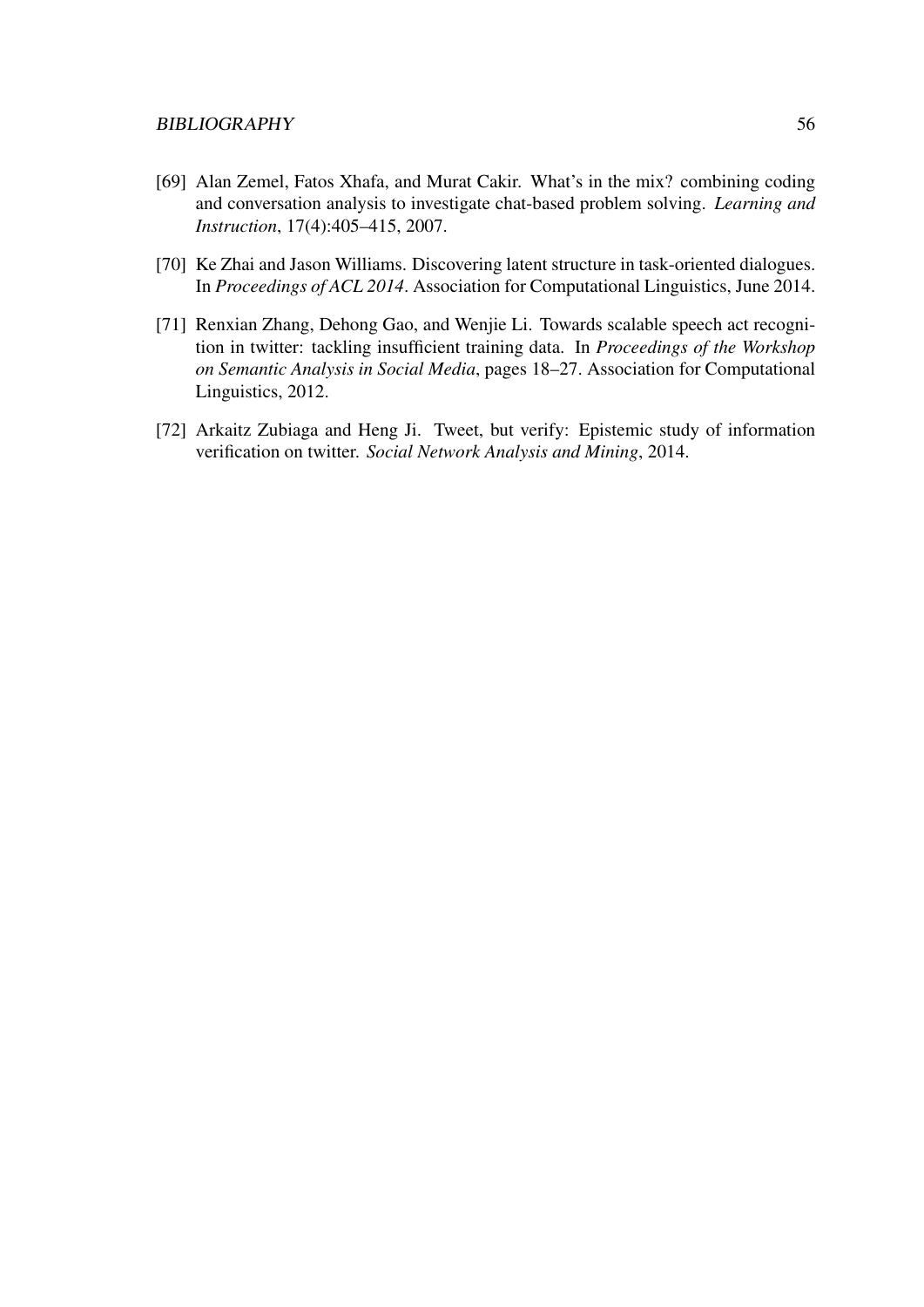# Appendix A

# Acronym Definitions

| Acronym     | Meaning                                  |
|-------------|------------------------------------------|
| API         | <b>Application Programming Interface</b> |
| CA          | <b>Conversation Analysis</b>             |
| <b>HTML</b> | <b>Hypertext Markup Language</b>         |
| ID)         | Tweet identifier                         |
| <b>JSON</b> | JavaScript Object Notation               |
| <b>MCD</b>  | Membership Categorisation Device         |
| <b>OED</b>  | <b>Oxford English Dictionary</b>         |
| URL         | Universal Resource Locator               |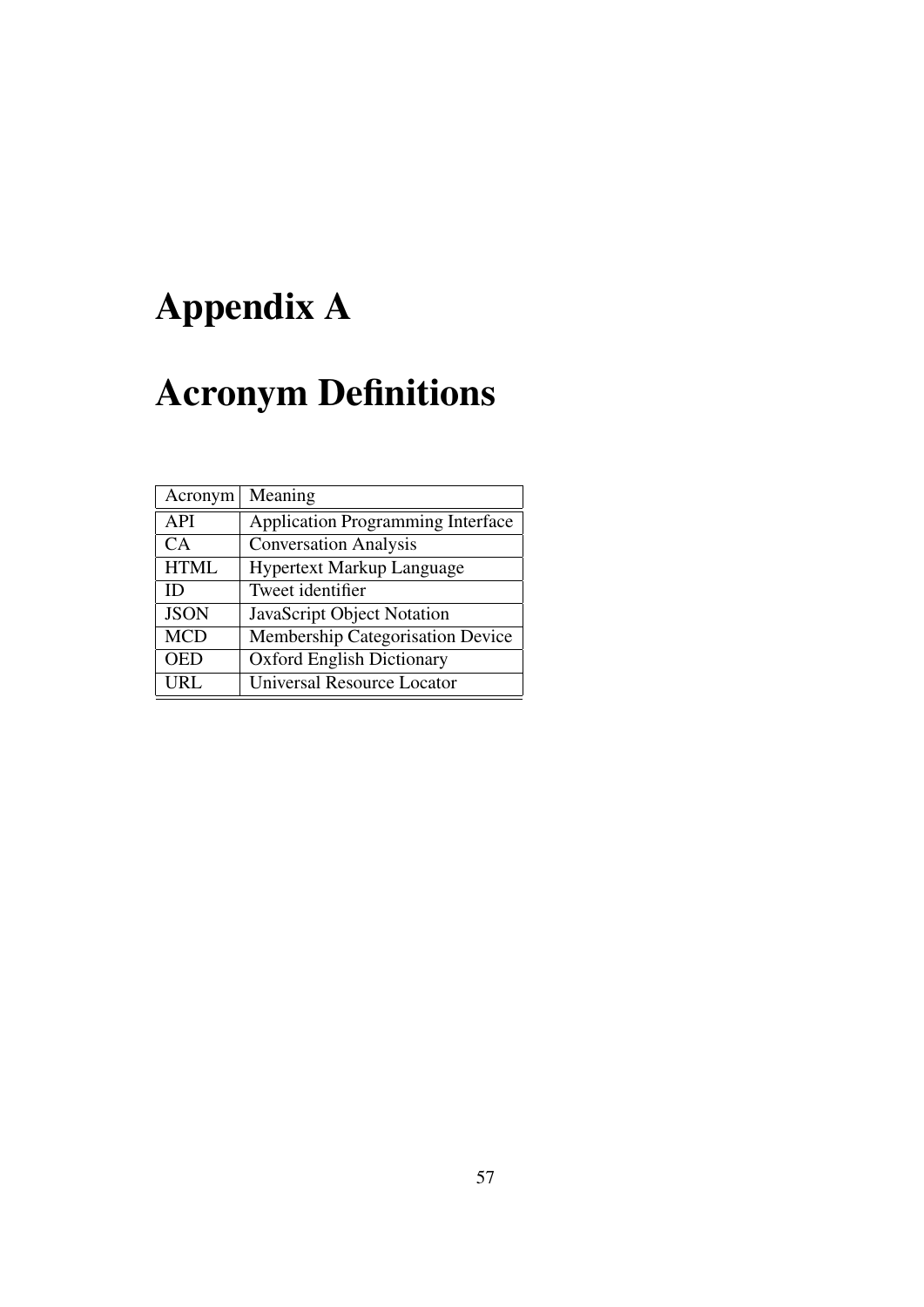### Appendix B

## Sample Rumourous Conversations

The following are two conversational threads collected from Twitter following the methodology described in Section 5.2.1. The first rumour (see Figure B.1) refers to a statement that says that inputting the PIN number backwards in an ATM automatically calls the police, which sparks discussion and disagreeing responses. The second rumour (see Figure B.2) suggests that there is a connection between the SuperBowl sporting event and prostitution, which also sparks many responses. The examples below include the first 10 tweets in each conversation, which were manually annotated for the validation of the annotation scheme.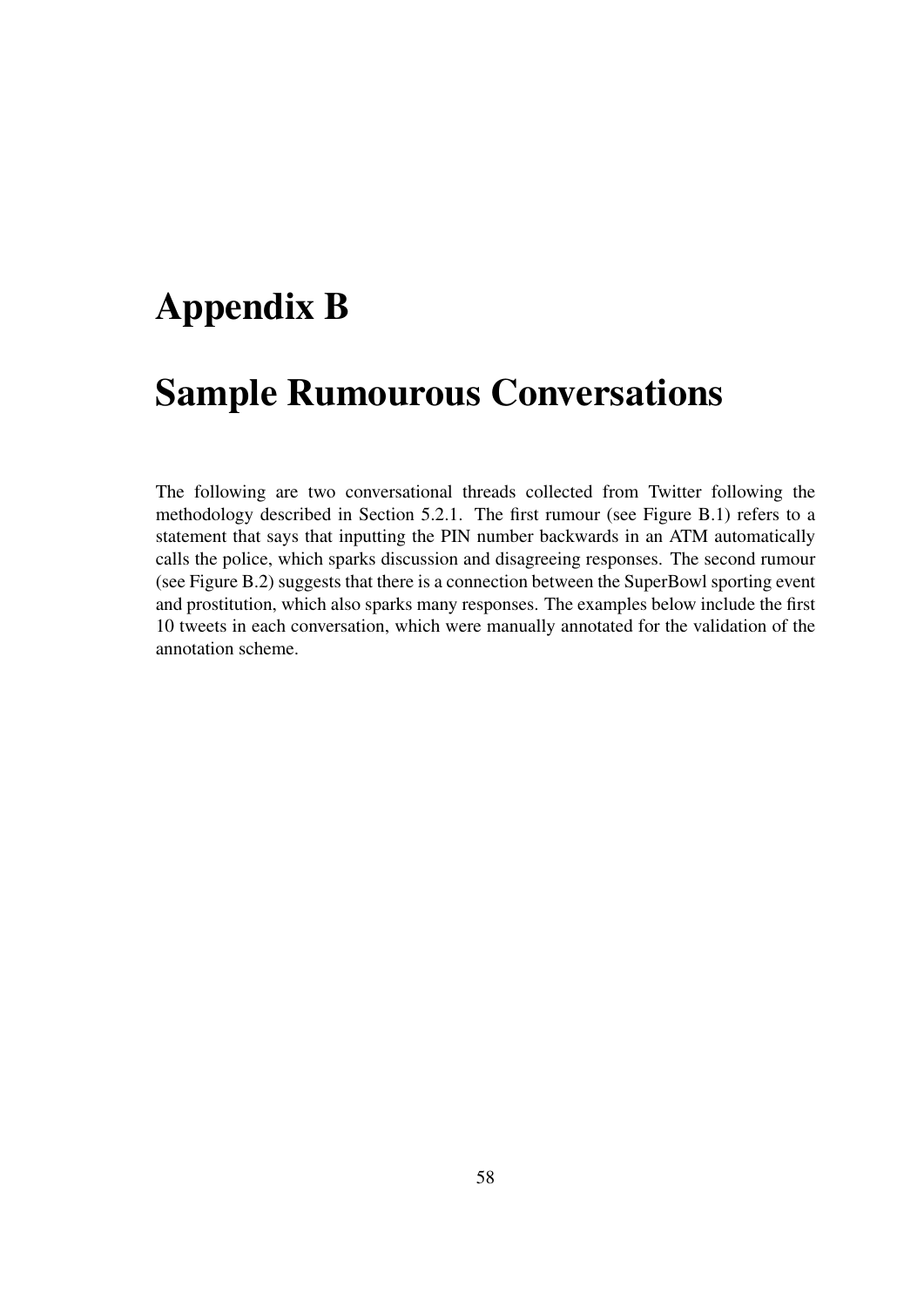

Figure B.1: Rumorous conversation responding to an ATM hoax.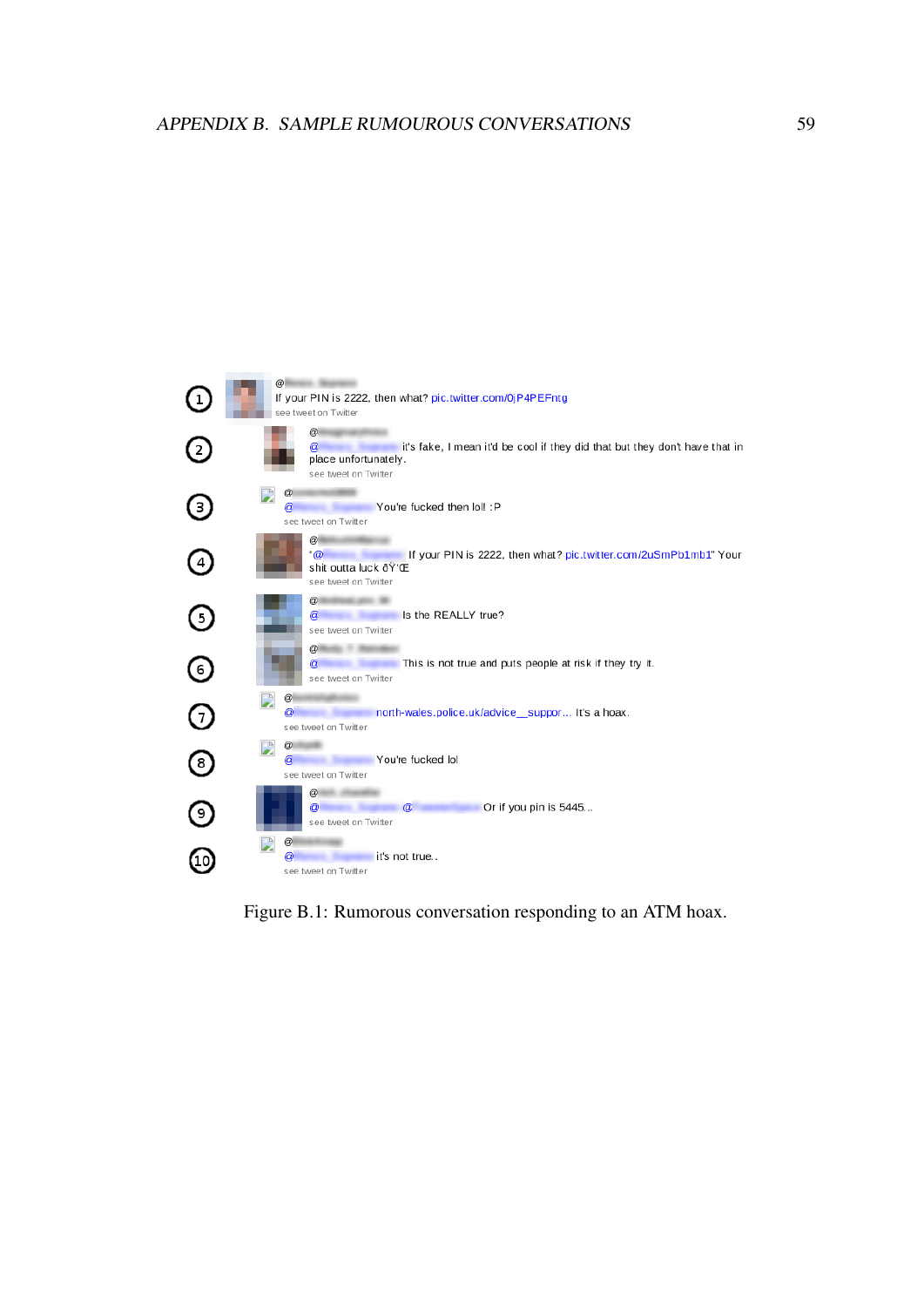

Figure B.2: Rumourous conversation responding to a statement that relates SuperBowl and prostitution.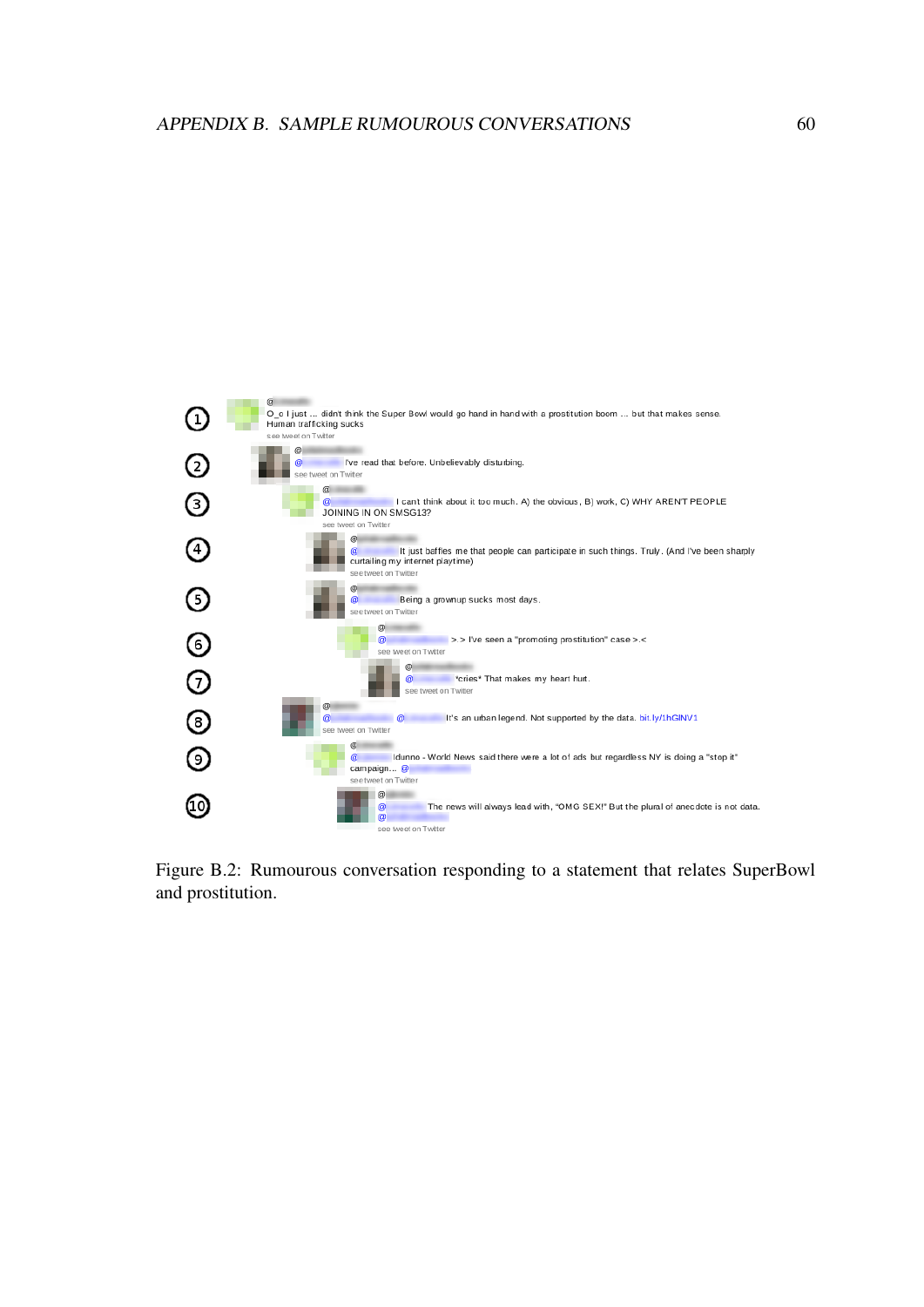## Appendix C

## First Round of Annotations for Validating the Scheme

The following are the annotations provided by two assessors in the first round of test annotations performed during the definition of the annotation scheme. These annotations were coded for the tweets shown in Appendix B. This annotation test was performed to validate the revised annotation scheme described in Section 5.1.

Note that the assessors provided slightly different annotations in this case. While the assessor #1 coded for acceptability and veracity at the thread level, the assessor #2 did it at the tweet level for all responding tweets. The assessor #1 also tried to annotate each single feature at the tweet level, mainly for validation purposes.

#### C.1 ATM Hoax

- Tweet 1 (source):
	- Annotation 1:
		- ∗ Polarity: positive.
		- ∗ Modality: certain.
		- ∗ Presentation: appeal for more info.
		- ∗ Evidentiality: none.
		- ∗ Author Type: ordinary individual.
		- ∗ Plausibility: plausible.
	- Annotation 2:
		- ∗ Polarity: underspecified.
		- ∗ Modality: possible.
		- ∗ Presentation: appeal for more info / comment.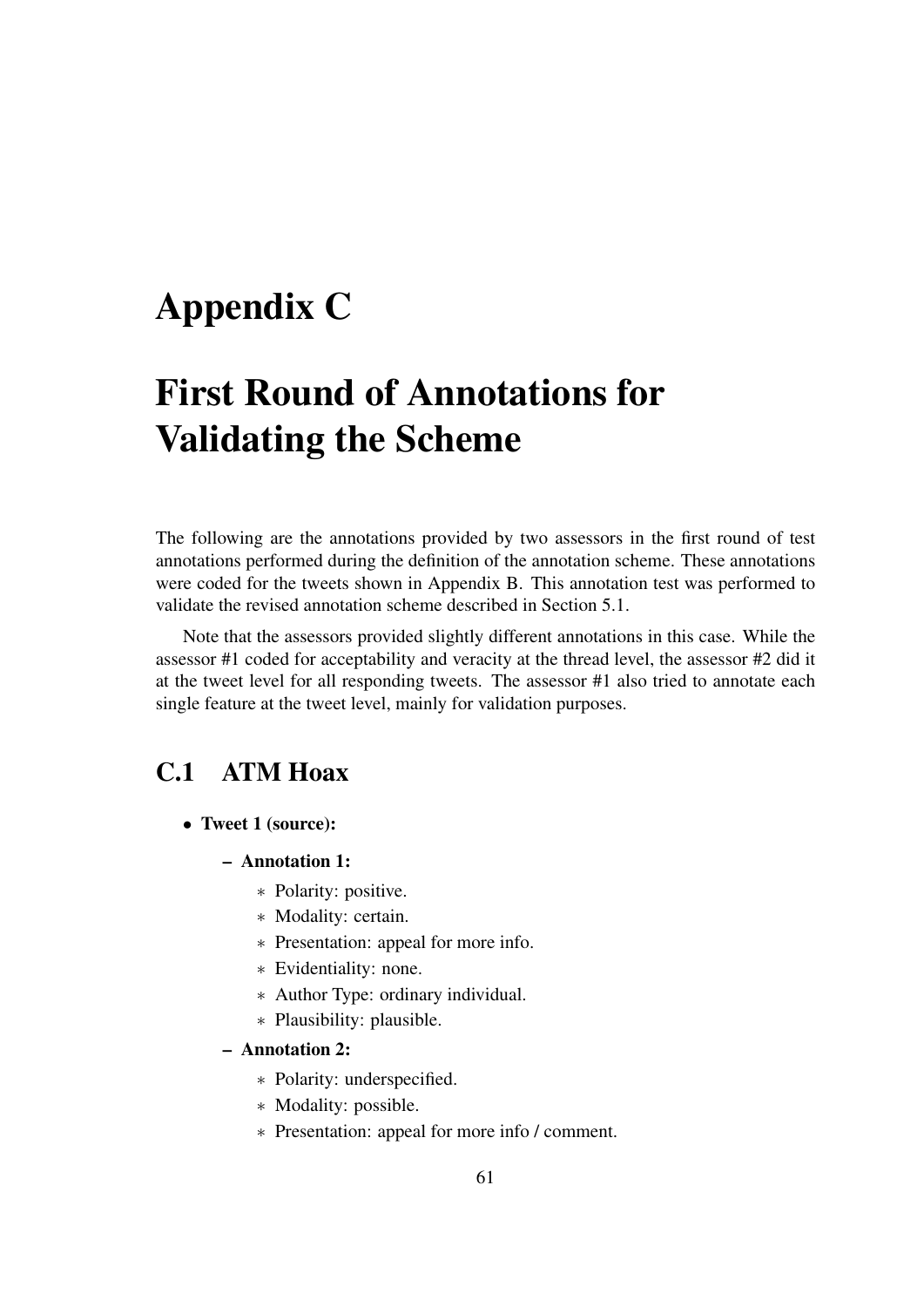- ∗ Evidentiality: quoting source.
- ∗ Author Type: ordinary individual.
- ∗ Plausibility: dubious.

#### • Tweet 2:

- Annotation 1:
	- ∗ Polarity: positive.
	- ∗ Modality: certain.
	- ∗ Presentation: counterclaim.
	- ∗ Evidentiality: none.
	- ∗ Author Type: ordinary individual.
- Annotation 2:
	- ∗ Acceptability: Strong disagreement but not with tweeter with original information
	- ∗ Veracity: 0
- Tweet 3:
	- Annotation 1:
		- ∗ Polarity: underspecified.
		- ∗ Modality: underspecified.
		- ∗ Presentation: comment.
		- ∗ Evidentiality: none.
		- ∗ Author Type: ordinary individual.
	- Annotation 2:
		- ∗ Acceptability: More a comment than a position.
		- ∗ Veracity: Again, it's a comment, not a position.

#### • Tweet 4:

#### – Annotation 1:

- ∗ Polarity: underspecified.
- ∗ Modality: underspecified.
- ∗ Presentation: comment.
- ∗ Evidentiality: none.
- ∗ Author Type: ordinary individual.

#### – Annotation 2:

∗ Acceptability: More a comment than a position.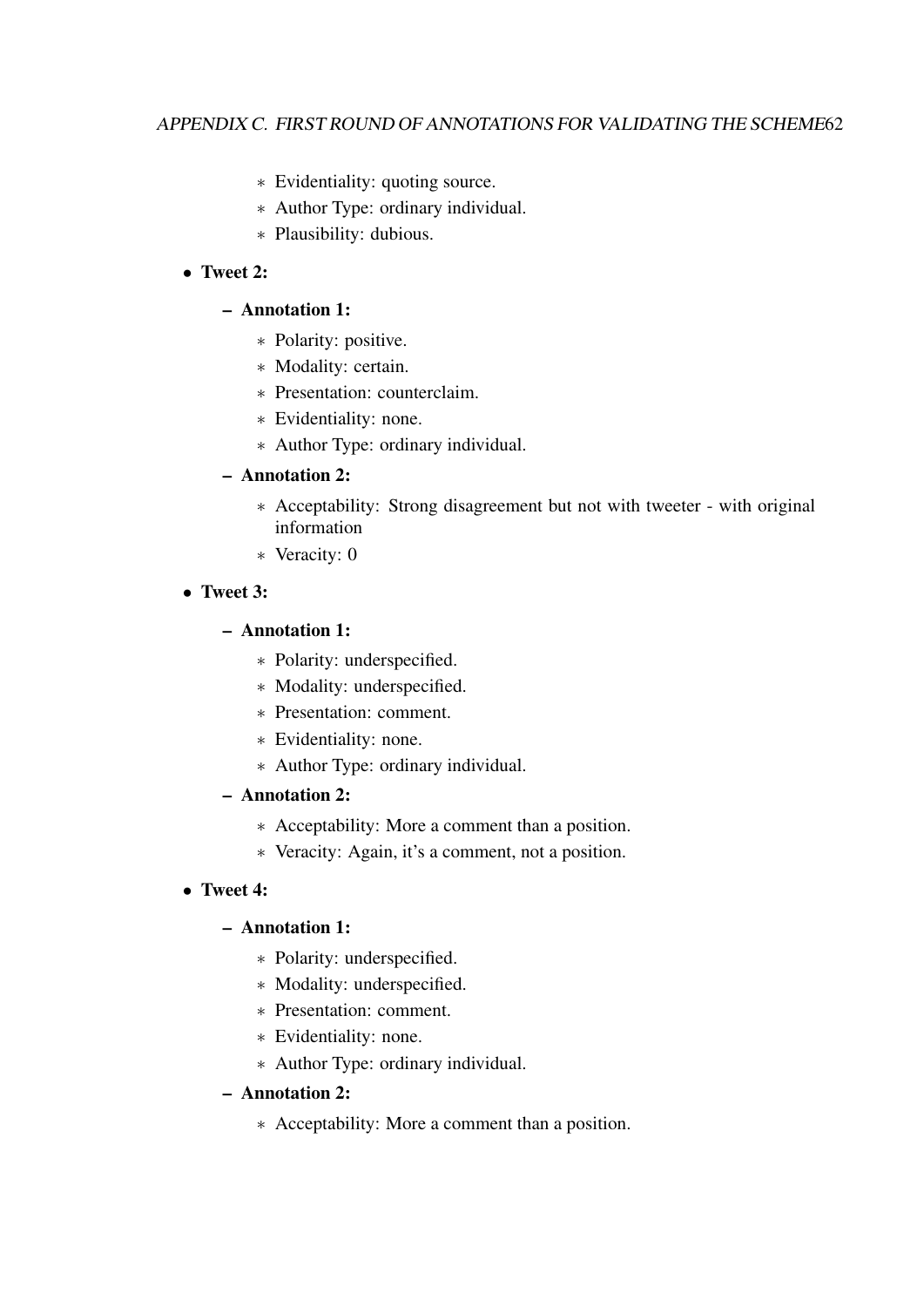- ∗ Veracity: Again, it's a comment, not a position.
- Tweet 5:

#### – Annotation 1:

- ∗ Polarity: underspecified.
- ∗ Modality: underspecified.
- ∗ Presentation: appeal for more info.
- ∗ Evidentiality: none.
- ∗ Author Type: ordinary individual.
- Annotation 2:
	- ∗ Acceptability: Uncertainty.
	- ∗ Veracity: Unverified.
- Tweet 6:
	- Annotation 1:
		- ∗ Polarity: negative.
		- ∗ Modality: certain.
		- ∗ Presentation: counterclaim.
		- ∗ Evidentiality: none.
		- ∗ Author Type: ordinary individual.

#### – Annotation 2:

- ∗ Acceptability: Strong disagreement.
- ∗ Veracity: 0
- Tweet 7:
	- Annotation 1:
		- ∗ Polarity: positive.
		- ∗ Modality: certain.
		- ∗ Presentation: counterclaim.
		- ∗ Evidentiality: quoting source.
		- ∗ Author Type: ordinary individual.
	- Annotation 2:
		- ∗ Acceptability: Strong disagreement.
		- ∗ Veracity: 0
- Tweet 8:
	- Annotation 1: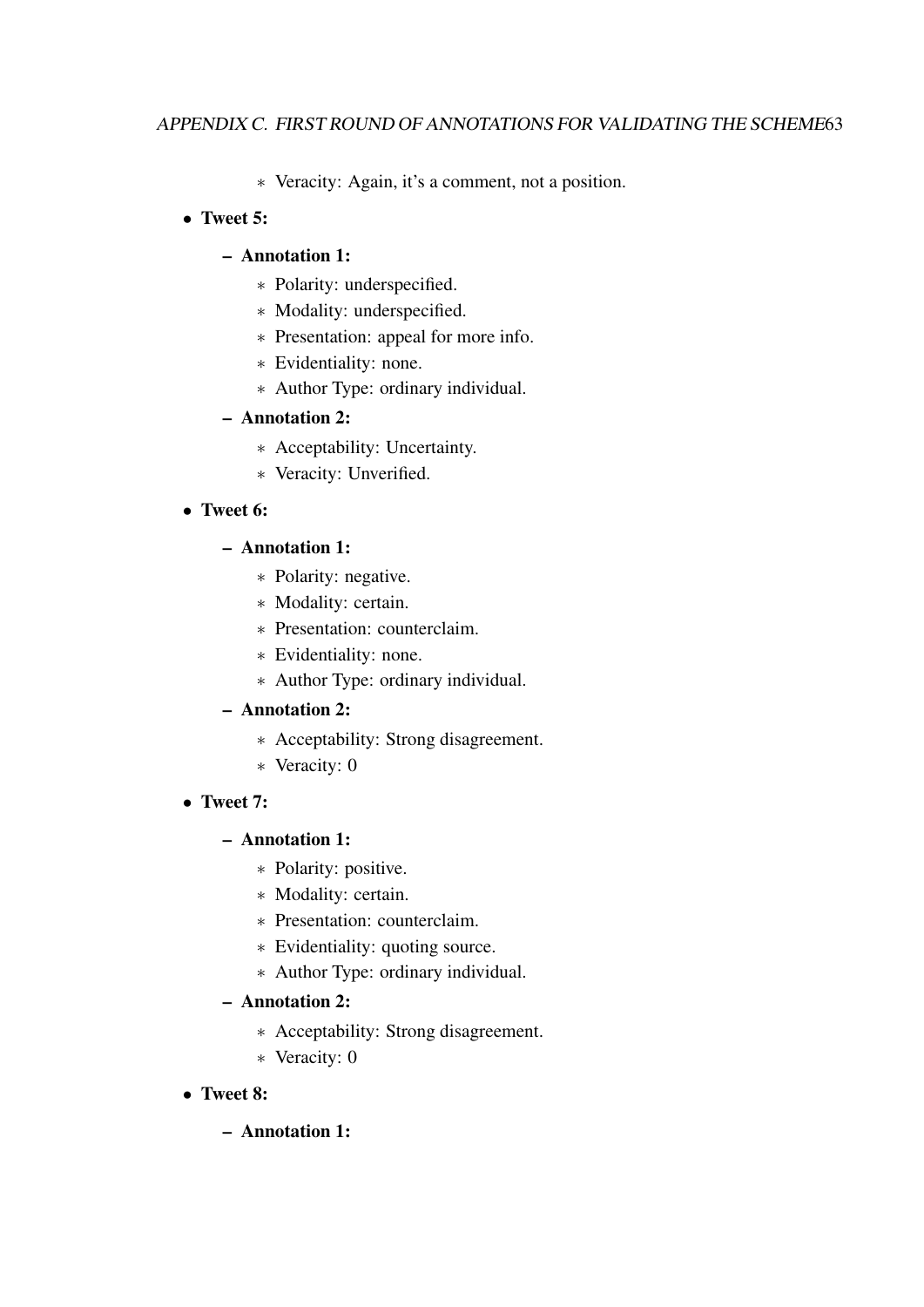- ∗ Polarity: underspecified.
- ∗ Modality: underspecified.
- ∗ Presentation: comment.
- ∗ Evidentiality: none.
- ∗ Author Type: ordinary individual.

#### – Annotation 2:

- ∗ Acceptability: More a comment than a position.
- ∗ Veracity: Again, it's a comment, not a position.

#### • Tweet 9:

#### – Annotation 1:

- ∗ Polarity: underspecified.
- ∗ Modality: underspecified.
- ∗ Presentation: comment.
- ∗ Evidentiality: none.
- ∗ Author Type: ordinary individual.

#### – Annotation 2:

- ∗ Acceptability: Alignment with query.
- ∗ Veracity: Adopting same questioning stance as originator.

#### • Tweet 10:

- Annotation 1:
	- ∗ Polarity: negative.
	- ∗ Modality: certain.
	- ∗ Presentation: counterclaim.
	- ∗ Evidentiality: none.
	- ∗ Author Type: ordinary individual.

#### – Annotation 2:

- ∗ Acceptability: Strong disagreement.
- ∗ Veracity: 0

#### • Thread:

- Annotation 1:
	- ∗ Acceptability: strong disagreement.
	- ∗ Veracity: false.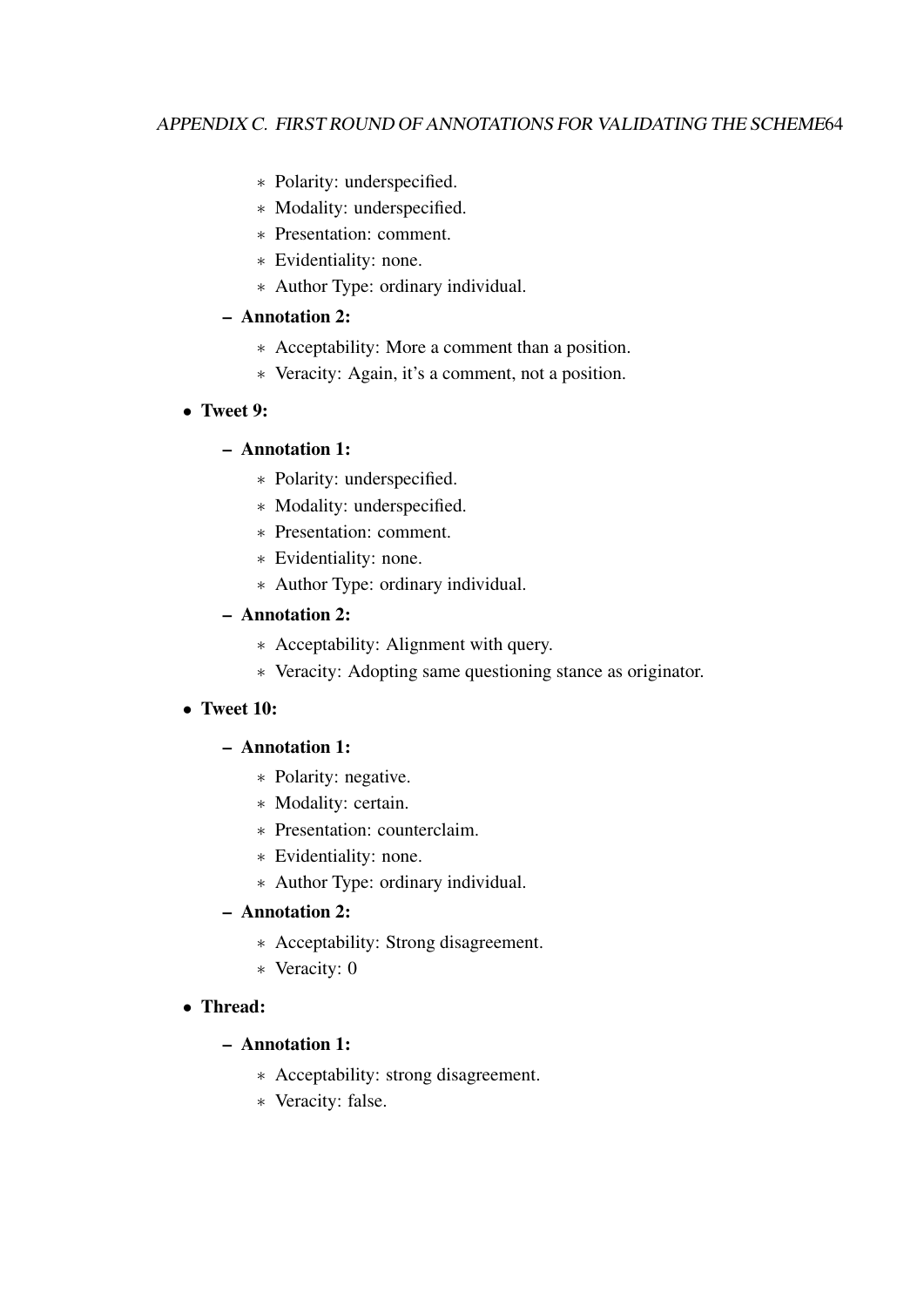### C.2 Superbowl and Prostitution

#### • Tweet 1 (source):

#### – Annotation 1:

- ∗ Polarity: positive.
- ∗ Modality: probable.
- ∗ Presentation: comment.
- ∗ Evidentiality: none.
- ∗ Author Type: ordinary individual.
- ∗ Plausibility: plausible.

#### – Annotation 2:

- ∗ Polarity: negative.
- ∗ Modality: probable.
- ∗ Presentation: claim / comment.
- ∗ Evidentiality: none.
- ∗ Author Type: ordinary individual (but seems on the border of being a media blogger).
- ∗ Plausibility: plausible.

#### • Tweet 2:

#### – Annotation 1:

- ∗ Polarity: -
- ∗ Modality: -
- ∗ Presentation: comment.
- ∗ Evidentiality: none.
- ∗ Author Type: ordinary individual.
- Annotation 2:
	- ∗ Acceptability: Strong agreement.
	- ∗ Veracity: 1

#### • Tweet 3:

#### – Annotation 1:

- ∗ Polarity: -
- ∗ Modality: -
- ∗ Presentation: comment.
- ∗ Evidentiality: none.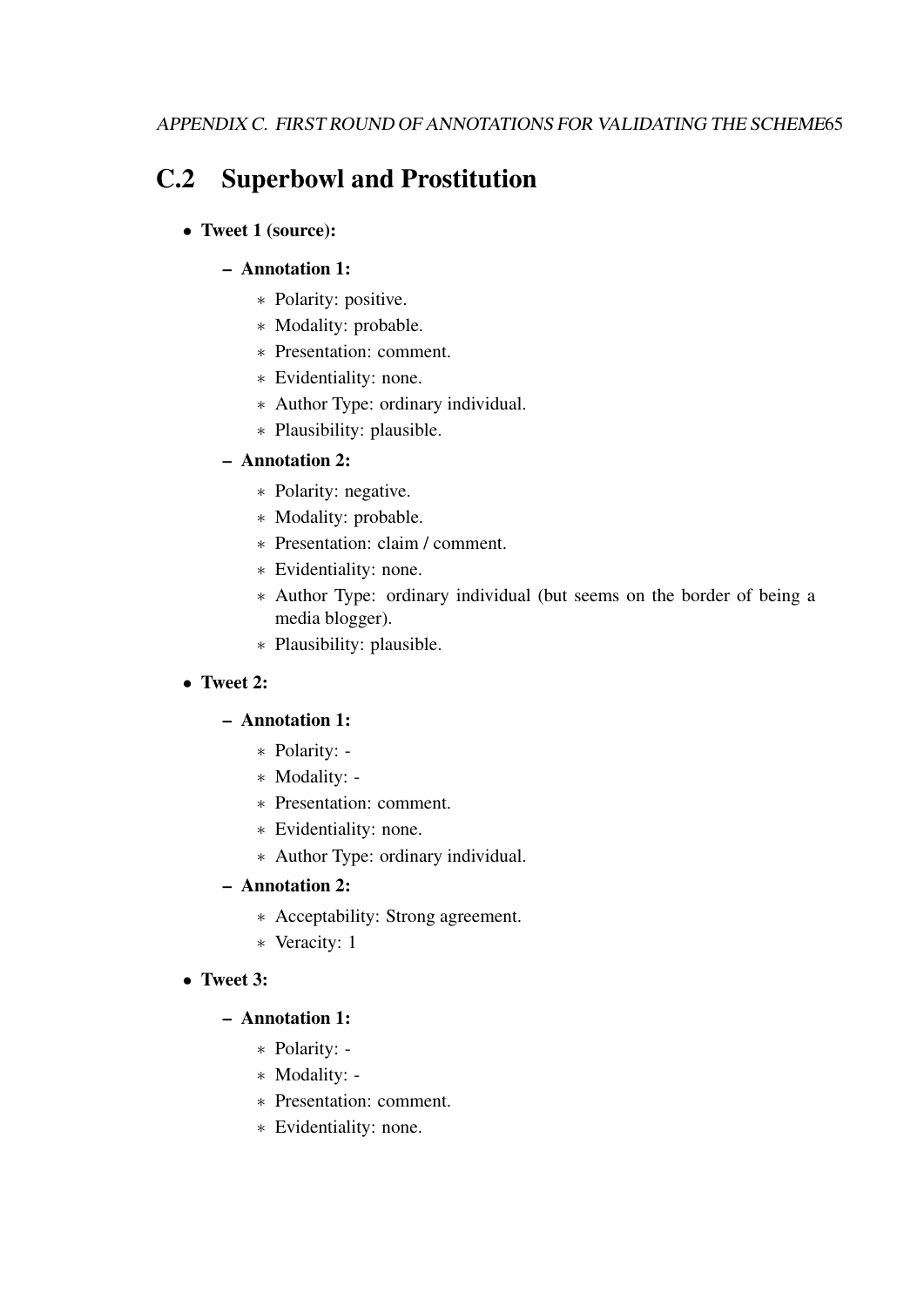- ∗ Author Type: ordinary individual.
- Annotation 2:
	- ∗ Acceptability: -
	- ∗ Veracity: -
- Tweet 4:

#### – Annotation 1:

- ∗ Polarity: -
- ∗ Modality: -
- ∗ Presentation: comment.
- ∗ Evidentiality: none.
- ∗ Author Type: ordinary individual.
- Annotation 2:
	- ∗ Acceptability: Not entirely sure whether this is a response to the original tweet or to some other obscure aspect of the last tweet from the originator.
	- ∗ Veracity: -
- Tweet 5:

#### – Annotation 1:

- ∗ Polarity: -
- ∗ Modality: -
- ∗ Presentation: comment.
- ∗ Evidentiality: none.
- ∗ Author Type: ordinary individual.
- Annotation 2:
	- ∗ Acceptability: comment.
	- ∗ Veracity: not applicable.
- Tweet 6:
	- Annotation 1:
		- ∗ Polarity: -
		- ∗ Modality: -
		- ∗ Presentation: comment.
		- ∗ Evidentiality: none.
		- ∗ Author Type: ordinary individual.
	- Annotation 2: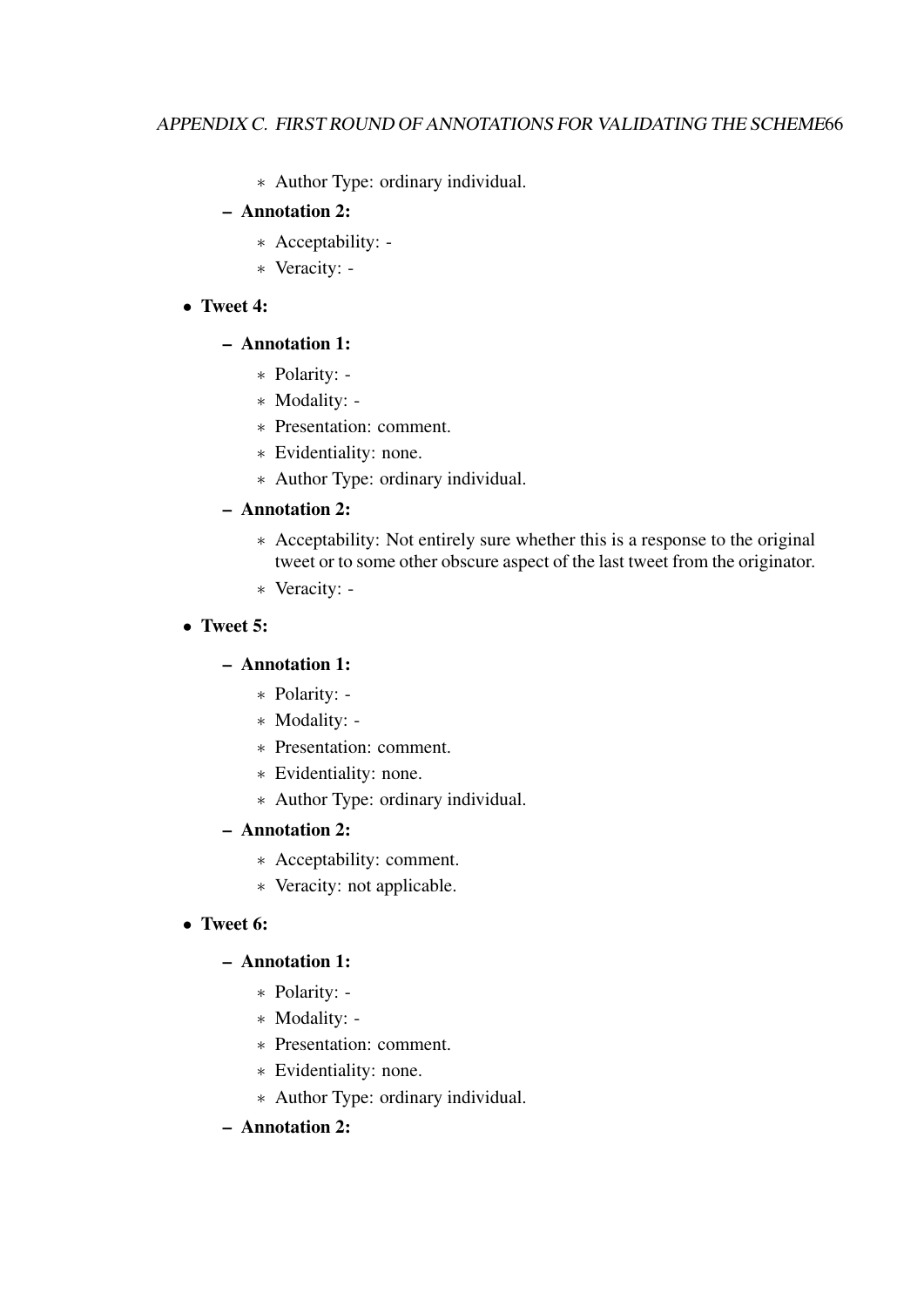- ∗ Acceptability: -
- ∗ Veracity: -
- Tweet 7:
	- Annotation 1:
		- ∗ Polarity: -
		- ∗ Modality: -
		- ∗ Presentation: comment.
		- ∗ Evidentiality: none.
		- ∗ Author Type: ordinary individual.
	- Annotation 2:
		- ∗ Acceptability: comment on elaboration.
		- ∗ Veracity: not applicable.
- Tweet 8:
	- Annotation 1:
		- ∗ Polarity: positive + negative.
		- ∗ Modality: certain.
		- ∗ Presentation: counterclaim.
		- ∗ Evidentiality: quoting source.
		- ∗ Author Type: ordinary.
	- Annotation 2:
		- ∗ Acceptability: strong disagreement.
		- ∗ Veracity: 0
- Tweet 9:

#### – Annotation 1:

- ∗ Polarity: negative + positive.
- ∗ Modality: possible.
- ∗ Presentation: comment.
- ∗ Evidentiality: quoting source.
- ∗ Author Type: ordinary individual.

#### – Annotation 2:

- ∗ Acceptability: -
- ∗ Veracity: -
- Tweet 10: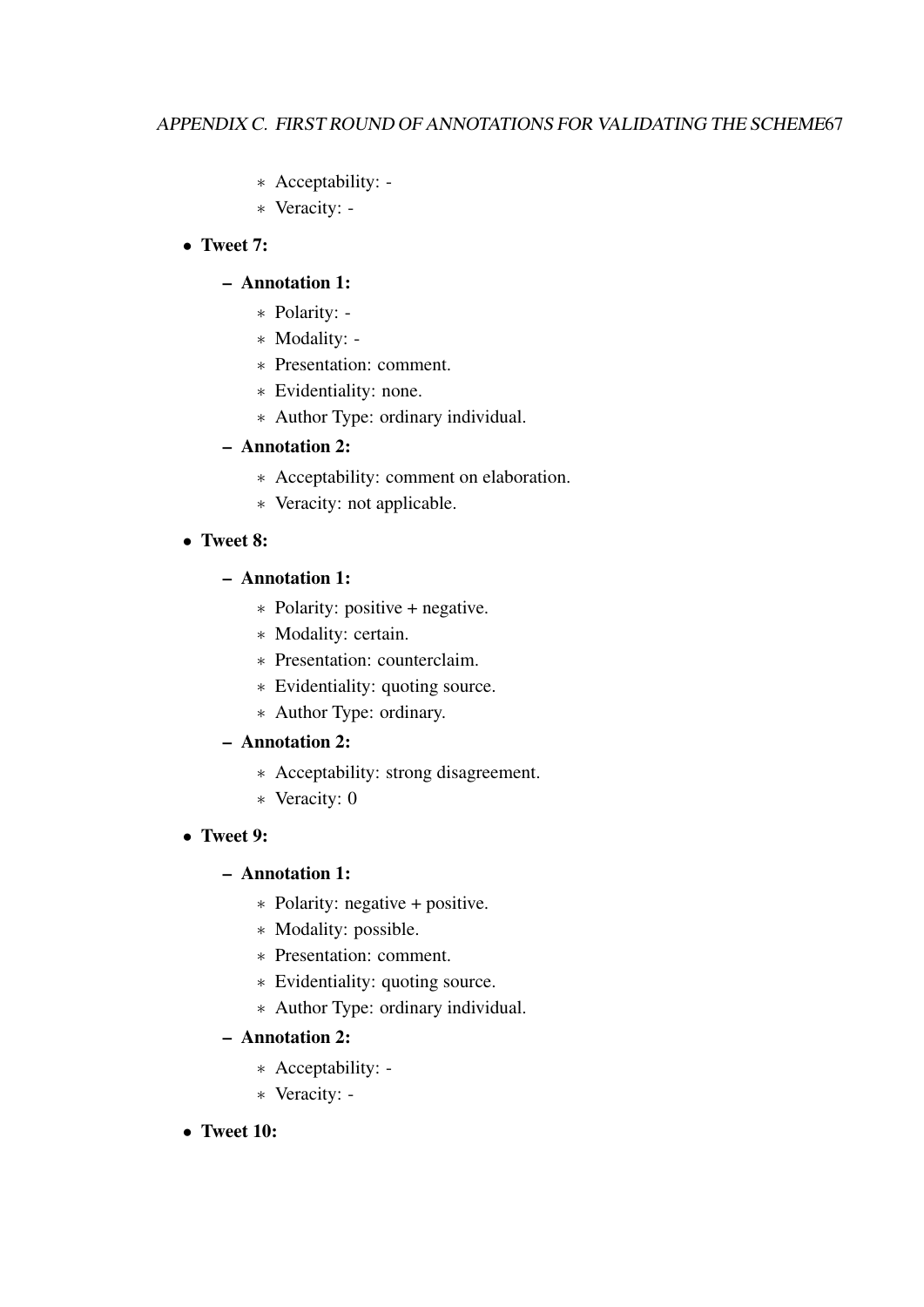#### – Annotation 1:

- ∗ Polarity: positive.
- ∗ Modality: certain.
- ∗ Presentation: counterclaim.
- ∗ Evidentiality: none.
- ∗ Author Type: ordinary individual.

#### – Annotation 2:

- ∗ Acceptability: justification of disagreement.
- ∗ Veracity: -

#### • Thread:

- Annotation 1:
	- ∗ Acceptability: slight disagreement.
	- ∗ Veracity: false.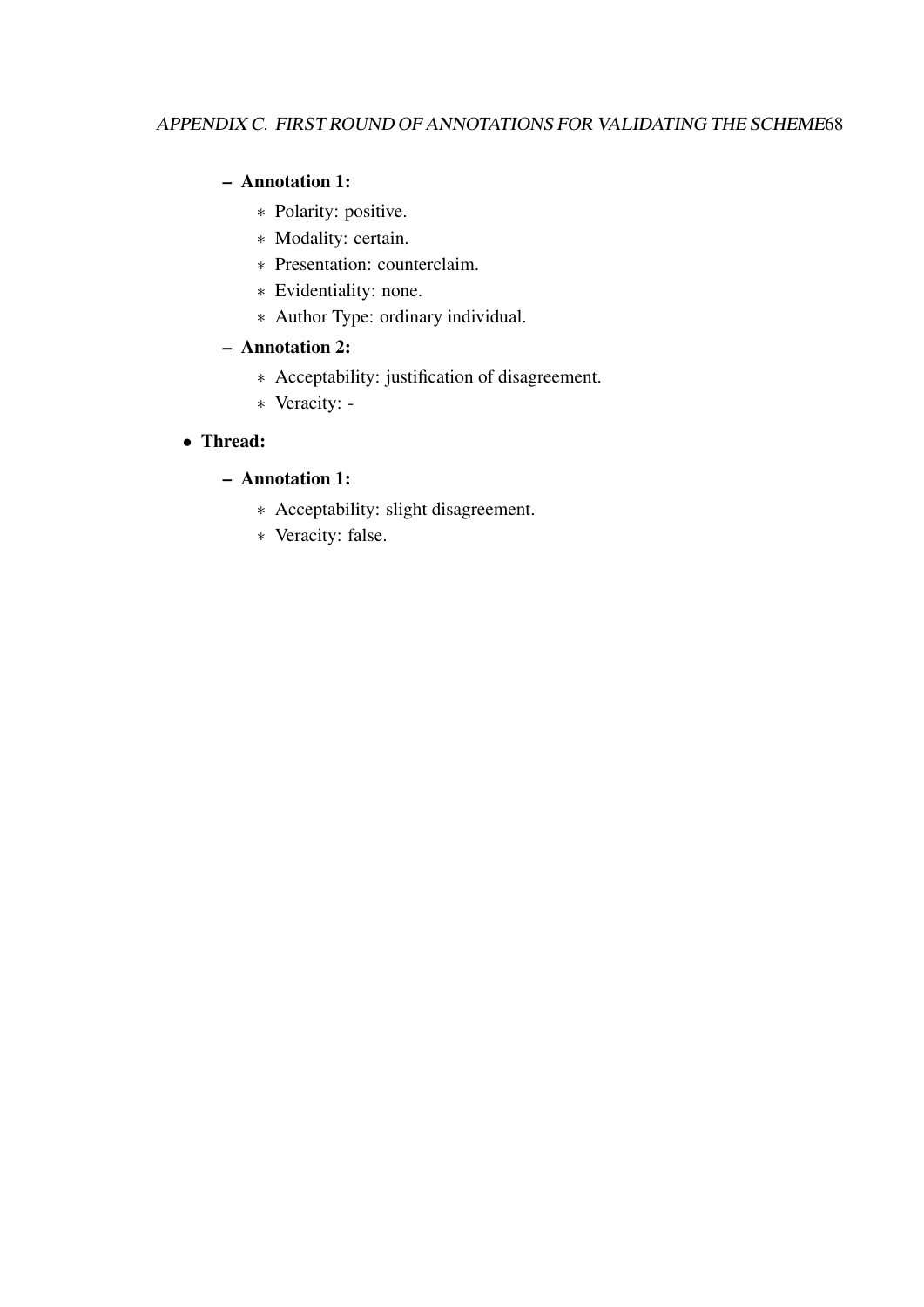# Appendix D

# Second Round of Annotations for Validating the Scheme

The following are the annotations provided by two assessors in the second round of test annotations performed during the definition of the annotation scheme. These annotations were coded for the tweets shown in Appendix B. This annotation test was performed to validate the revised annotation scheme described in Section 5.3.

# D.1 ATM Hoax

- Tweet 1 (source):
	- Annotation 1:
		- ∗ Polarity: positive.
		- ∗ Modality: possible.
		- ∗ Plausibility: plausible.
		- ∗ Evidentiality: quoting source.
		- ∗ Author Type: ordinary individual.

- ∗ Polarity: underspecified.
- ∗ Modality: possible.
- ∗ Plausibility: dubious.
- ∗ Evidentiality: quoting source (URL).
- ∗ Author Type: ordinary individual.
- Tweet 2:
	- Annotation 1: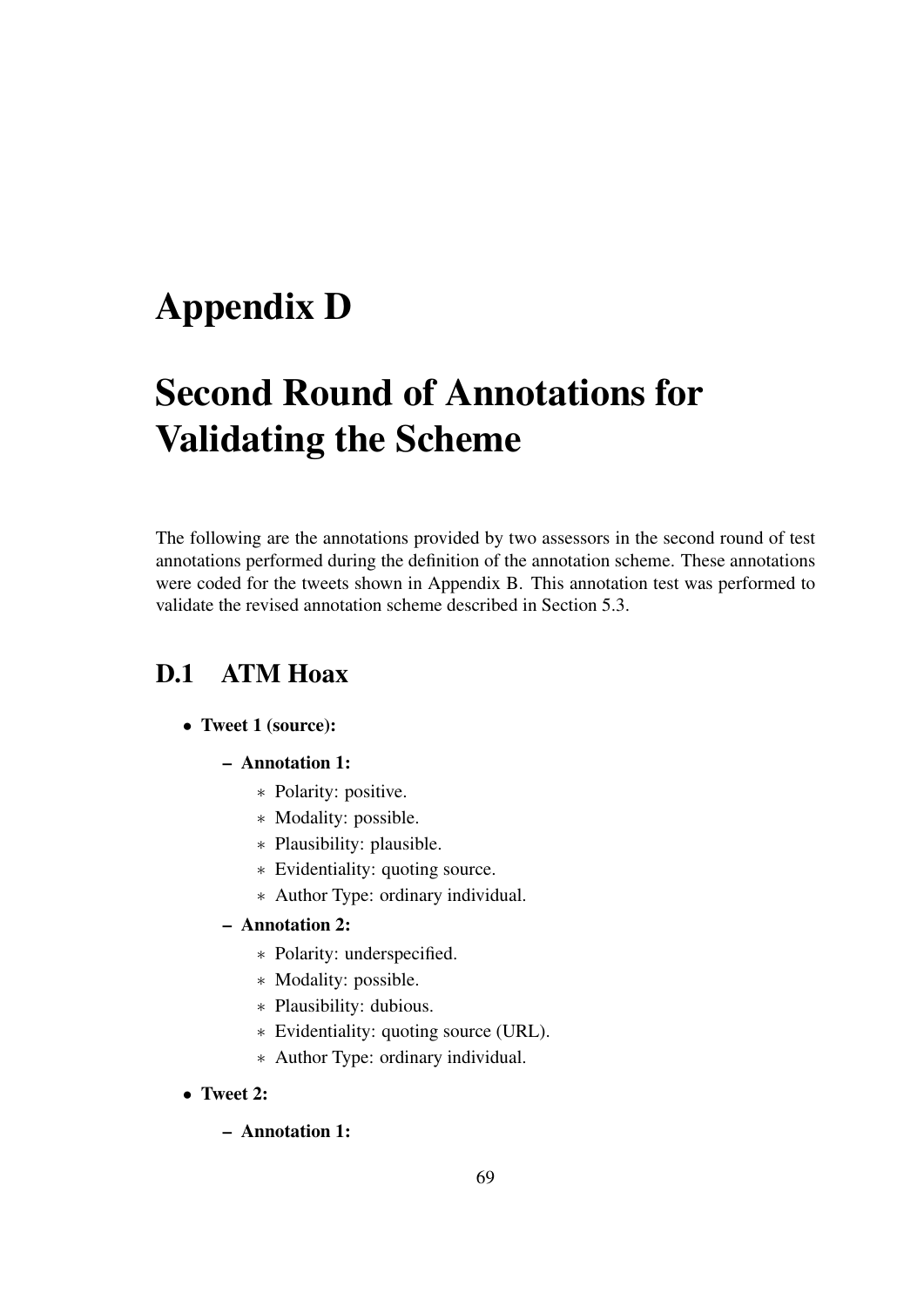- ∗ Modality: certain.
- ∗ Response Type: disagreed.
- ∗ Evidentiality: none.
- ∗ Author Type: ordinary individual.
- Annotation 2:
	- ∗ Modality: certain.
	- ∗ Response Type: disagreed.
	- ∗ Evidentiality: none.
	- ∗ Author Type: ordinary individual.

### • Tweet 3:

### – Annotation 1:

- ∗ Modality: certain.
- ∗ Response Type: comment.
- ∗ Evidentiality: none.
- ∗ Author Type: ordinary individual.

### – Annotation 2:

- ∗ Modality: underspecified.
- ∗ Response Type: comment.
- ∗ Evidentiality: none.
- ∗ Author Type: ordinary individual.

### • Tweet 4:

- Annotation 1:
	- ∗ Modality: certain.
	- ∗ Response Type: comment.
	- ∗ Evidentiality: none.
	- ∗ Author Type: ordinary individual.

- ∗ Modality: certain.
- ∗ Response Type: comment.
- ∗ Evidentiality: none.
- ∗ Author Type: ordinary individual.
- Tweet 5:
	- Annotation 1: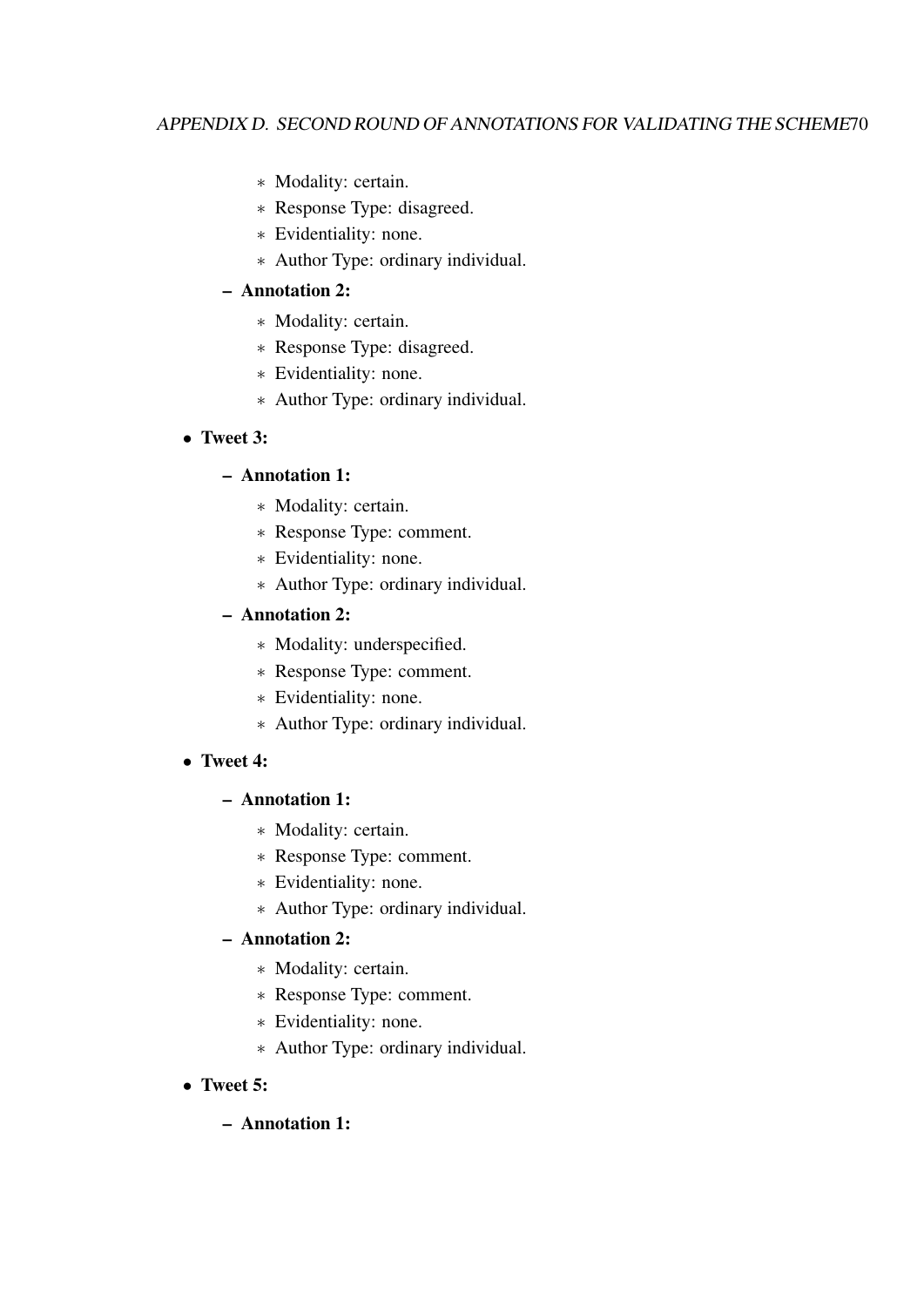- ∗ Modality: possible.
- ∗ Response Type: appeal for more info.
- ∗ Evidentiality: none.
- ∗ Author Type: ordinary individual.
- Annotation 2:
	- ∗ Modality: possible.
	- ∗ Response Type: appeal for more info.
	- ∗ Evidentiality: none.
	- ∗ Author Type: ordinary individual.

### • Tweet 6:

### – Annotation 1:

- ∗ Modality: certain.
- ∗ Response Type: disagreed.
- ∗ Evidentiality: none.
- ∗ Author Type: ordinary individual.

### – Annotation 2:

- ∗ Modality: certain.
- ∗ Response Type: disagreed.
- ∗ Evidentiality: none.
- ∗ Author Type: ordinary individual.

### • Tweet 7:

- Annotation 1:
	- ∗ Modality: certain.
	- ∗ Response Type: disagreed.
	- ∗ Evidentiality: quoting source.
	- ∗ Author Type: ordinary individual.

- ∗ Modality: certain.
- ∗ Response Type: disagreed.
- ∗ Evidentiality: quoting source (URL).
- ∗ Author Type: ordinary individual.
- Tweet 8:
	- Annotation 1: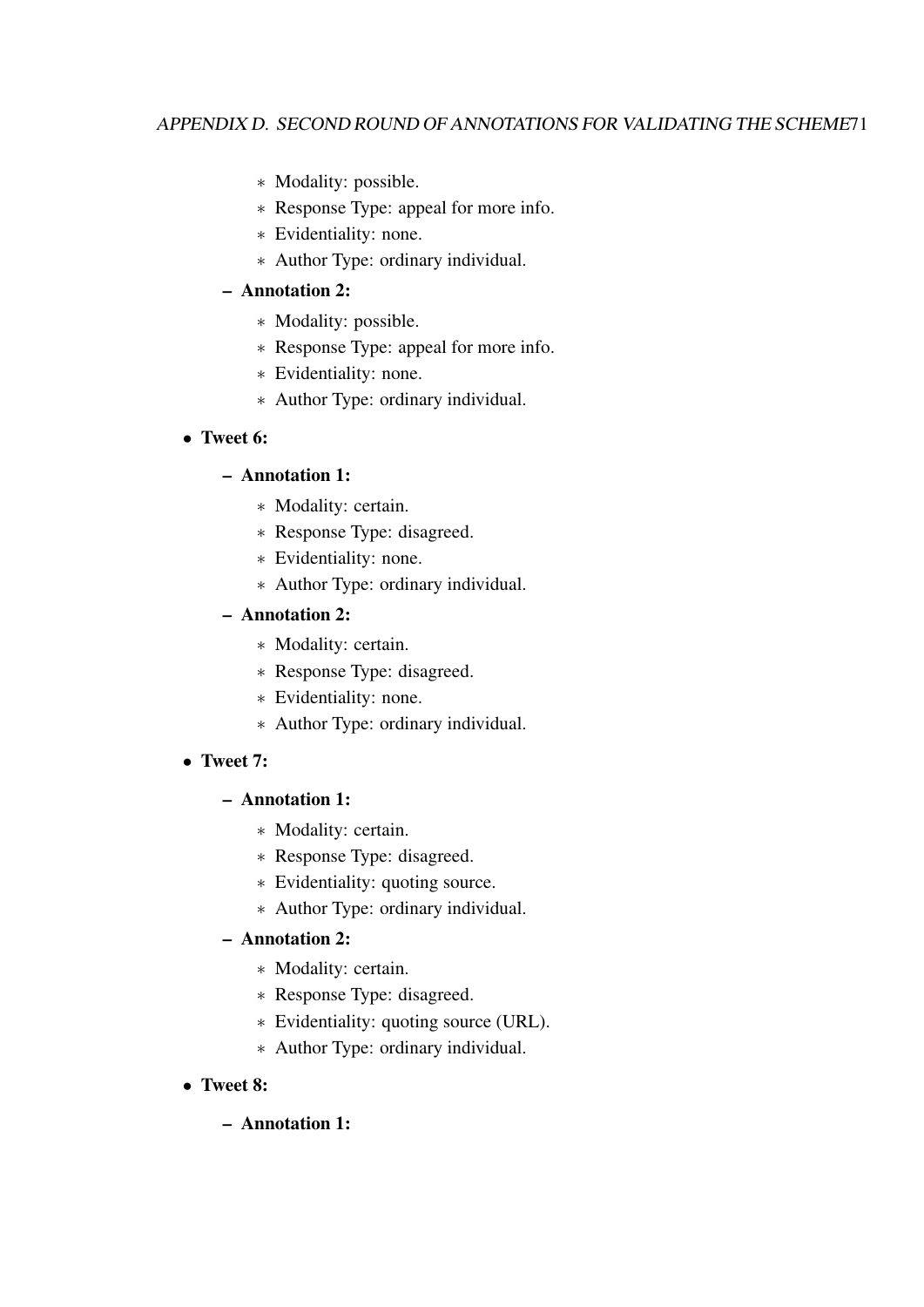- ∗ Modality: certain.
- ∗ Response Type: comment.
- ∗ Evidentiality: none.
- ∗ Author Type: ordinary individual.
- Annotation 2:
	- ∗ Modality: underspecified.
	- ∗ Response Type: comment.
	- ∗ Evidentiality: none.
	- ∗ Author Type: ordinary individual.

### • Tweet 9:

### – Annotation 1:

- ∗ Modality: certain.
- ∗ Response Type: comment.
- ∗ Evidentiality: none.
- ∗ Author Type: ordinary individual.

### – Annotation 2:

- ∗ Modality: underspecified.
- ∗ Response Type: appeal for more info.
- ∗ Evidentiality: none.
- ∗ Author Type: ordinary individual.

### • Tweet 10:

- Annotation 1:
	- ∗ Modality: certain.
	- ∗ Response Type: disagreed.
	- ∗ Evidentiality: none.
	- ∗ Author Type: ordinary individual.

- ∗ Modality: certain.
- ∗ Response Type: disagreed.
- ∗ Evidentiality: none.
- ∗ Author Type: ordinary individual.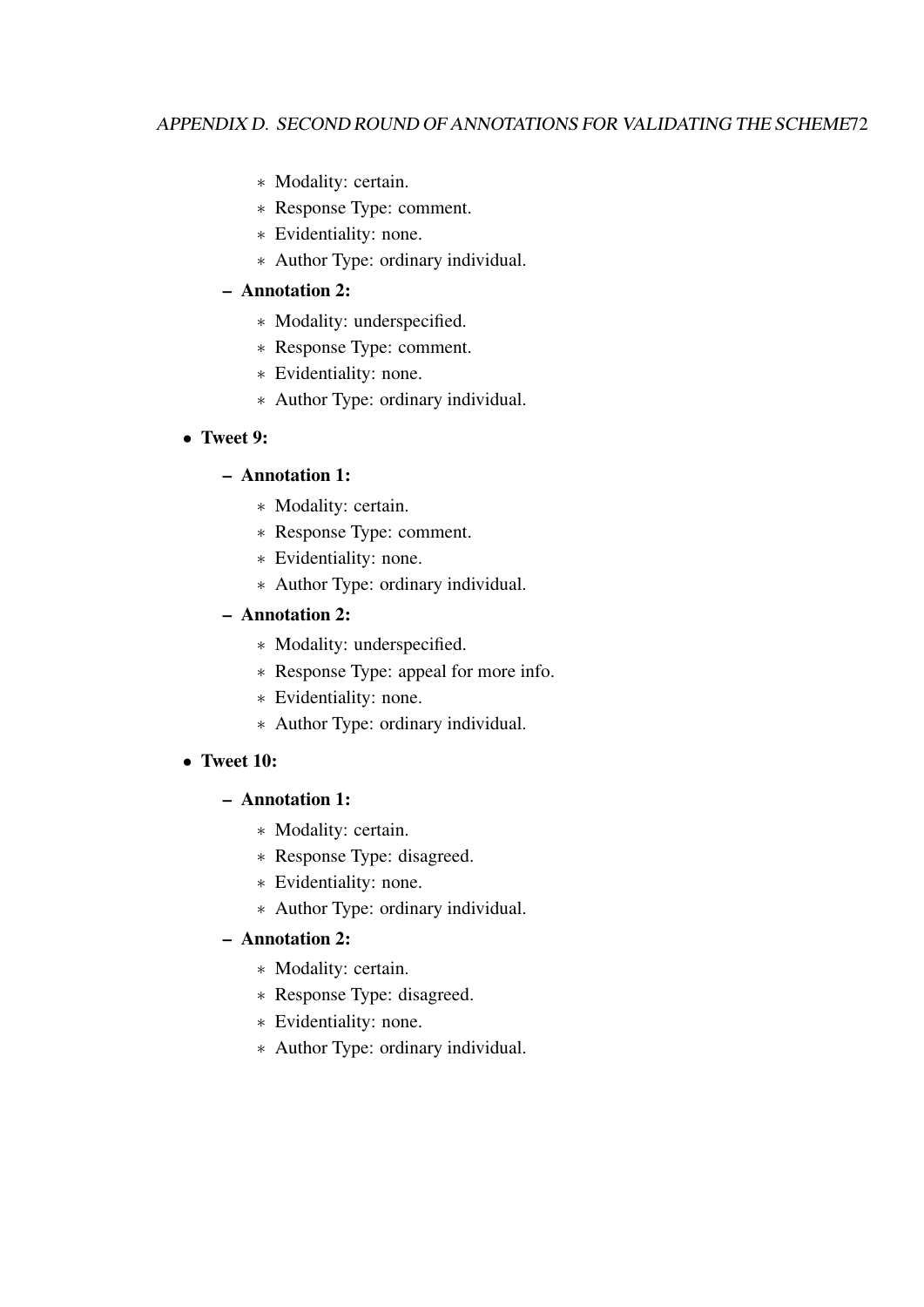# D.2 Superbowl and Prostitution

# • Tweet 1 (source):

# – Annotation 1:

- ∗ Polarity: positive.
- ∗ Modality: probable.
- ∗ Plausibility: plausible.
- ∗ Evidentiality: none.
- ∗ Author Type: ordinary individual.
- Annotation 2:
	- ∗ Polarity: positive.
	- ∗ Modality: certain.
	- ∗ Plausibility: plausible.
	- ∗ Evidentiality: none.
	- ∗ Author Type: ordinary individual.
- Tweet 2:

# – Annotation 1:

- ∗ Modality: certain.
- ∗ Response Type: agreed.
- ∗ Evidentiality: quoting source.
- ∗ Author Type: ordinary individual.
- Annotation 2:
	- ∗ Modality: certain.
	- ∗ Response Type: agreed.
	- ∗ Evidentiality: quoting unspecified source.
	- ∗ Author Type: ordinary individual.

# • Tweet 3:

- ∗ Modality: unspecified.
- ∗ Response Type: comment.
- ∗ Evidentiality: none.
- ∗ Author Type: ordinary individual.
- Annotation 2:
	- ∗ Modality: probable.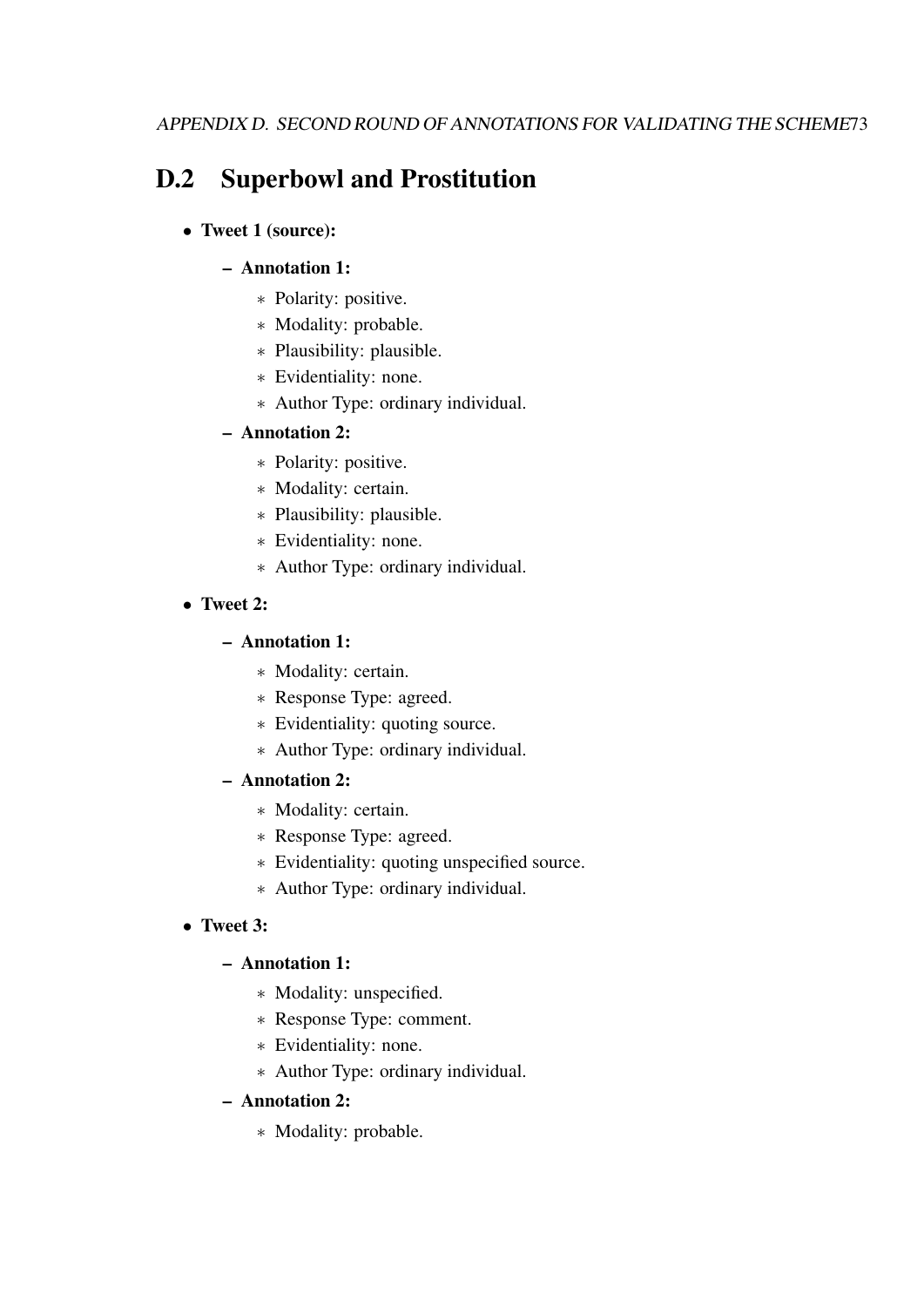# APPENDIX D. SECOND ROUND OF ANNOTATIONS FOR VALIDATING THE SCHEME74

- ∗ Response Type: agreed.
- ∗ Evidentiality: reasoning.
- ∗ Author Type: ordinary individual.

# • Tweet 4:

- Annotation 1:
	- ∗ Modality: unspecified.
	- ∗ Response Type: comment.
	- ∗ Evidentiality: none.
	- ∗ Author Type: ordinary individual.
- Annotation 2:
	- ∗ Modality: unspecified.
	- ∗ Response Type: comment.
	- ∗ Evidentiality: none.
	- ∗ Author Type: ordinary individual.
- Tweet 5:
	- Annotation 1:
		- ∗ Modality: unspecified.
		- ∗ Response Type: comment.
		- ∗ Evidentiality: none.
		- ∗ Author Type: ordinary individual.
	- Annotation 2:
		- ∗ Modality: unspecified.
		- ∗ Response Type: comment.
		- ∗ Evidentiality: none.
		- ∗ Author Type: ordinary individual.

### • Tweet 6:

- ∗ Modality: unspecified.
- ∗ Response Type: comment.
- ∗ Evidentiality: none.
- ∗ Author Type: ordinary individual.
- Annotation 2:
	- ∗ Modality: certain.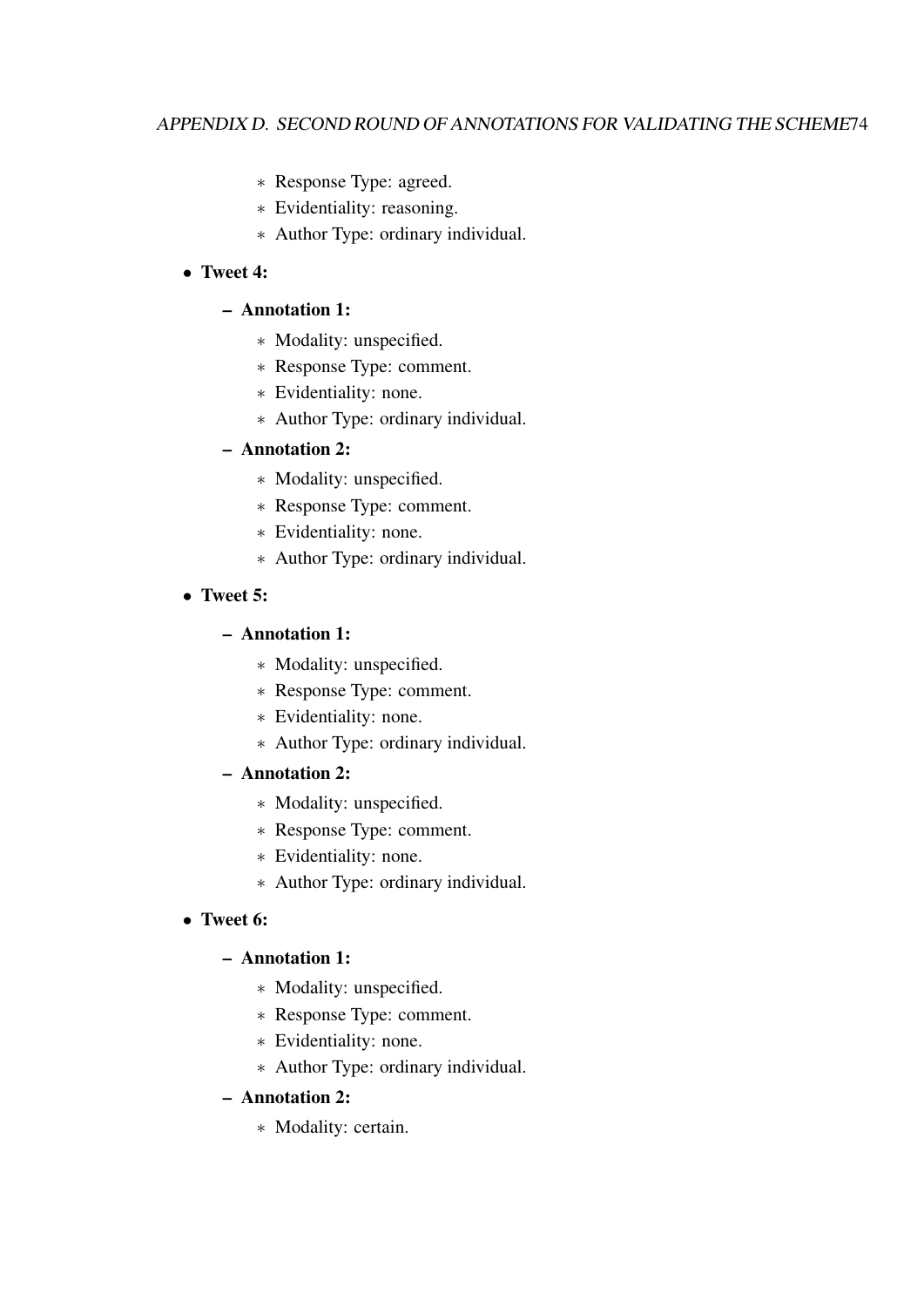# APPENDIX D. SECOND ROUND OF ANNOTATIONS FOR VALIDATING THE SCHEME75

- ∗ Response Type: agreed.
- ∗ Evidentiality: witnessed.
- ∗ Author Type: ordinary individual.

# • Tweet 7:

- Annotation 1:
	- ∗ Modality: unspecified.
	- ∗ Response Type: comment.
	- ∗ Evidentiality: none.
	- ∗ Author Type: ordinary individual.
- Annotation 2:
	- ∗ Modality: unspecified.
	- ∗ Response Type: comment.
	- ∗ Evidentiality: none.
	- ∗ Author Type: ordinary individual.
- Tweet 8:
	- Annotation 1:
		- ∗ Modality: certain.
		- ∗ Response Type: disagreed.
		- ∗ Evidentiality: quoting source.
		- ∗ Author Type: ordinary individual.
	- Annotation 2:
		- ∗ Modality: certain
		- ∗ Response Type: disagreed.
		- ∗ Evidentiality: quoting source.
		- ∗ Author Type: ordinary individual.

### • Tweet 9:

- ∗ Modality: probable.
- ∗ Response Type: agreed.
- ∗ Evidentiality: quoting source.
- ∗ Author Type: ordinary individual.
- Annotation 2:
	- ∗ Modality: possible.